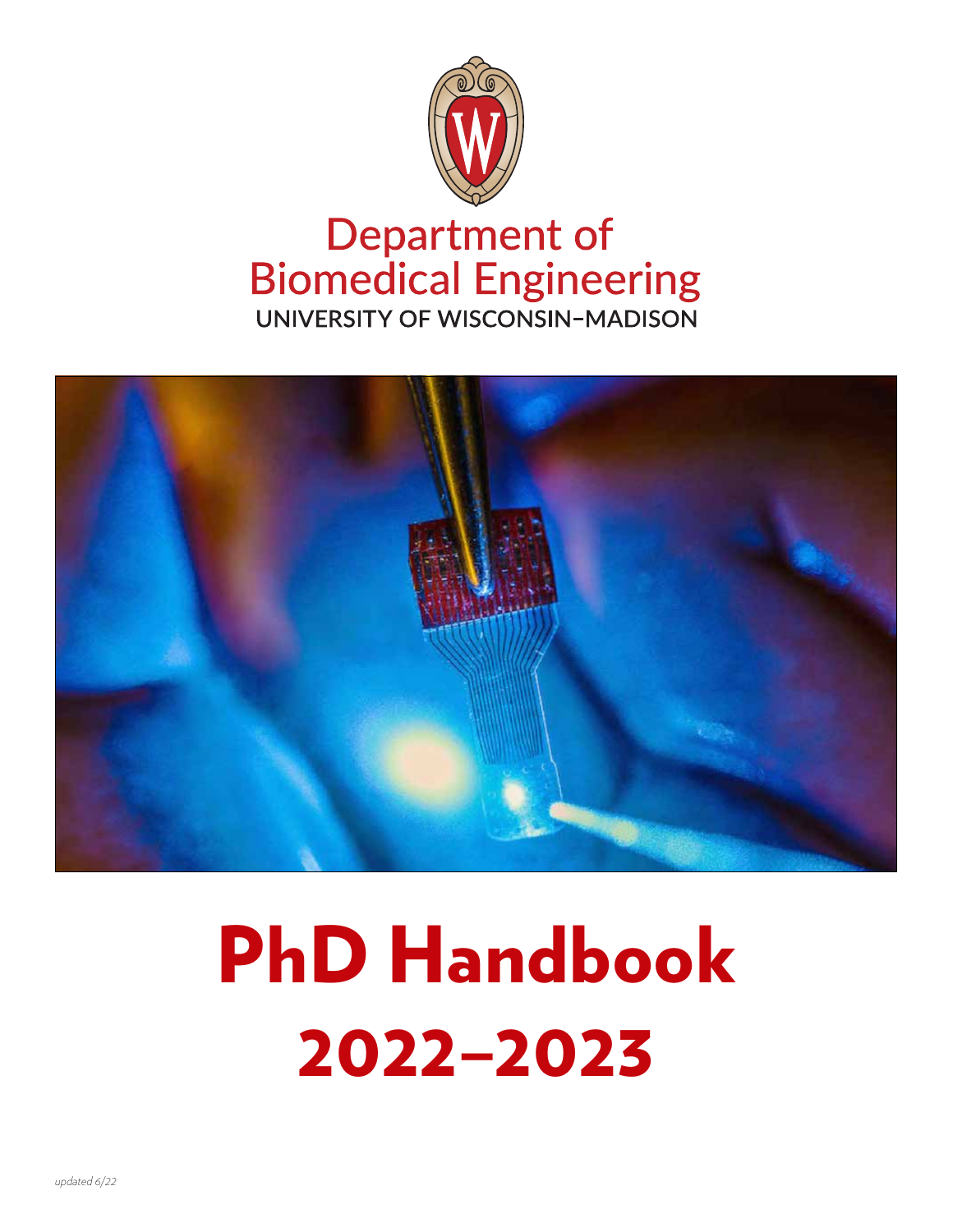

# Table of Contents

| Finding an Advisor                           |  |  |  |  |
|----------------------------------------------|--|--|--|--|
| PhD Course Requirements                      |  |  |  |  |
| <b>Qualifying Exams</b>                      |  |  |  |  |
| Filing for MS Degree                         |  |  |  |  |
| <b>Teaching Requirement</b>                  |  |  |  |  |
| Preliminary Exam                             |  |  |  |  |
| <b>Annual Reviews</b>                        |  |  |  |  |
| Defense                                      |  |  |  |  |
| Leave Policies                               |  |  |  |  |
|                                              |  |  |  |  |
| Finding an Advisor                           |  |  |  |  |
| PhD Course Requirements                      |  |  |  |  |
| <b>Qualifying Exams</b>                      |  |  |  |  |
| Filing for MS Degree                         |  |  |  |  |
| <b>Teaching Requirement</b>                  |  |  |  |  |
| Preliminary Exam                             |  |  |  |  |
| <b>Annual Reviews</b>                        |  |  |  |  |
| Defense                                      |  |  |  |  |
| Leave Policies                               |  |  |  |  |
|                                              |  |  |  |  |
| Obtain a Wiscard                             |  |  |  |  |
| Navigate Campus                              |  |  |  |  |
| Verify Contact Information and Online Logins |  |  |  |  |
| Pay Tuition and Fees                         |  |  |  |  |
| Check in with International Student Services |  |  |  |  |
|                                              |  |  |  |  |
| What We Expect From You                      |  |  |  |  |
| What You Can Expect From the BME Program     |  |  |  |  |
| What You Can Expect From Your PhD Advisor    |  |  |  |  |
| About Your RA/TA/PA Position                 |  |  |  |  |
|                                              |  |  |  |  |
|                                              |  |  |  |  |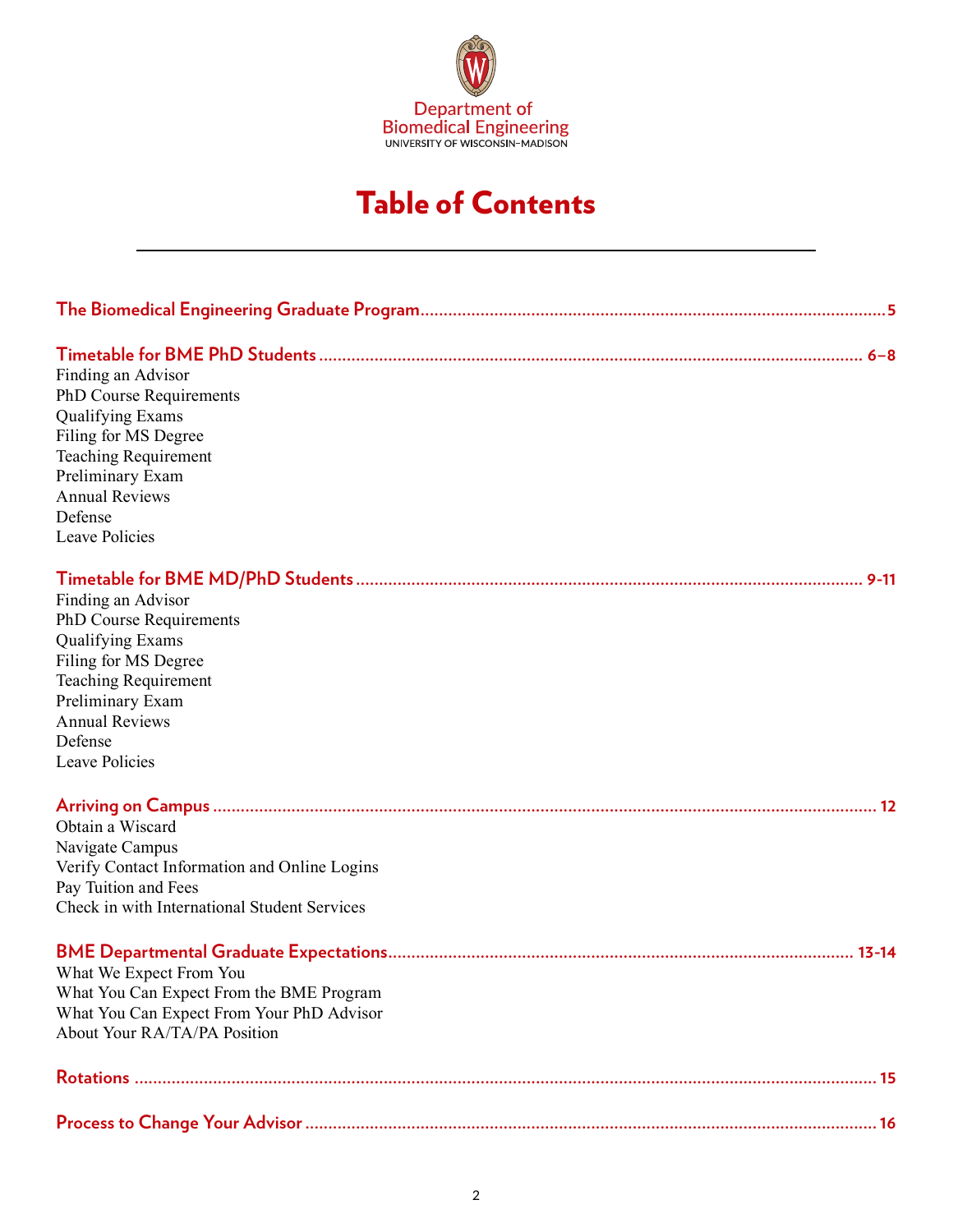

# Table of Contents

| Credit Load Requirements for Full-Time Students<br><b>Unique Registration Situations</b><br><b>Requesting Transcripts</b>                       |
|-------------------------------------------------------------------------------------------------------------------------------------------------|
|                                                                                                                                                 |
|                                                                                                                                                 |
|                                                                                                                                                 |
|                                                                                                                                                 |
|                                                                                                                                                 |
|                                                                                                                                                 |
|                                                                                                                                                 |
| Documenting the PhD Minor                                                                                                                       |
| Teaching Experience (2nd year)<br>Teaching Assistantship (3rd year+)<br><b>Additional Teaching Assistantships</b><br><b>English Proficiency</b> |
| <b>Examination Structure</b><br>Depth Exam<br><b>Breadth Exam</b><br>Retakes                                                                    |
| <b>Graduate Committee Requirements</b><br><b>Committee Meetings</b>                                                                             |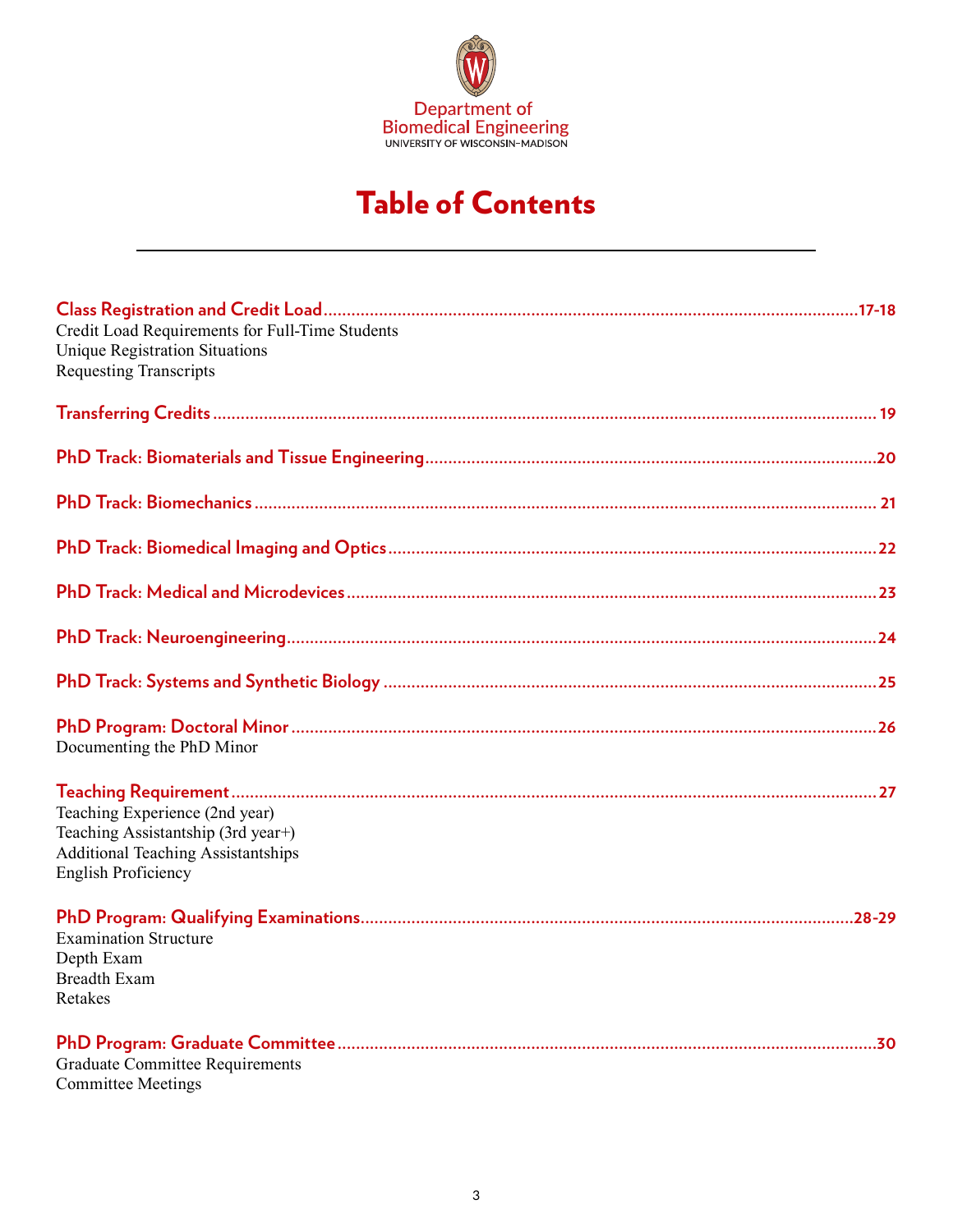

# Table of Contents

| Preparing for the Preliminary Examination<br><b>Dissertator Status</b>                                                                     |
|--------------------------------------------------------------------------------------------------------------------------------------------|
| <b>Final Defense Warrant Request</b><br>Final Defense and Dissertation Submission                                                          |
| Requirements for Graduation<br>Things to Remember When Finishing a Degree<br>Commencement                                                  |
| <b>Satisfactory Progress</b><br>Probation                                                                                                  |
| Procedures for the Proper Accounting of Student Grievances                                                                                 |
| What is Hostile and Intimidating Behavior?<br>What to Do if You Feel You've Been the Target of Hostile and Intimidating Behavior           |
|                                                                                                                                            |
|                                                                                                                                            |
| Calendars<br>Campus and Academic Life<br>Computers<br>Department Resources and Office/Lab Space<br>Diversity<br><b>Health and Wellness</b> |
| Learning Resources and Assistance                                                                                                          |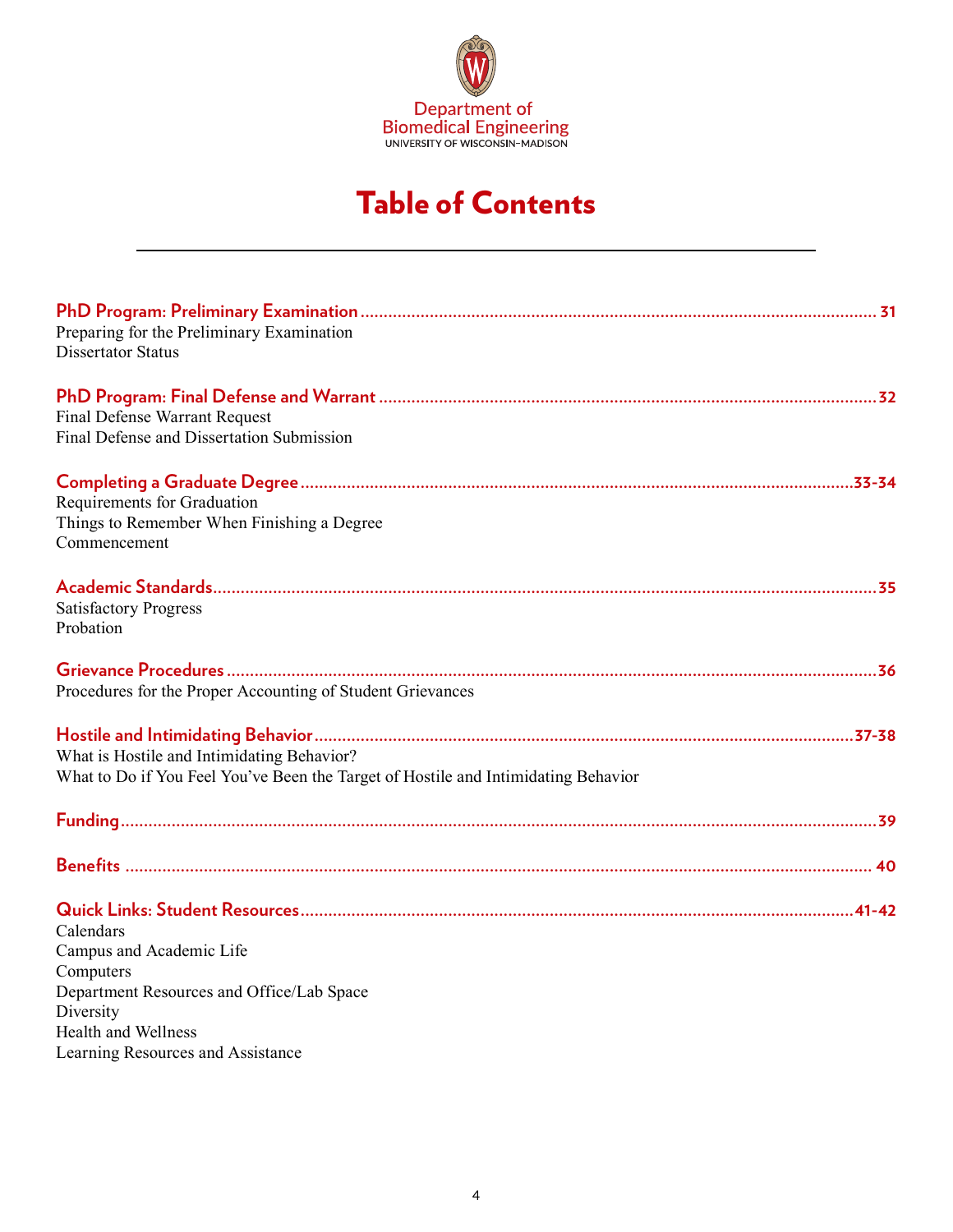

# The Biomedical Engineering Graduate Program

<span id="page-4-0"></span>The biomedical engineering graduate program is of interest to students who wish to practice engineering or engage in medical and biological research with an engineering specialization. Graduates are employed in industry, government labs, universities and non-profit organizations.

The biomedical engineering program offers Master of Science (MS) and Doctor of Philosophy (PhD) degrees in biomedical engineering. Students who are admitted into the PhD program complete a MS degree prior to advancing to PhD candidacy. Students transferring with a MS from another program or university should discuss their individual situation with the Associate Chair of Graduate Advising to determine what additional coursework is required. A timeline of the PhD program can be found on page 6.

The program also participates in the University of Wisconsin [Medical Scientist Training Program,](https://www.med.wisc.edu/education/md-phd/) which leads to a combined MD/PhD degree. Requirements for the MD/PhD degree are similar to the BME PhD program, although some coursework requirements will be waived using MD coursework. A timeline of the PhD portion of the MD/PhD program can be found on page 9.

The Doctor of Philosophy (PhD) degree is the highest degree conferred by the university. It is a research degree and is never conferred solely as a result of any prescribed period of study. The degree is only granted on evidence of general proficiency, distinctive attainment in a special field, and the ability for independent investigation as demonstrated in a thesis presenting original research or creative scholarship with a high degree of literary skill. The BME PhD program provides excellent opportunities for interdisciplinary coursework and research. To receive a PhD, a student must complete 30 credits of research beyond the MS degree. Because of the diverse technical requirements for various specialties, the PhD is administered on a degree-by-committee basis.

All policies from the [Graduate School's Academic Policies and Procedures document](https://hr.wisc.edu/policies/gapp/) apply to BME graduate students; including protections from harassment, accommodation for disabilities, etc. Student questions and concerns regarding the program can be directed to the Associate Chair of Graduate Advising.

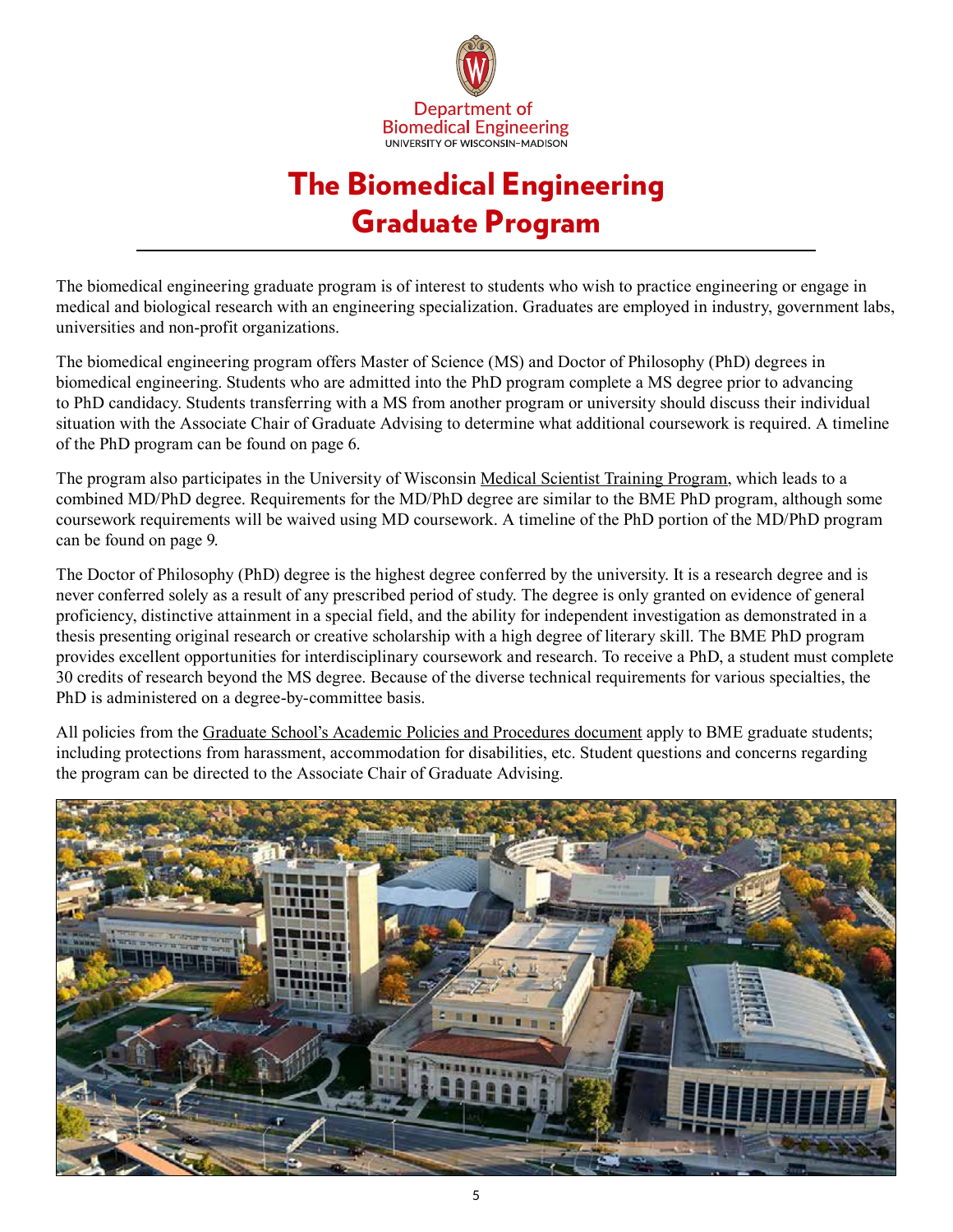

# Timetable for BME PhD Students

<span id="page-5-0"></span>

|                            | <b>Program Milestones</b>                    | <b>Coursework Milestones</b>                                 |
|----------------------------|----------------------------------------------|--------------------------------------------------------------|
| <b>Year 1: Semester 1</b>  | <b>Identify Faculty Advisor</b>              | BME 703: Responsible Conduct in<br>Research                  |
| <b>Year 1: Semester 2</b>  |                                              |                                                              |
| <b>Year 2: Semester 3</b>  | Qualifying Exam: Depth                       | BME 602: Professional Development                            |
| Year 2: Semester 4         | Qualifying Exam: Breadth                     | Coursework complete including PhD<br>minor; MS degree filing |
| <b>Year 3: Semester 5</b>  |                                              |                                                              |
| Year 3: Semester 6         | Preliminary Exam                             |                                                              |
| <b>Year 4: Semester 7</b>  |                                              |                                                              |
| <b>Year 4: Semester 8</b>  | Annual committee review                      |                                                              |
| Year 5: Semester 9         |                                              |                                                              |
| Year 5+: Semester 10+      | Annual committee review until thesis defense |                                                              |
| <b>Semester of defense</b> | Schedule exit interview                      |                                                              |

# **Finding an Advisor**

All graduate students need to identify a faculty advisor or co-advisor with a BME affiliation **within the first semester** of matriculation. Some students will have been directly admitted to an advisors group while others will participate in the rotation program (page 15). A faculty advisor provides the student with academic guidance in their course program and research oversight in their thesis — for most RA this will be the faculty member that provides funding. The advisor must be a primary BME faculty or a BME affiliate; if the advisor is a BME affiliate, the student must identify a primary BME faculty to serve as co-advisor.

If there are questions, direct them to the Associate Chair of Graduate Advising. More information about the expectations for student-advisor relationships can be found on page 14. If a change in advisor is necessary for any reason, please see the information on page 16.

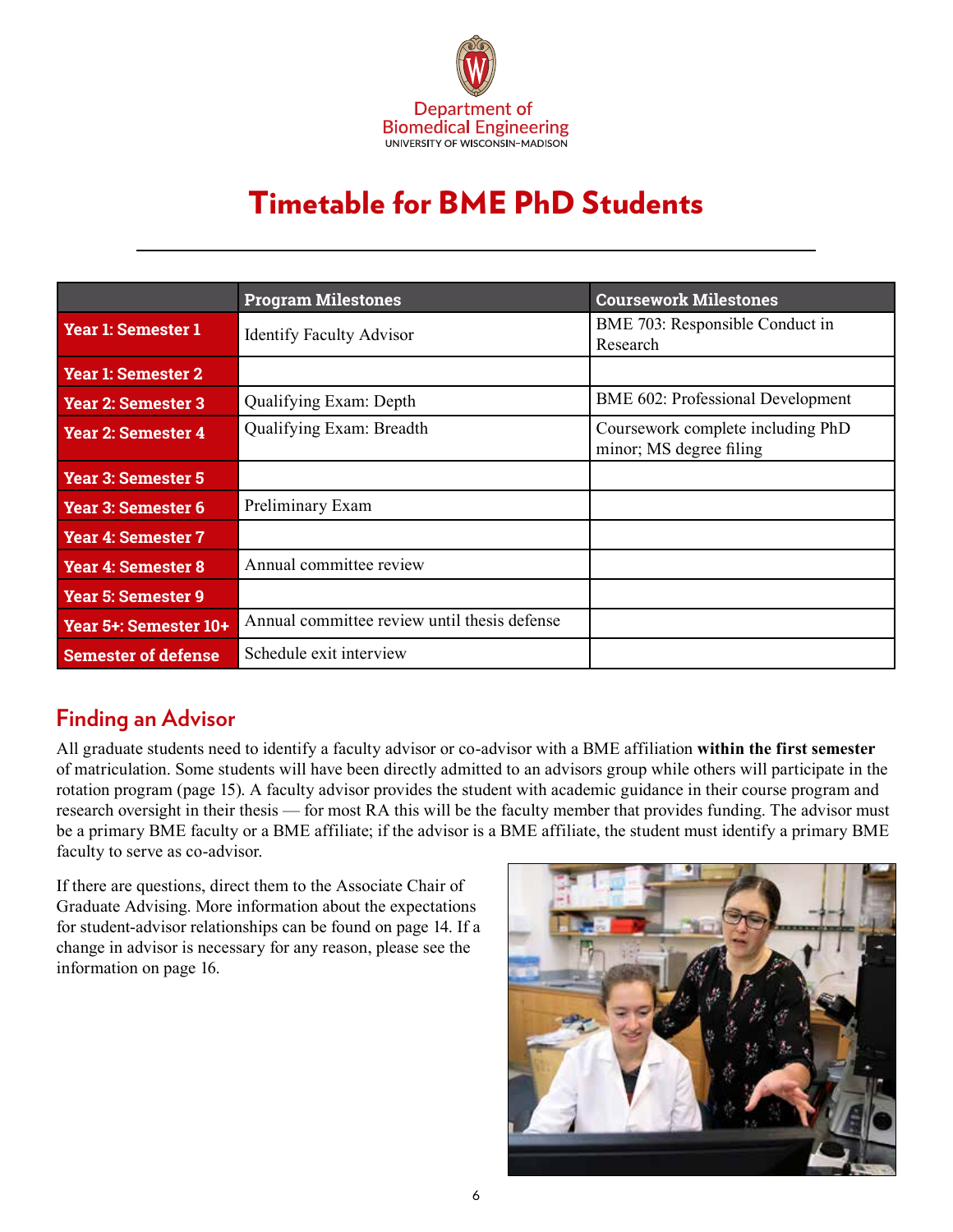

# Timetable for BME PhD Students

### **PhD Course Requirements**

- A minimum of 28 credits of coursework that includes:
	- ◊ BME 701: Seminar (2 credits)
	- ◊ BME 703: Responsible Conduct in Research (2 credits)
	- ◊ BME 602: Professional Development (3 credits)
	- $\Diamond$  One set of PhD Track requirements (pages 20-25), which include one bioscience course
	- $\Diamond$  A minimum of 12 credits in engineering courses (400-level or above, BME 703 does not count)
	- $\Diamond$  A minimum of 15 credits that are graduate level
	- ◊ A PhD minor (page 26)
- A minimum of 30 credits of research (i.e., only BME 790, 890, 990)

More information about registration can be found on page 17. A general course load is two courses per semester, but this is flexible. To demonstrate interdisciplinary training, PhD students must complete a PhD minor or apply for an exemption based on their area of specialization (more information can be found on page 26). Students transferring with a MS from another program or university should see page 19 to learn about the process to transfer credits.

### **Qualifying Exams**

The qualifying exams consist of a depth and breadth exam. Each PhD student arranges a date during the 3rd semester with their Qualifying Examination committee to take the depth exam. The breadth exam occurs the semester after the student has passed the depth exam.

Students may retake either the depth or the breadth exam one time. For the depth exam, the retake must take place in the next semester. For the breadth exam, the retake must occur within two months of the original breadth exam. All qualifying exams must be completed prior to the start of the fifth semester. More information on the qualifying exam can be found on page 28.

# **Filing for MS Degree**

Students file for a MS degree once they have completed 6 credits of research and 24 credits of course work that include:

- At least 12 credits of engineering courses, 400-level or above
- At least 15 credits in one area of specialization, 400-level or above
- At least 15 credits that are graduate level (see page 17 for more details)

Note that these requirements are not identical to those listed as PhD course requirements. If a PhD student elects to graduate with a MS degree and not pursue their PhD training, they may use either criteria; students that intend to pursue the PhD training must follow the PhD–specific guidelines (which will automatically fulfill the MS requirements).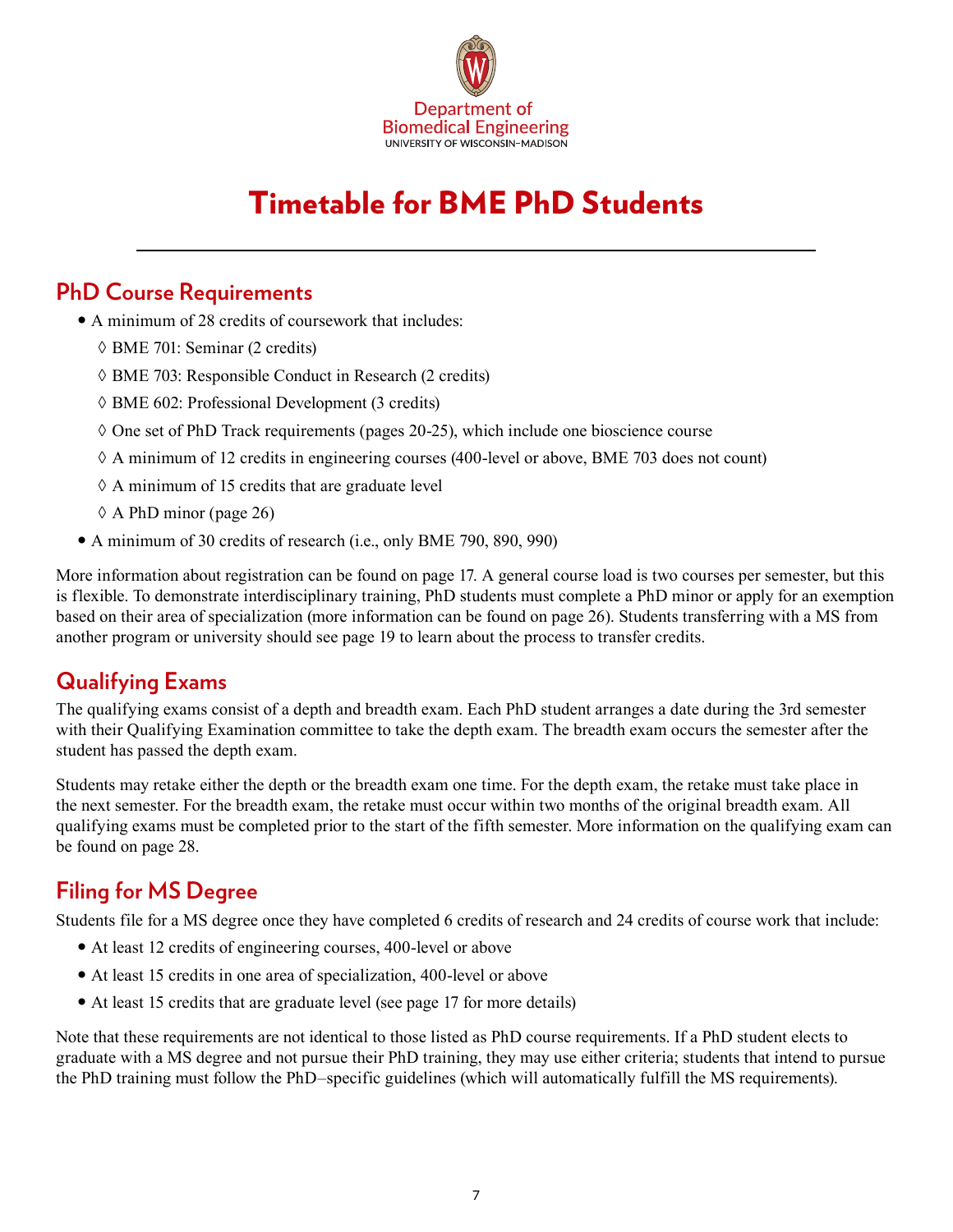

# Timetable for BME PhD Students

### **Teaching Requirement**

All PhD students will participate in a teaching experience in BME 602: Professional Development. In addition, it is an expectation for students to TA one additional time during their PhD (more information on page 27).

## **Preliminary Exam**

The Preliminary Examination is an oral examination based upon a student's written proposal and consists of a detailed plan to carry out the PhD thesis. Students must take their preliminary within one year of passing the Qualifying Exams, and at least 18 months before their final defense. More information on the Preliminary Exam can be found on page 31.

Students who pass the Preliminary Examination achieve dissertator status the following semester. Dissertators enroll in only three research credits each semester and work towards completing their thesis project.

## **Annual Reviews**

Students will meet with their thesis committee each year until the completion of the program to determine that they are maintaining satisfactory progress. The student will arrange this meeting, which consists of a short presentation of progress since the last meeting and discussion with the committee. The student will report the committee's decision (satisfactory/unsatisfactory progress) to the Graduate Student Services Coordinator by email (with their advisor cc'd).

In addition, each year the advisor and student will complete the College of Engineering GOAALS Assessment and arrange a meeting to discuss their individual development plan (IDP).

# **Defense**

The Defense is an oral examination based upon a student's thesis. Doctoral students have a maximum of five years from the date of passing their preliminary examinations to take their final oral examination and submit their dissertation. More information on the thesis defense can be found on page 32.

# **Leave Policies**

RA and TA leave is described in the [Graduate School's](https://hr.wisc.edu/policies/gapp/)  [Academic Policies and Procedures](https://hr.wisc.edu/policies/gapp/).

Parental Leave is provided under a policy approved by the College of Engineering, please discuss the specifics of your situation with the BME Payroll and Benefits Specialist. Program timeline requirements will be adjusted as needed for extended leaves (>4 consecutive weeks).

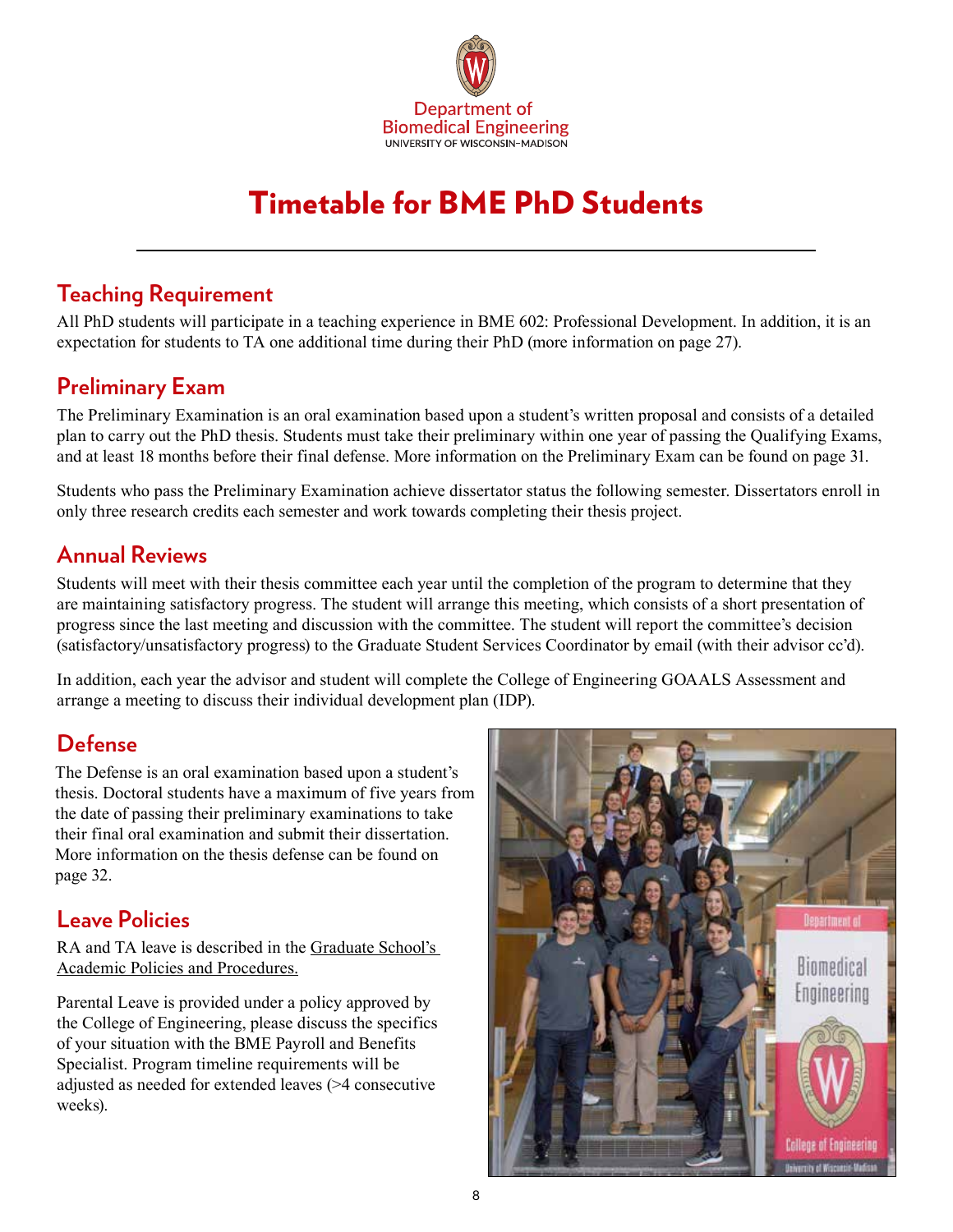

# <span id="page-8-0"></span>Timetable for BME MD/PhD Students

The MD/PhD is an accelerated program compared to the PhD, with the goal of completing the thesis in three or four years. This process starts during medical school, in cooperation with the Medical Science Training Program (MSTP).

|                            | <b>Program Milestones</b>       | <b>Coursework Milestones</b>                                                          |
|----------------------------|---------------------------------|---------------------------------------------------------------------------------------|
| <b>Year 0: Semester 2</b>  | <b>Identify Faculty Advisor</b> | 8 credits research (BME 890)                                                          |
| <b>Year 0: Summer</b>      |                                 | 2 credits research (BME 890)                                                          |
| Year 1: Semester 1         |                                 | 8 credits of required courses (including BME<br>703: Responsible Conduct of Research) |
| <b>Year 1: Semester 2</b>  | Qualifying Exam: Depth          | 6 credits of required courses<br>2 credits research (BME 890)                         |
| <b>Year 1: Summer</b>      | Qualifying Exam: Breadth        | 2 credits research (BME 890)                                                          |
| <b>Year 2: Semester 3</b>  | Preliminary Exam                | 3 credits of required courses<br>5 credits research (BME 890)<br>MS degree filing     |
| <b>Year 2: Semester 4</b>  |                                 | 3 credits research (BME 990)                                                          |
| <b>Year 2: Summer</b>      | Annual committee review         | 3 credits research (BME 990)                                                          |
| <b>Year 3: Semester 5</b>  |                                 | 3 credits research (BME 990)                                                          |
| Year 3: Semester 6         | Target for thesis defense       | 3 credits research (BME 990)                                                          |
| <b>Semester of defense</b> | Schedule exit interview         |                                                                                       |

### **Finding an Advisor**

All graduate students need to identify a faculty advisor or co-advisor with a BME affiliation **within the first semester** of matriculation. For MD/PhD students, this is accomplished through rotations under MSTP. A faculty advisor provides the student with academic guidance in their course program and research oversight in their thesis — for most RA/PA this will be the faculty member that provides funding. The advisor must be a primary BME faculty or a BME affiliate; if the advisor is a BME affiliate, the student must identify a primary BME faculty to serve as co-advisor.

If there are questions, direct them to the Associate Chair of Graduate Advising. More information about the expectations for student-advisor relationships can be found on page 14. If a change in advisor is necessary for any reason, please see the information on page 16.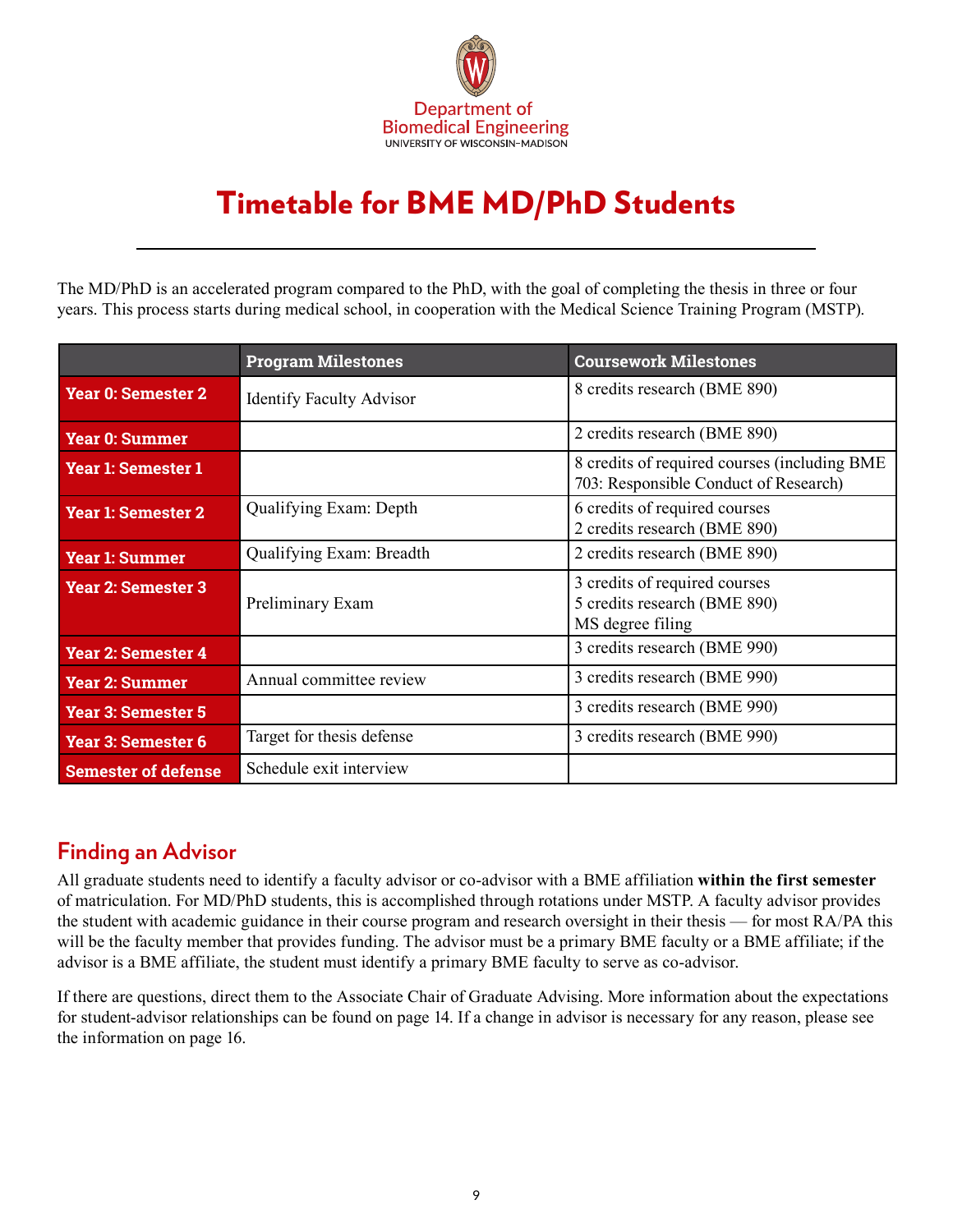

# Timetable for BME MD/PhD Students

### **PhD Course Requirements**

- A minimum of 17 credits of coursework that includes:
	- ◊ BME 701: Seminar (2 credits)
	- ◊ BME 703: Responsible Conduct in Research (2 credits)
	- ◊ One set of PhD Track requirements (pages 20-25), **minus** the bioscience and elective requirement
	- ◊ A minimum of 12 credits in engineering courses (400-level or above, BME 703 does not count)
	- $\Diamond$  A minimum of 15 credits that are graduate level
	- $\Diamond$  A PhD minor (page 26)
- A minimum of 30 credits of research (i.e., only BME 790, 890, 990)

More information about registration can be found on page 17. A general course load is two courses per semester, but this is flexible. To demonstrate interdisciplinary training, PhD students must complete a PhD minor or apply for an exemption based on their area of specialization (more information can be found on page 26). Students transferring with a MS from another program or university should discuss their individual situation with the Associate Chair of Graduate Advising to determine course requirements.

### **Qualifying Exams**

The qualifying exams consist of a depth and breadth exam. Each MD/PhD student arranges a date with their Qualifying Examination committee to take the depth exam. The breadth exam occurs the semester after the student has passed the depth exam.

Students may retake either the depth or the breadth exam one time. For the depth exam, the retake must take place in the next semester. For the breadth exam, the retake must occur within two months of the original breadth exam. While exact timelines will vary, all qualifying exams must be completed prior to the start of the 5th semester at the latest.

# **Filing for MS Degree**

Students may file for a MS degree once they have completed 17 credits of coursework (including the 12 credits of engineering coursework) and 13 credits of research.

### **Teaching Requirement**

MD/PhD students may TA, but are not required to. The student must get approval from the MSTP Director to participate in either the teaching experience in BME 602: Professional Conduct or in a TA position.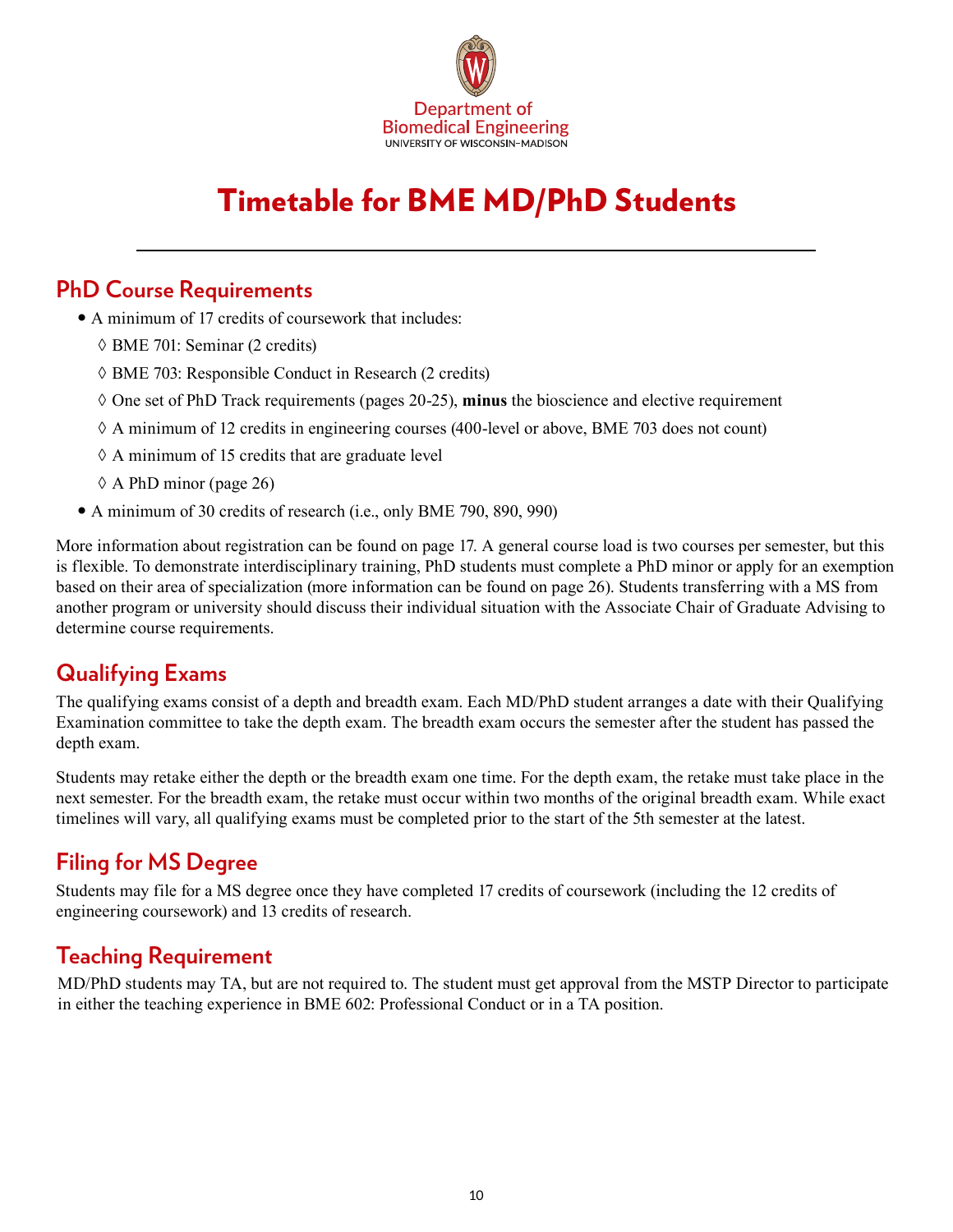

# Timetable for BME MD/PhD Students

## **Preliminary Exam**

The Preliminary Examination is an oral examination based upon a student's written proposal and consists of a detailed plan to carry out the PhD thesis. Students must take their preliminary within one year of passing the Qualifying Exams, and at least 18 months before their final defense. More information on the Preliminary Exam can be found on page 31.

Students who pass the Preliminary Examination achieve dissertator status the following semester. Dissertators enroll in only three research credits each semester and work towards completing their thesis project.

### **Annual Reviews**

Students will meet with their thesis committee each year until the completion of the program to determine that they are maintaining satisfactory progress. The student will arrange this meeting, which consists of a short presentation of progress since the last meeting and discussion with the committee. The student will report the committee's decision (satisfactory/unsatisfactory progress) to the Graduate Student Services Coordinator by email (with their advisor cc'd).

In addition, each year the advisor and student will each complete the College of Engineering GOAALS assessment and arrange a meeting to discuss their individual development plan (IDP).

### **Defense**

The Defense is an oral examination based upon a student's thesis. Doctoral students have a maximum of five years from the date of passing their preliminary examinations to take their final oral examination and submit their dissertation. More information on the thesis defense can be found on page 32.

### **Leave Policies**

RA and TA leave is described in th[e Graduate School's Academic Policies and Procedures.](https://hr.wisc.edu/policies/gapp/)

Parental Leave is provided under a policy approved by the College of Engineering, please discuss the specifics of your situation with the BME Payroll and Benefits Specialist. Program timeline requirements will be adjusted as needed for extended leaves (>4 consecutive weeks).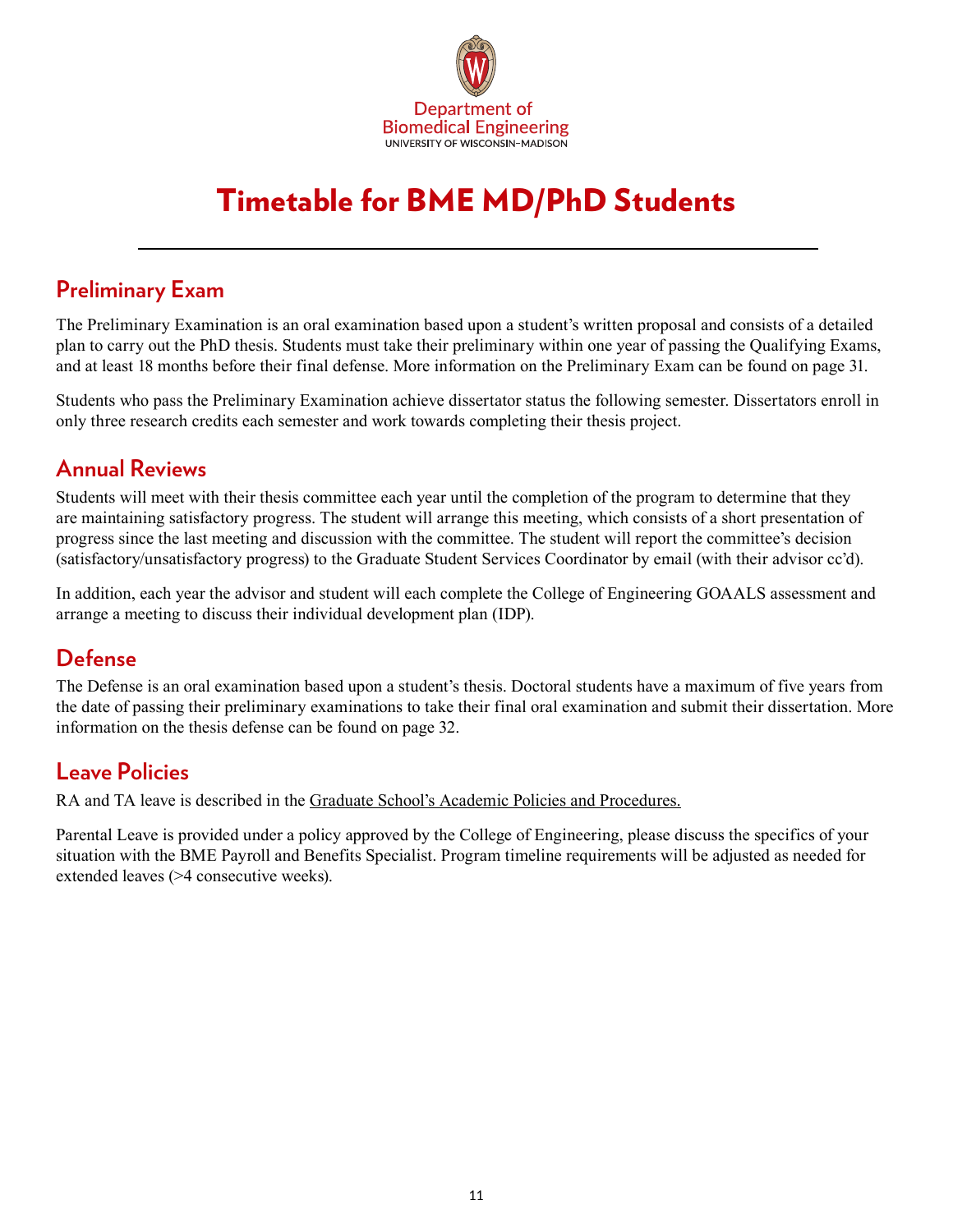

# Arriving on Campus

<span id="page-11-0"></span>Upon arrival, students should review campus guidelines and complete the following tasks to make sure that their time on campus starts smoothly.

### **Obtain a Wiscard**

The student ID, or [Wiscard,](https://wiscard.wisc.edu/) is the key to campus life. Students use their Wiscards as a library card, to purchase school supplies and food on campus, as a key card for certain buildings that faculty grant them access to, and more. Having a Wiscard is a prerequisite for many activities on campus, so it is essential that students stop by the Wiscard Office in [Union Sout](https://www.google.com/maps/dir/)h Room 149 between 8:30 a.m. and 5 p.m. Monday–Friday as soon as possible after arriving in Madison. In order to receive a Wiscard you must present some form of personal photo identification such as a valid passport or U.S. driver's license.

# **Navigate Campus**

Students can explore the UW campus via map online before setting out on foot, bike, bus, or car. The Associated Students of Madison (ASM) provide students with a [free bus pass](https://www.asm.wisc.edu/resources/buspass/). [Transportation Services](https://transportation.wisc.edu/) can be referenced for bus routes and all other transportation services available.

# **Verify Contact Information and Online Logins**

To be sure that they can connect with fellow students and campus offices, students should verify that they can log in to their [MyUW](http://www.wisc.edu/) account and confirm their mailing address and phone number. The campus information technology division, known a[s DoIT](https://it.wisc.edu/about/division-of-information-technology/), should be contacted through the [DoIT Help Desk](https://kb.wisc.edu/helpdesk/) if students encounter any difficulties accessing MyUW.

Each student's NetID will allow them to log in to a personalized, secure BOX folder at the beginning of their program. This folder will allow the student to exchange information with their advisor(s) regarding their academic plan. Students will maintain digital versions of their degree program planning forms for each semester of their program here.

# **Pay Tuition and Fees**

Student account invoices are sent by mail and updated in MyUW each semester. Questions can be directed and payments made to [the Bursar's Office](http://www.bussvc.wisc.edu/bursar/) in person on East Campus Mall or online. For students with a TA or RA position, tuition will be paid automatically. Any difficulties should be reported immediately to your faculty advisor.

# **Check In with International Student Services**

International students who are on a student scholar or visa must check in with [International Student Services](https://iss.wisc.edu/) at the [Red Gym](http://map.wisc.edu/s/rchuv9to) *immediately upon arrival*.

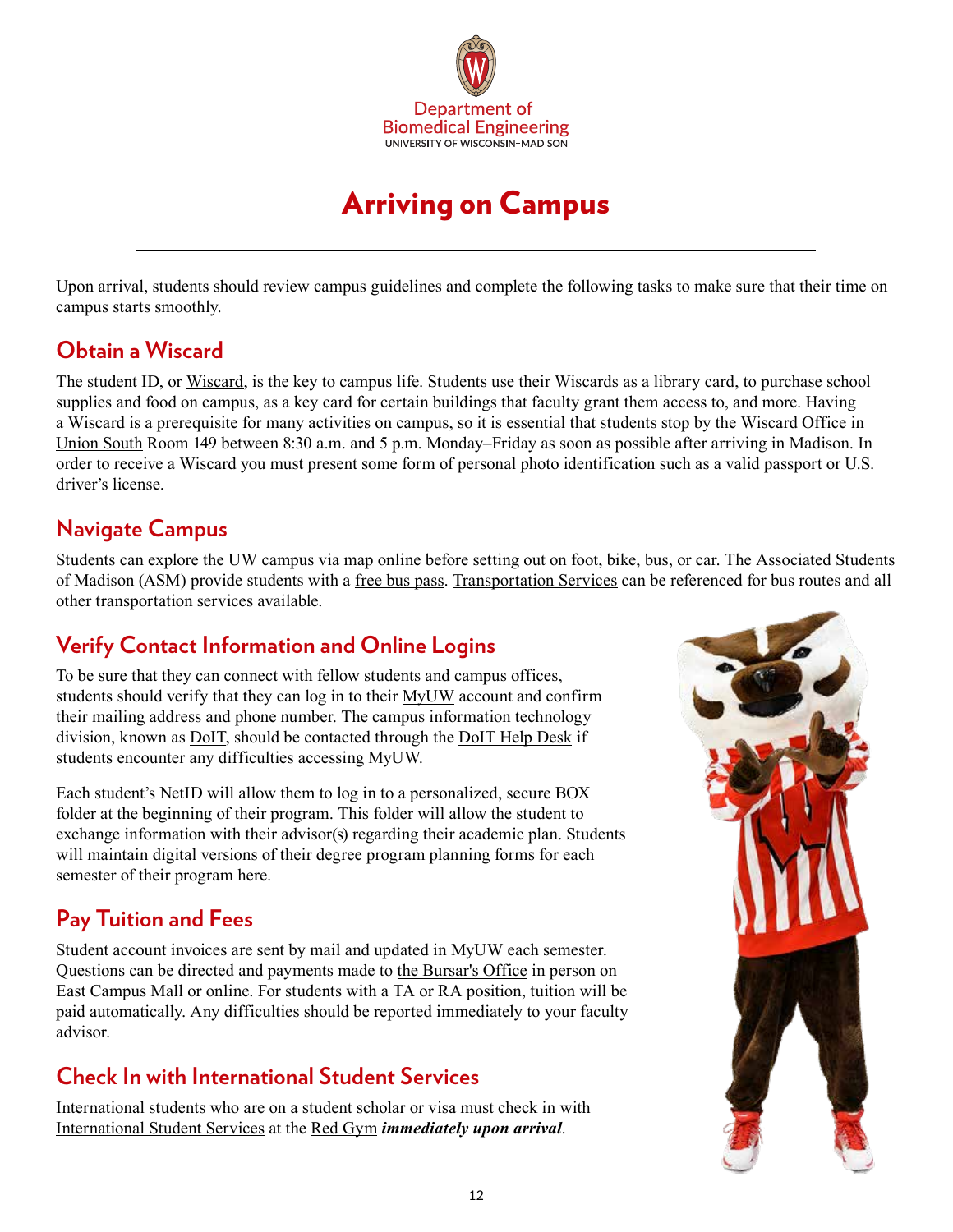

# <span id="page-12-0"></span>BME Departmental Graduate Expectations

The process to earning a PhD is a unique experience for each student — as such, it can at times be confusing to know what is expected from the student, their advisor, and their PhD program. Therefore, the BME program has assembled a set of expectations that we hope will assist each student to navigate this process. Individual advisors are also encouraged to outline their expectations for their mentees; however, the expectations outlined here supersede these in cases of disagreement.

First, we would remind students of the BME PhD program educational outcomes:

- 1. Demonstrate an ability to synthesize knowledge from a subset of the biological and physical sciences.
- 2. Conduct original research.
- 3. Demonstrate an ability to create new knowledge and communicate it to their peers.
- 4. Foster ethical and professional conduct.

In order to obtain a PhD, you will be expected to reach these outcomes and demonstrate your progress through your qualifying exams, preliminary exam, annual committee meetings, and thesis/thesis defense.

# **What We Expect From You**

You will become familiar with the requirements for completing your graduate degree (overview timetable is on page 6 or 9). If you have questions, you should raise them with the Graduate Student Services Coordinator, your advisor, or the Associate Chair of Graduate Advising as early in your career as possible.

You will enroll in the required Responsible Conduct of Research course in your first year on campus (offered in fall only). This course will provide more information on the following expectations:

- You will conduct your research ethically and with integrity.
- You will work safely in the lab. Before beginning in the lab, you must complete appropriate safety training.
- You will remember that data belongs to the lab, not to any one individual. Your original notebooks and files will remain when you leave the lab.

You will participate in BME graduate and faculty recruiting for a minimum of three years. This effort will enable us to build a strong community of fellow researchers.

You will be respectful, tolerant, and work collegially with BME students, faculty, and staff and will not participate in harassment, bias, or hostile/intimidating behavior.

You will participate in the annual GOAALS (Graduate online assessment and achievement learning system) in CoE.

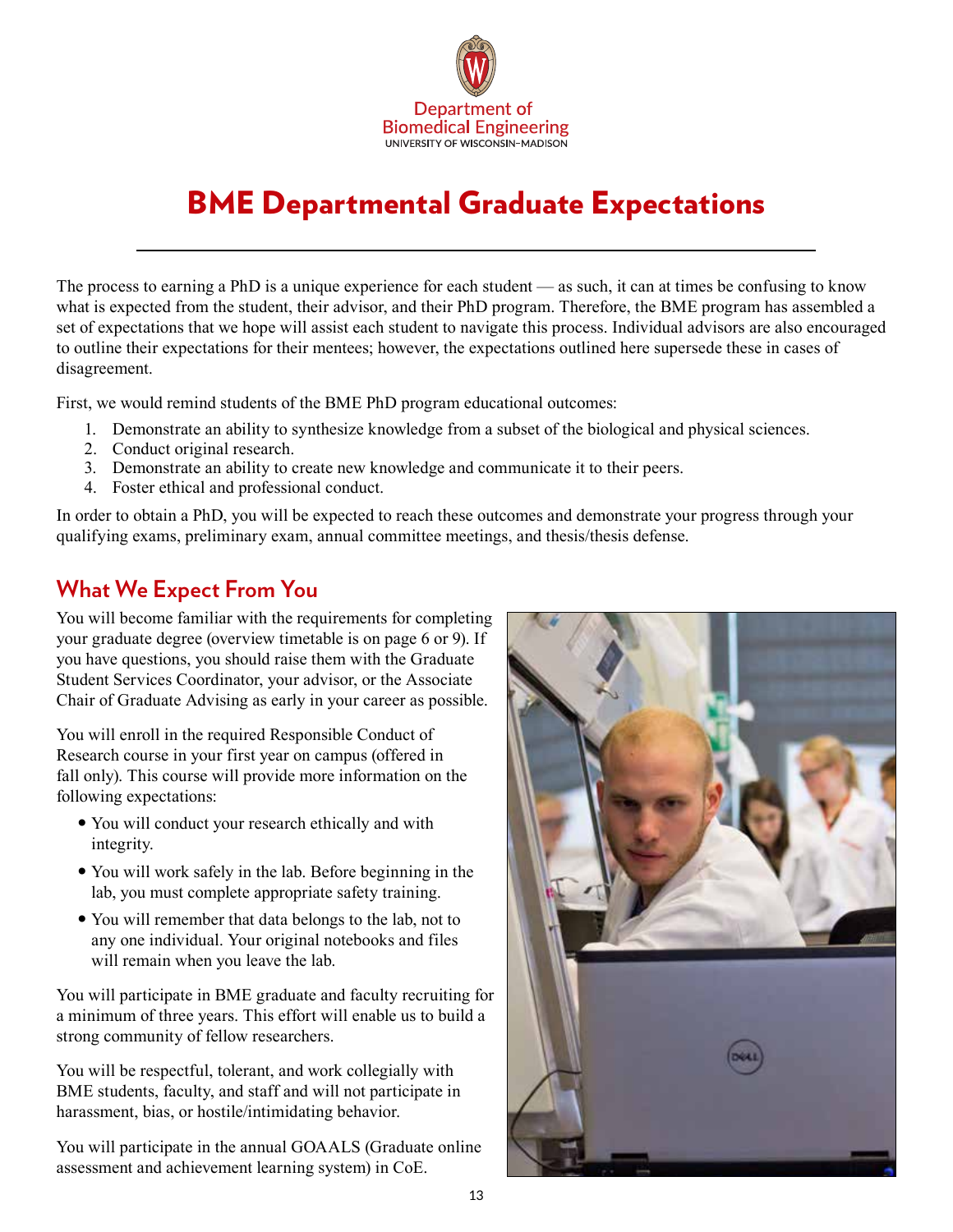

# BME Departmental Graduate Expectations

### **What You Can Expect From the BME Program**

We will provide an environment that is intellectually stimulating, supportive, safe, and free from harassment, bias, and hostile/intimidating behavior.

If you are concerned about your interactions with your PhD advisor or your research progress, the [Associate Chair of](https://engineering.wisc.edu/departments/biomedical-engineering/people/)  [Graduate Advising](https://engineering.wisc.edu/departments/biomedical-engineering/people/) and/or the [BME Chair](https://engineering.wisc.edu/departments/biomedical-engineering/people/) will work with you to resolve the situation:

- y If this concern is brought about by the PhD advisor not meeting the expectations below, please report this to the Associate Chair of Graduate Advising, the [Assistant Dean for Graduate Affairs](https://engineering.wisc.edu/about/leadership/) in the CoE, the Chair, or the Grievance Committee. These groups will work together to help remedy the situation or help you find a new lab (through rotations if desired).
- y If this concern is brought about by a change in research interests, please discuss this first with your PhD advisor to determine if there is an immediate solution (e.g. change in project in the lab, working with a collaborator). If there is no immediate solution, you should next meet with the Associate Chair of Graduate Advising who will work with you to identify a new lab. It is expected that you will take an active role in this process to find a new lab within one semester.
- During the semester of transition, the BME Department will work to ensure that funding is continued, you remain enrolled as a full-time student, and your visa status is not impacted.

Once you have earned your PhD, you will always be an alum of our department. As such, the department is always available to confirm that you have earned this degree.

# **What You Can Expect From Your PhD Advisor**

- They will be respectful, tolerant, and work collegially with you.
- They will help you to identify an initial research direction during your first year.
- They will identify the safety training that you must complete.
- They will meet with you to discuss research progress on a regular basis.
- They will participate in the annual GOALLS assessment through CoE and meet with you annually to discuss your Individual Development Plan (IDP).
- y They will help you to attend local/regional meetings, and at least one national meeting during your PhD.

# **About Your RA/PA/TA Position**

These positions are fully defined in the [Graduate School's Academic Policies and Procedures.](https://hr.wisc.edu/policies/gapp/) Note in particular:

"It is understood that RAs are engaged in professional activities of such a nature that the output produced or the result accomplished cannot be precisely measured in relation to a given period of time."

As part of your position as a researcher in a lab, it is reasonable for you to have some lab-associated duties (e.g., ordering, maintaining equipment, training new students). If you feel these duties are excessive, you should discuss this with your PhD advisor. If this does not resolve the situation, you should then discuss your concerns with the [Associate Chair of](https://engineering.wisc.edu/departments/biomedical-engineering/people/)  [Graduate Advising](https://engineering.wisc.edu/departments/biomedical-engineering/people/) and/or the BME Grievance Committee.

RA/PA/TA funds do not oblige you to participate in any activities outside of UW–Madison (e.g., babysitting, helping a faculty member with personal chores). If you are pressured to do activities of this sort, you should report this to the [Assistant Dean for Graduate Affairs](https://engineering.wisc.edu/about/leadership/) in CoE.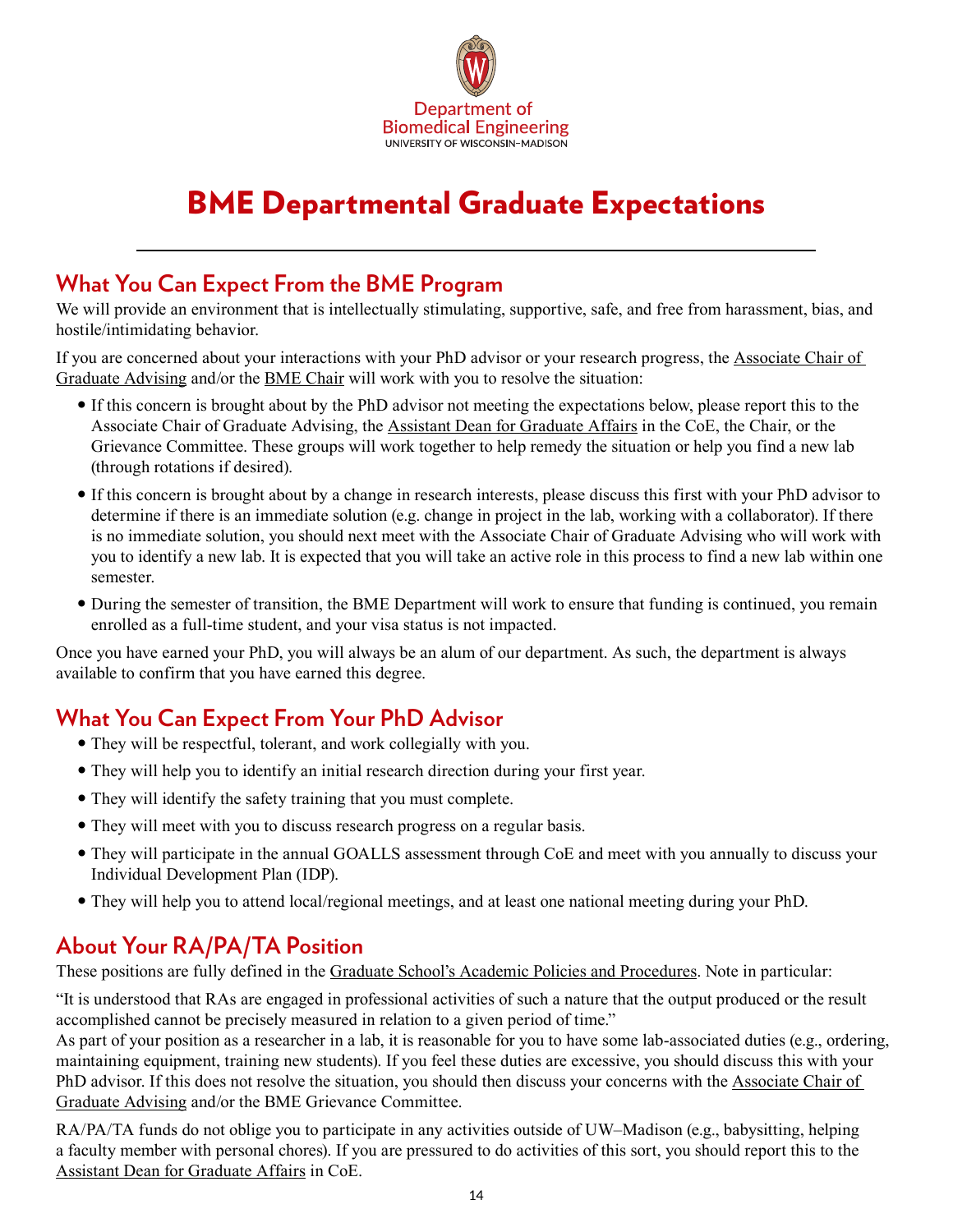

# Rotations

<span id="page-14-0"></span>While some students will already know which advisor they want to do their thesis with, the BME department offers the option of rotations for incoming students. Rotations are particularly useful for students that are interested in multiple labs or those who want to gain exposure to new topics/methods. During the rotation, the official advisor is the [Associate](https://engineering.wisc.edu/departments/biomedical-engineering/people/)  [Chair of Graduate Advising](https://engineering.wisc.edu/departments/biomedical-engineering/people/). The rotation period lasts most of the first semester, after which students are placed with their advisor. The general schedule is:

#### **Orientation**

During new student orientations, faculty with open rotations will give short research talks. Students will have a few days to consider projects and have follow up meetings. Students must request a rotation in the lab and determine the order of their three rotations. Once a student has finalized this plan, they will report it to the Associate Chair of Graduate Advising.

#### **Rotations**

Each rotation will last 3-4 weeks. This is a short timeframe, so students will want to spend as much time as possible in the rotation lab to determine if the scientific questions, advisor mentoring style, and group environment are a good fit.

#### **Selection**

Students and advisors will turn in ranked preferences to the Associate Chair of Graduate Advising before Thanksgiving and matches will be made. Students will then start in their lab and switch their advisor on record.

#### **Additional Rotations**

If a student does not find a good match, additional rotations can be done. If a student fails to match by the end of the second semester, they may then switch to a MS degree or choose to leave the university. This decision can be appealed to a committee composed of the Associate Chair of the PhD Program, the Chair of the Department, and one of the rotation advisors (selected by the student). The decision of this committee is final.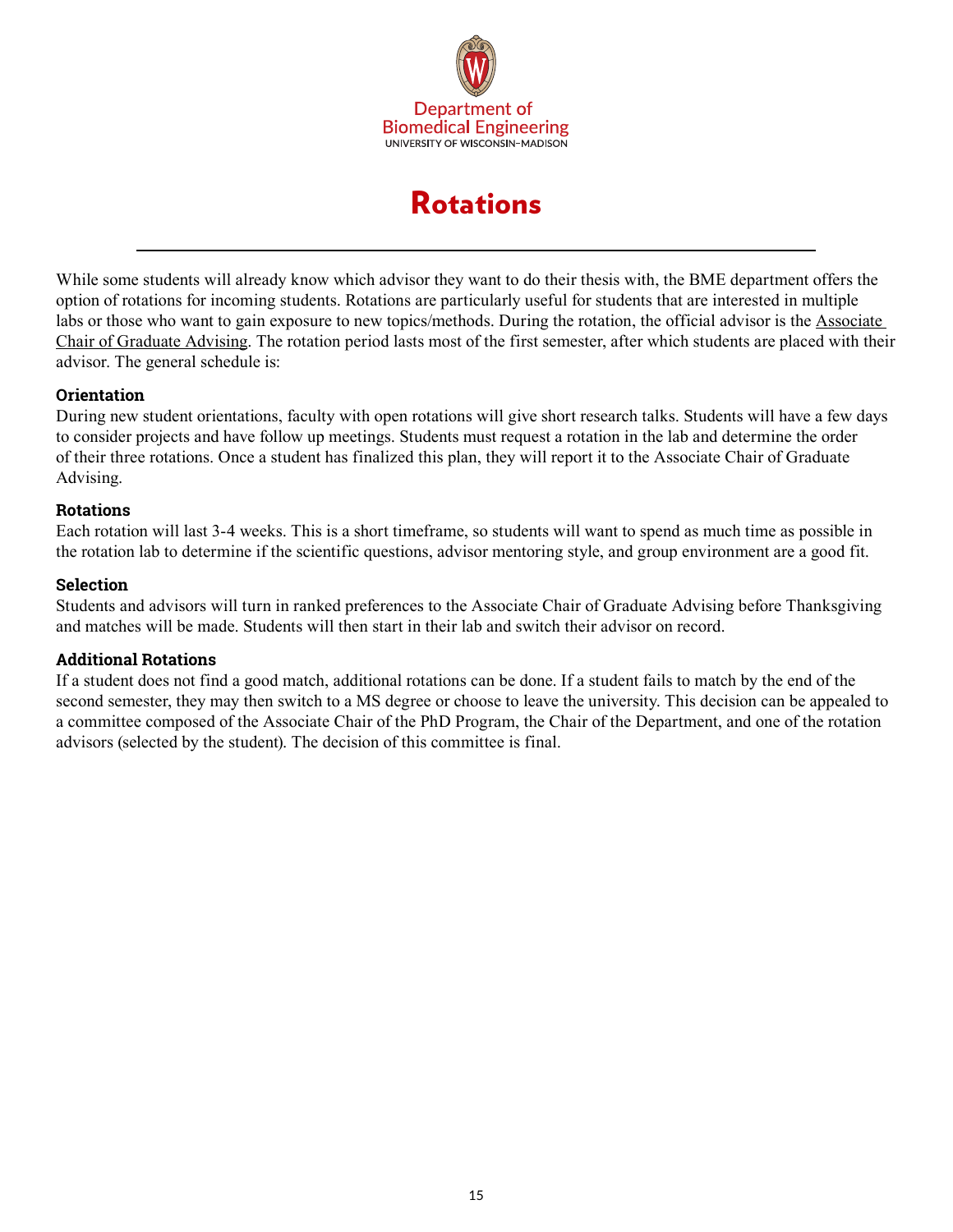

# Process to Change Your Advisor

<span id="page-15-0"></span>On occasion, there are situations where a student requests to switch to a different faculty research advisor to conduct their thesis work. Sometimes these changes are motivated scientifically – perhaps your interests changed. Other times they are motivated by personal concerns related to the advisor/student relationship or group atmosphere. No matter the circumstances, a graduate student does not have to remain linked permanently to a faculty advisor. As described in the UW-Madison Graduate School policies:

"The advisor/student relationship is one of mutual agreement, which may be terminated by either party. If a student changes advisor, they need to notify their program coordinator. It is the responsibility of every graduate student to have an advisor"

In cases where an advisor or environment does not meet the expectations of the College of Engineering, your immigration status and salary will not be impacted during the process of finding a new project. As you consider this change:

- If you are comfortable, have conversations with your faculty advisor. This is often the appropriate strategy when your change is scientifically motivated. Discuss the reasons you are considering a change and see if there are solutions that you and your faculty advisor can implement to either allow you to stay in the lab or help you identify a new laboratory. You will want to be certain that your conversations are sufficiently clear, and if you feel it would be useful you can involve an outside party such as a committee member or faculty member you have had a positive interaction with. If you ultimately decide to switch to a new lab, you will need to report this change to the [Associate](https://engineering.wisc.edu/departments/biomedical-engineering/people/)  [Chair of Graduate Advising.](https://engineering.wisc.edu/departments/biomedical-engineering/people/)
- Alternatively, if you are not comfortable having the conversation with your faculty advisor for any reason, you should contact the [Associate Chair of Graduate Advising](https://engineering.wisc.edu/departments/biomedical-engineering/people/) or the [Assistant Dean for Graduate Affairs](https://engineering.wisc.edu/about/leadership/) in the College of Engineering to set up a meeting and discuss your individual situation. This is usually the appropriate course of action when your change is motivated by concerns with the advisor/student relationship or group atmosphere. They will have this conversation with you without involving your faculty advisor either until you are ready or if necessary, without involving your faculty advisor at all.

#### **Points to consider during a transition:**

- y It may take time to identify a new faculty advisor—you want to do your diligence to be sure you land in a good situation.
- Changing advisors can be stressful dash reach out to [UHS](https://www.uhs.wisc.edu/) if speaking with a counselor would be helpful.
- You may need to develop a plan for completing any remaining work with your current advisor.
- Remember, the department is invested in your success and well-being. We will work with you through this process.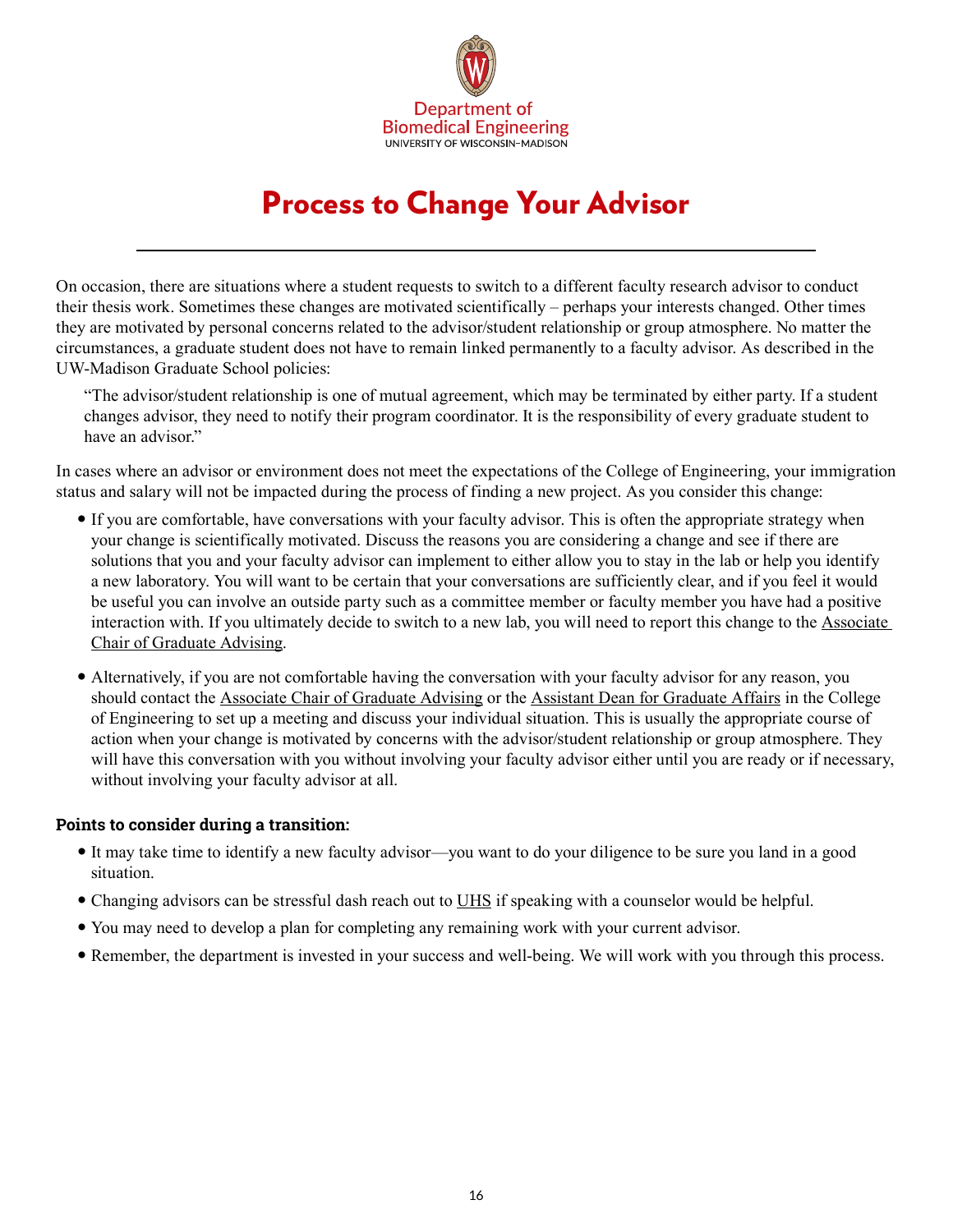

# Class Registration and Credit Load

<span id="page-16-0"></span>Course registration is accessed online through MyUW in Course Search & Enroll. A Net ID and password are required for log in. Tutorials on navigating Student Center are available through the [Enrollment Help Desk.](https://registrar.wisc.edu/enrollhelp/)

The minimum credit load to be considered a graduate student is two graduate-level credits. A student (non-dissertator) taking 2-6 credits during the fall or spring semester is considered a part-time graduate student. The below credit load requirements apply to full-time graduate students. When enrolling, students should remember both the credit load requirements for their status as a graduate student (and, if applicable, their position as a RA/TA/PA) as well as the types and levels of courses needed to complete their degree.

## **Credit Load Requirements for Full-Time Students**

|                                             | <b>Fall and Spring Semester</b> | <b>Summer Session</b>            |
|---------------------------------------------|---------------------------------|----------------------------------|
| <b>General Rule</b>                         | 8-15 Credits                    | 4-8 Credits                      |
| <b>Dissertators</b>                         | 3 Credits                       | 3 Credits                        |
| Non-dissertator TAs and RAs<br>with $>33\%$ | 8 Credits                       | 2 Credits                        |
| <b>International Students</b>               | 8-15 Credits                    | Not required (unless being paid) |

#### **Fall and Spring**

A student taking 8-15 credits during the fall or spring semester is considered a full-time graduate student. The maximum credit load for fall and spring semester is 15 graduate-level credits. (Note: taking more than 12 credits per semester is not recommended.) Students who are being paid as an RA, TA or PA must be enrolled as a full-time student.

#### **Summer**

Enrollment for summer is not required for graduate students. However, it is required for any student who is being paid as an RA. During the summer, students who are required to enroll must take at least 2 credits.

#### **Dissertators**

[Dissertator status,](https://grad.wisc.edu/documents/dissertator-status/) which is granted the semester following the completion of the Preliminary Exam, allows a student to enroll for only 3 credits while being considered a full-time student. To maintain dissertator status, students must enroll in exactly 3 credits each semester. For more information on dissertator status, please see the [Graduate School's Academic](https://hr.wisc.edu/policies/gapp/)  [Policies and Procedures](https://hr.wisc.edu/policies/gapp/).

**\*\*PLEASE NOTE:** Courses taken pass/fail, for audit, or below 300 do not count towards these minimums or maximums. They are in essence counted as zero credits. Students cannot take courses pass/fail or for audit while having dissertator status. Graduate level courses are either greater than 700 level **or** have a designation as having a "50% graduate coursework requirement" in the course guide. Questions about a specific course should be directed to the Graduate Student Services Coordinator.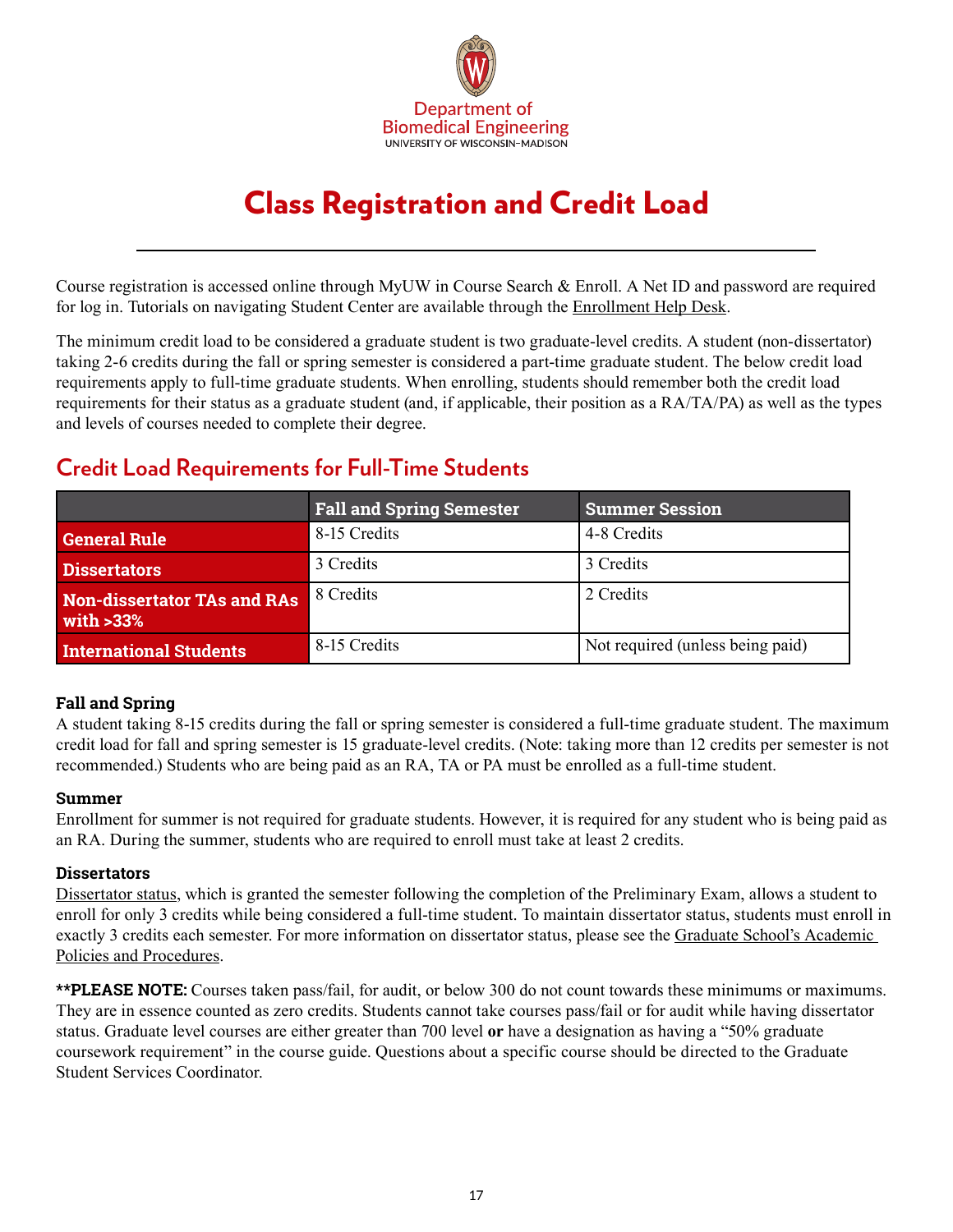

# Class Registration and Credit Load

### **Unique Registration Situations**

Each student's program plan is unique and may require additional steps for registration or coursework documentation; the following are the most common scenarios that students encounter during registration and the processes to follow regarding proper registration.

#### **Carrying a Credit Overload**

In order to enroll in more than the maximum credit load, students must submit a Credit Overload Request form, have it signed by their faculty advisor, and return it to the Graduate School at 217 Bascom Hall. The request must be approved by the [Add Deadline](https://registrar.wisc.edu/dates/) in order for a student to take more than the max credit load; the student is responsible to add the overload course.

#### **Registering for a Closed BME Class**

To register for a waitlisted BME course  $(\triangle)$ , students should use the waitlist system. To register for a closed BME course  $(\blacksquare)$ , students should contact the instructor of the course with their campus ID, course number, and number of the lab/ discussion section (if needed). An online instruction demo on how to use the waitlist can be found [here.](https://registrar.wisc.edu/howto/)

#### **Registering for Graduate Level Independent Study, Research or Thesis Credits**

BME students interested in a BME PhD level independent study course (BME 999) should contact the instructor for permission during the general enrollment periods. The instructor must email the BME Graduate Student Services Coordinator with the following information: student name, student campus ID number, and authorization to enroll. Students will be notified via email when authorization has been granted.

BME students interested in the other BME research credits (BME 799, 790, 890, and 990) should enroll in the appropriate course and faculty member section during the general enrollment periods. It is the student's responsibility to enroll with the correct course and faculty member section. Incorrect enrollment may result in an incomplete or unsatisfactory grade. The faculty section is generally the student's advisor. In the case of co-advised students, credit should be split between advisors each semester as appropriate.

- BME 799: Master's level independent study
- BME 790: Master's level thesis
- BME 890: PhD level research–pre-dissertator, before preliminary exam
- BME 990: PhD level research–dissertator, after preliminary exam
- y BME 999: PhD level independent study–dissertator, after preliminary exam

### **Requesting Transcripts**

Students can order "unofficial" transcripts at any time by following the instructions listed [here](https://kb.wisc.edu/registrar/4146). Official transcript orders can be placed <u>here</u>.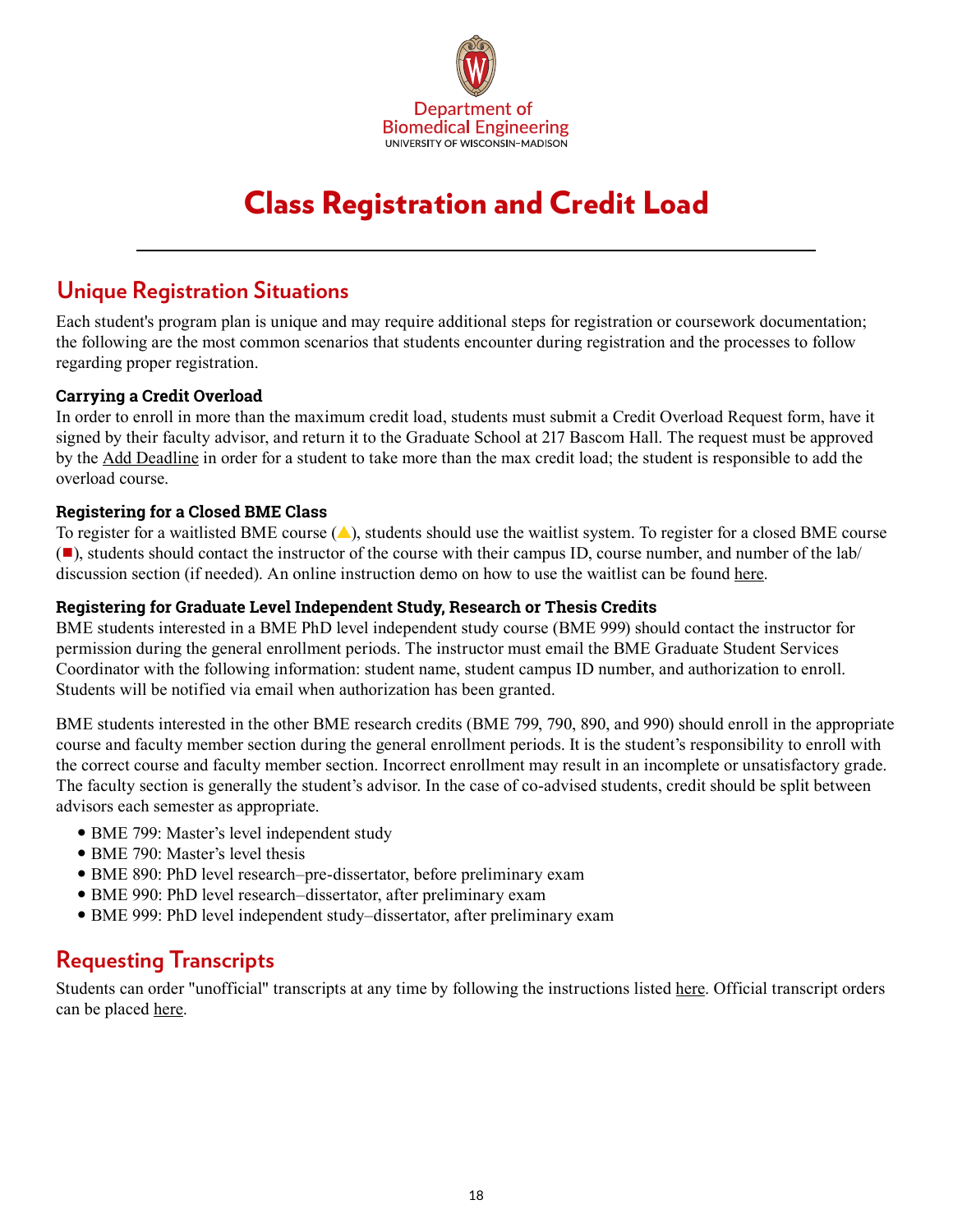

# Transferring Credits

<span id="page-18-0"></span>There are several common reasons for a student to want to have their prior coursework credited toward their BME PhD degree.

Math requirement completed as an undergraduate: Several PhD tracks have a math requirement that can be waived by a B- or better in the equivalent course in undergraduate. To request this waiver, please email the [Associate Chair of](https://engineering.wisc.edu/departments/biomedical-engineering/people/)  [Graduate Advising](https://engineering.wisc.edu/departments/biomedical-engineering/people/) a copy of your unofficial transcript and indicate the course you are proposing to use. The credits do not transfer; you will instead be able to take a math course of your choice or have a free elective, depending on the track.

BS earned at UW-Madison: Students may be able transfer up to 6 credits of their undergraduate coursework (300-level+) toward their MS/PhD coursework.

#### **MS earned at UW-Madison**

- Students who have earned a MS in BME can transfer their courses directly towards the PhD Track requirements. The MS courses alone might not fulfill all of the PhD course requirements; there will likely be some courses needed to complete the track requirements and to reach the 32 credit minimum needed to advance to dissertator status.
- y Students who have earned a MS degree in another field at UW-Madison should contact the Associate Chair of Graduate Advising to understand remaining course requirements. A maximum of 7 credits can be counted from a separate MS degree.
- Master's degree students who have been absent for five or more years lose all degree credits earned before their absence. See the relevant grad school policy [here](https://grad.wisc.edu/documents/time-limits/).
- All students with a prior MS degree will need to complete the Qualifying Exams and Preliminary Exam requirements even if coursework requirements have been met. Please discuss your specific plan with the Associate Chair of Graduate Advising.

#### **MS earned at another institution**

Students may be able to use their prior coursework to satisfy portions of the PhD track coursework:

- y If the previous degree was a MS in BME the program may waive up to 18 credits of PhD track coursework requirements. Note that the credits do not transfer; students must fulfill the remaining track requirements and meet the 32 credit minimum at UW-Madison in order to advance to dissertator status (research credits count towards this minimum).
- Those with a MS in other fields can earn a MS in BME at UW-Madison; only 7 credits of coursework will be waived in this case.
- All students with a prior MS will still need to complete the Qualifying Exams and Preliminary Exam but may be able to do so at an accelerated pace.
- y MS degree credits earned five or more years prior to the initiation of the PhD program cannot be used for waivers.
- To apply for waivers, students should develop a list of course equivalents between their chosen track and crses taken at their prior institution (ex: I took Math 456 Linear Algebra, which I believe is equivalent to Math 443: Applied Linear Algebra at UW-Madison). This list, the syllabi for all courses from the prior institution, and a copy of the unofficial transcript should be provided to the Associate Chair of Graduate Advising to review.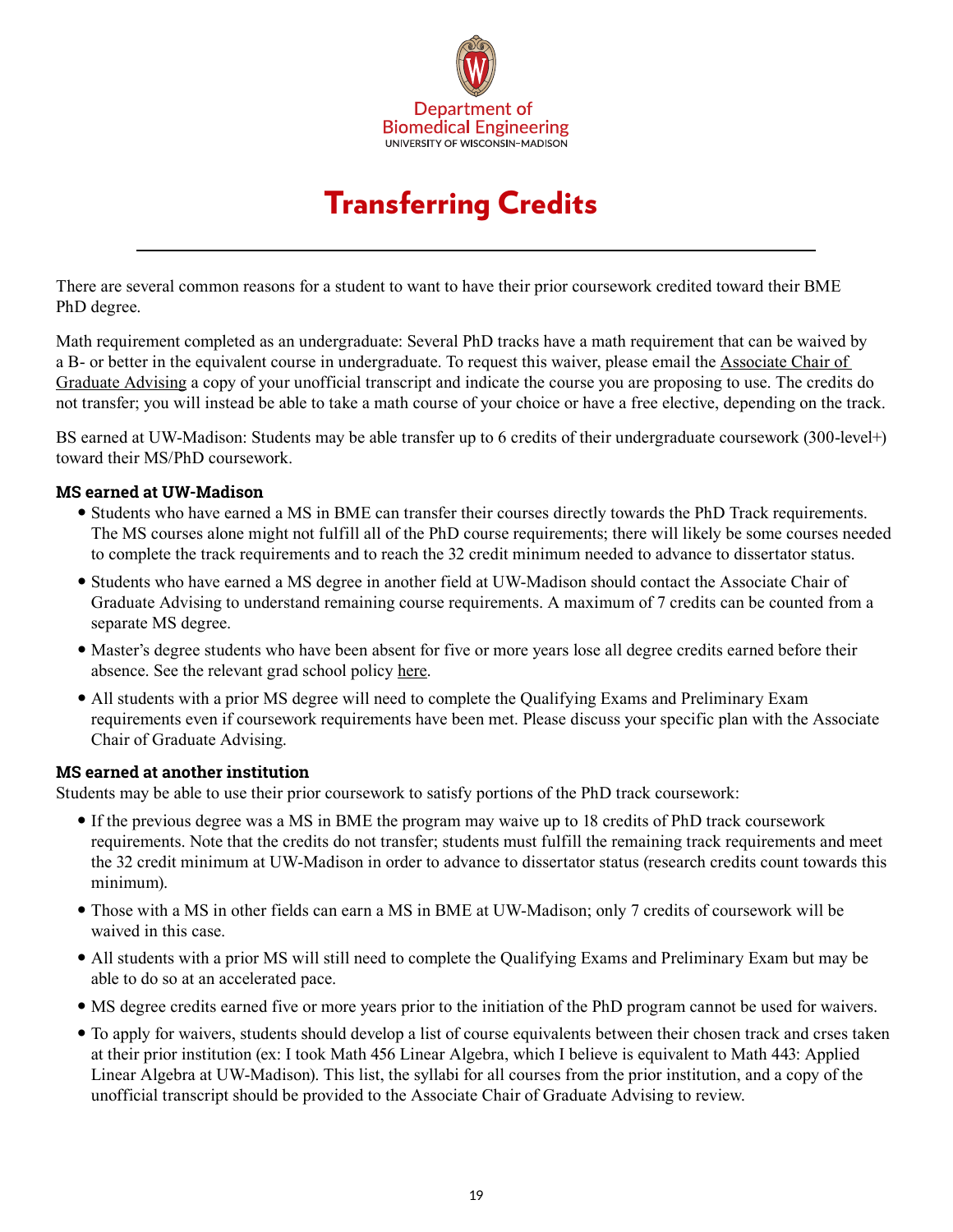

# PhD Track: Biomaterials and Tissue Engineering

<span id="page-19-0"></span>Biomaterials and tissue engineering employ a diverse range of approaches to develop methods to diagnose and treat diseases, create living tissue environments that may be used to restore the function of a damaged organ, and uncover biological mechanisms related to tissue development and disease. Graduate students trained in biomaterials and tissue engineering are expected to gain a detailed understanding of cellular and molecular biology, materials science, and engineering methods relevant to their research focus.

### **Track Components:**

#### **Biology (3 credits)**

CRB 640: Fundamentals of Stem Cell and Regenerative Biology CRB 650: Molecular and Cellular Organogenesis MM&I 528: Immunology ONCOLOGY 401: Intro to Experimental Oncology ZOOLOGY 570: Cell Biology ZOOLOGY 630: Cellular Signal Transduction Mechanisms

#### **Data Analysis (3 credits)**

BMI 541: Introduction to Biostatistics BMI 776: Advanced Bioinformatics COMP SCI 765: Data Vizualization STAT 571: Statistical Methods for Bioscience I STAT 877: Statistical Methods for Molecular Biology

#### **Biomaterials and Tissue Engineering (6 credits)**

BME 430: Biological Interactions with Materials BME 510: Introduction to Tissue Engineering BME 511: Tissue Engineering Laboratory BME 520: Stem Cell Bioengineering BME 545: Engineering Extracellular Matrices BME 550: Introduction to Biological and Medical Microsystems BME 602: CRISPR Genome Editing and Engineering Laboratory BME 730: Current Topics in Stem Cell Engineering CBE 540: Polymer Science and Technology CBE 562: Cellular Biomanufacturing CBE 648: Synthetic Organic Materials in Biology and Medicine CBE 781: Biological Engineering: Molecules, Cells and System CHEM 654: Materials Chemistry of Polymers MSE 521: Advanced Polymeric Materials

#### **Electives (6 credits)**

To provide breadth, electives must be from courses that are not listed. Recommendations include:

BME 556: Systems Biology: Mammalian Signaling Networks BME/CBE 560: Biochemical Engineering BME/MED PHYS 619: Introduction to Multiscale Imaging BME 740: Biomanufacturing Entrepreneurship BME/CHEM/MED PHYS 750: Biological Optical Microscopy BME/CBE 782: Modeling Biological Systems BME/CBE 783: Design of Biological Molecules PHMSCI 755: Polymeric Drug Delivery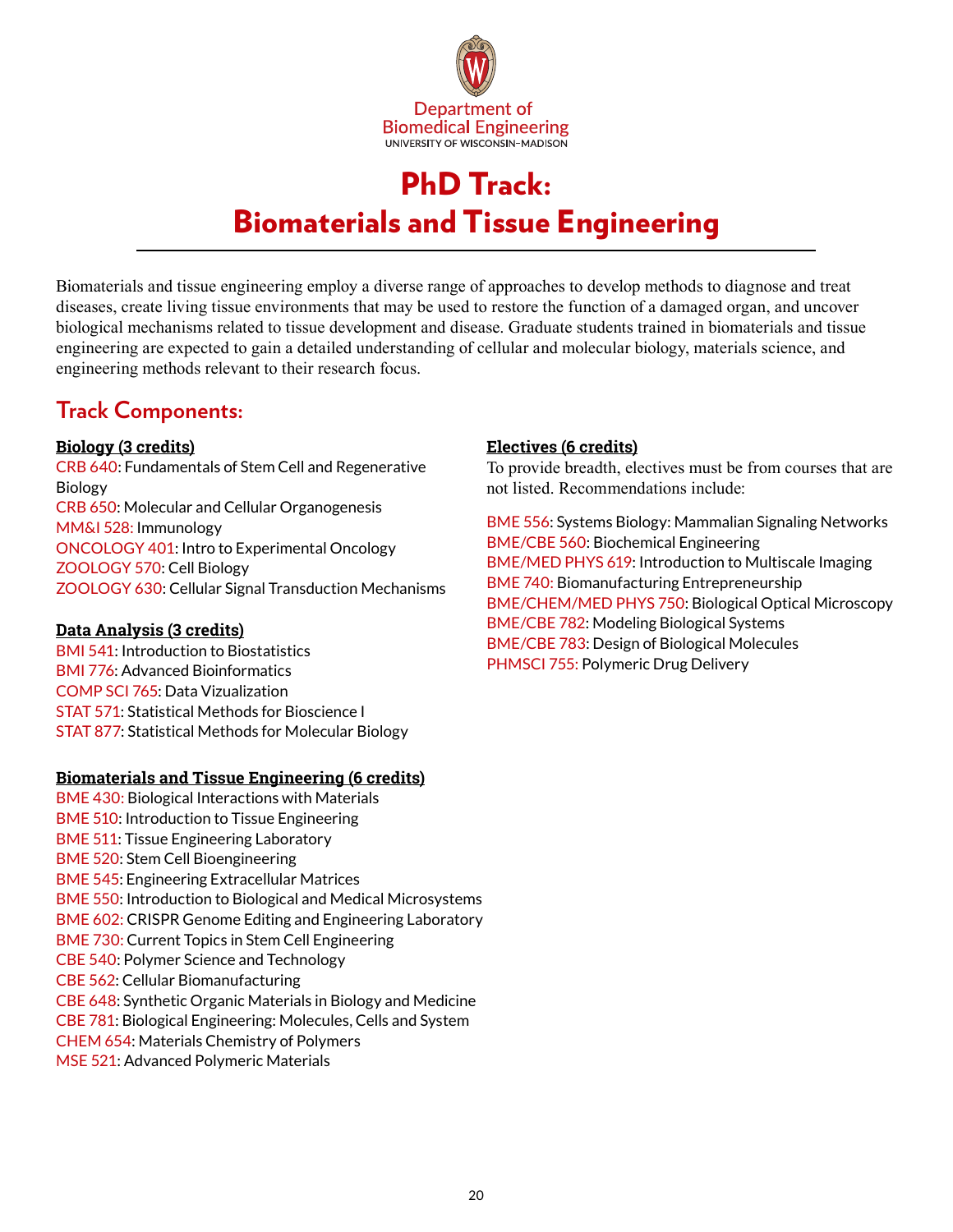

PhD Track: Biomechanics

<span id="page-20-0"></span>Biomechanists use experiments and computational tools to investigate the mechanical aspects of biological systems, at levels ranging from whole organisms to organs, tissues, and cells. Graduate students trained in biomechanics are expected to gain a detailed understanding of mechanics, mathematics, biology, and engineering relevant to their research focus.

# **Track Components**

#### **Mechanics (12 credits)**

To provide depth, 6 credits of Biomechanics courses are required. The remaining 6 credits may be selected from either the Advanced Mechanics or Biomechanics lists.

#### **Biomechanics**

BME/ME 414: Orthopaedic Biomechanics–Design of Implants BME/ME 415: Biomechanics of Human Movement BME 505: Biofluidics BME/ME 603: Finite Elements for Biomechanics BME/ME 603: Imaging Biomechanics BME/ME 603: Cell Mechanics BME/ME 603: Advanced Cardiovascular Biomechanics BME 615: Tissue Mechanics

#### **Advanced Mechanics**

ME 440: Intermediate Vibratios ME/EMA 508: Composite Materials ME 540: Experimental Vibration and Dynamic System Analysis ME 563: Intermediate Fluid Mechanics ME/EMA 570: Experimental Mechanics ME 573: Computational Fluid Dynamics EMA 506: Advanced Mechanics of Materials I EMA 519: Fracture Mechanics EMA 541: Heterogeneous and Multiphase Materials EMA 545: Mechanical Vibrations EMA 605: Introduction to Finite Elements EMA 615: Micro- and Nanoscale Mechanics EMA 622: Mechanics of Continua EMA 630: Viscoelastic Solids EMA 700: Theory of Elasticity

#### **Biosciences (3 credits)**

ANAT & PHYS 335: Physiology ANAT & PHYS 435: Fundamentals of Human Physiology CRB 670: Biology of Heart Disease and Regeneration KINES/PHYSIOL 773: Cardiorespiratory Adaptations to Enviroment and Exercise ZOOLOGY 570: Cell Biology

Other courses may fulfill the Biosciences requirement. Submit alternatives to the Associate Chair of Graduate Advising for prior approval.

#### **Electives (6 credits)**

To provide breadth, electives must be from courses that are not listed. Recommendations include:

COMP SCI 368: Learning a Programming Language (note that there are multiple 1 credit options, including R, C++, and Matlab) BME/ECE 462: Medical Instrumentation

BME/MED PHYS 530: Medical Imaging Systems BME/MED PHYS 619: Introduction to Multiscale Imaging ME 439: Introduction to Robotics MATH 443: Applied Linear Algebra MATH 519: Ordinary Differential Equations MATH 619: Analysis of Partial Differential Equations ME/STAT 424: Statistical Experimental Design ME/CS/ECE 532: Matrix Methods in Machine Learning BMI/STAT 541: Introduction to Biostatistics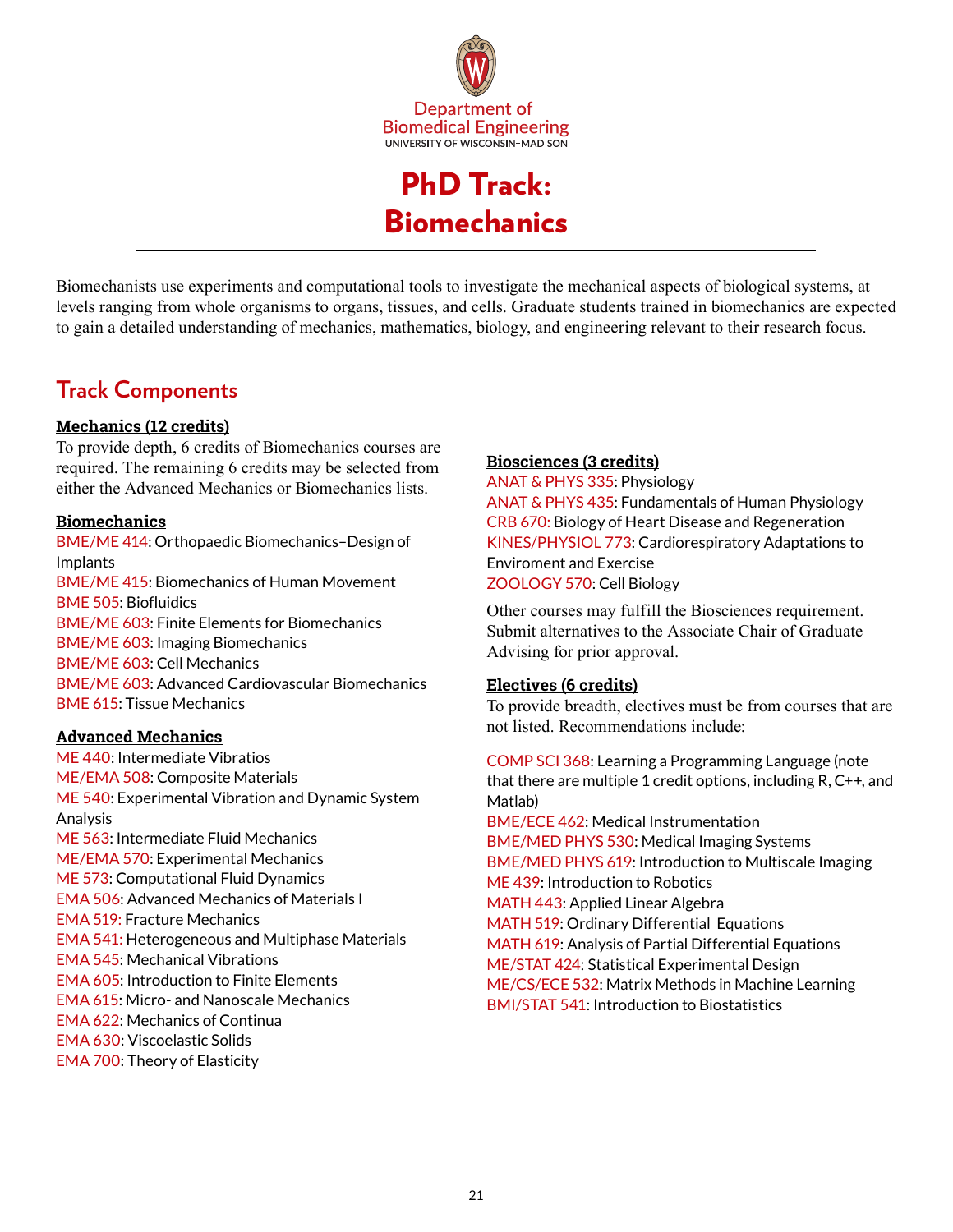

# PhD Track: Biomedical Imaging and Optics

<span id="page-21-0"></span>Biomedical imaging and optics research develops and utilizes new experimental and computational tools to characterize tissue structure across multiple size scales. A particular focus is on human health, especially with respect to achieving superior diagnostic/prognostic tools for a spectrum of diseased states. Graduate students trained in this track are expected to gain a detailed understanding of mathematics, biology and engineering as well as optical and/or physical methods relevant to their research focus.

## **Track Components**

**Mathematics** MATH 443: Applied Linear Algebra

#### **Biology (3 credits)**

ANAT & PHYS 335: Physiology BIOCHEM 501: Introduction to Biochemistry ZOOLOGY 570: Cell Biology

#### **Data Analysis (3 credits)**

COMP SCI 532: Matrix Methods in Machine Learning COMP SCI 766: Computer Vision COMP SCI 767: Computational Methods for Medical Image Analysis BME/MED PHYS 573: Medical Image Science: Mathematical and Conceptual Foundations

#### **Imaging (9 credits)**

BME/MED PHYS 501: Radiation Physics and Dosimetry BME/MED PHYS 530: Medical Imaging Systems BME/MED PHYS 573: Medical Image Science: Mathematical and Conceptual Foundations BME/MED PHYS 574: Imaging in Medicine: Applications BME/MED PHYS 578: Non-Ionizing Diagnostic Imaging BME/MED PHYS 580: The Physics of Medical Imaging with Ionizing Radiation BME/MED PHYS 619: Introduction to Multiscale Imaging BME/MED PHYS 710: Advances in Medical Magnetic Resonance BME/CHEM/MED PHYS 750: Biological Optical Microscopy BME 602: Biophotonics Lab BME 751: Biomedical Optics and Biophotonics BME 780: Methods in Quantitative Biology MED PHYS 777: Principles of X-Ray Computed Tomography

#### **Electives**

To provide breadth, at least 6 credits of electives must be from courses that are not listed above.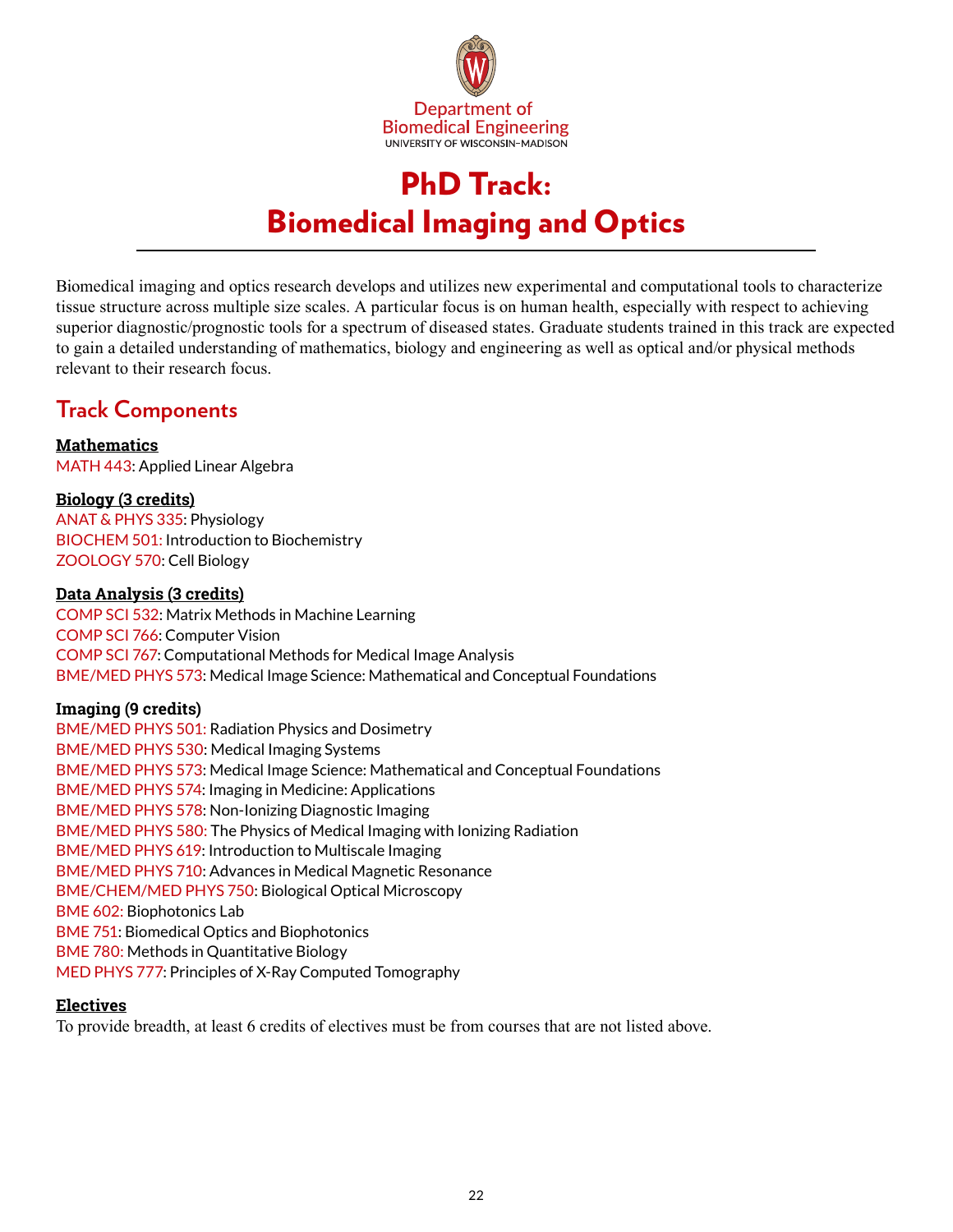

# PhD Track: Medical and Microdevices

<span id="page-22-0"></span>Medical and microdevices involve the use of electronic and computational tools to develop devices used in diagnosis and treatment of disease ranging from the systemic to the cellular and molecular levels.

# **Track Components**

#### **Mathematics (3 credits)**

MATH 443: Applied Linear Algebra MATH 519: Ordinary Differential Equations MATH 619: Analysis of Partial Differential Equations

#### **Biology (3 credits)**

ANAT & PHYS 335: Physiology BIOCHEM 501: Introduction to Biochemistry BIOCHEM/GENETICS/MICROBIO 612: Prokaryotic Molecular Biology BIOCHEM/GENETICS/MD GENETICS 620: Eukaryotic Molecular Biology PATH 750: Cellular and Molecular Biology/Pathology ZOOLOGY 523: Neurobiology ZOOLOGY 570: Cell Biology ZOOLOGY 630: Cellular Signal Transduction Mechanisms

#### **Data Analysis (3 credits)**

COMP SCI 300: Programming II COMP SCI 320: Data Programming II COMP SCI 368: Learning a Programming Language (note that there are multiple 1 credit options, including R, C++, and Matlab) ECE 630: All of Signal Processing

#### **Medical and Micro Devices (6 credits)**

BME 462: Medical Instrumentation BME 515: Therapeutic Medical Devices BME/MED PHYS 535: Intro to Energy-Tissue Interactions BME 550: Introduction to Biological and Medical Microsystems BME 602: Biophotonics Lab BME 602: Introduction to Neuroengineering BME 602: Medical Devices Ecosystem BME 750: Biological Optical Microscopy

#### **Electives (6 credits)**

To provide breadth, 6 credits of electives must be from courses that are not listed above. Examples of possible classes include:

BME 463: Computers in Medicine BME/MED PHYS 574: Imaging in Medicine: Applications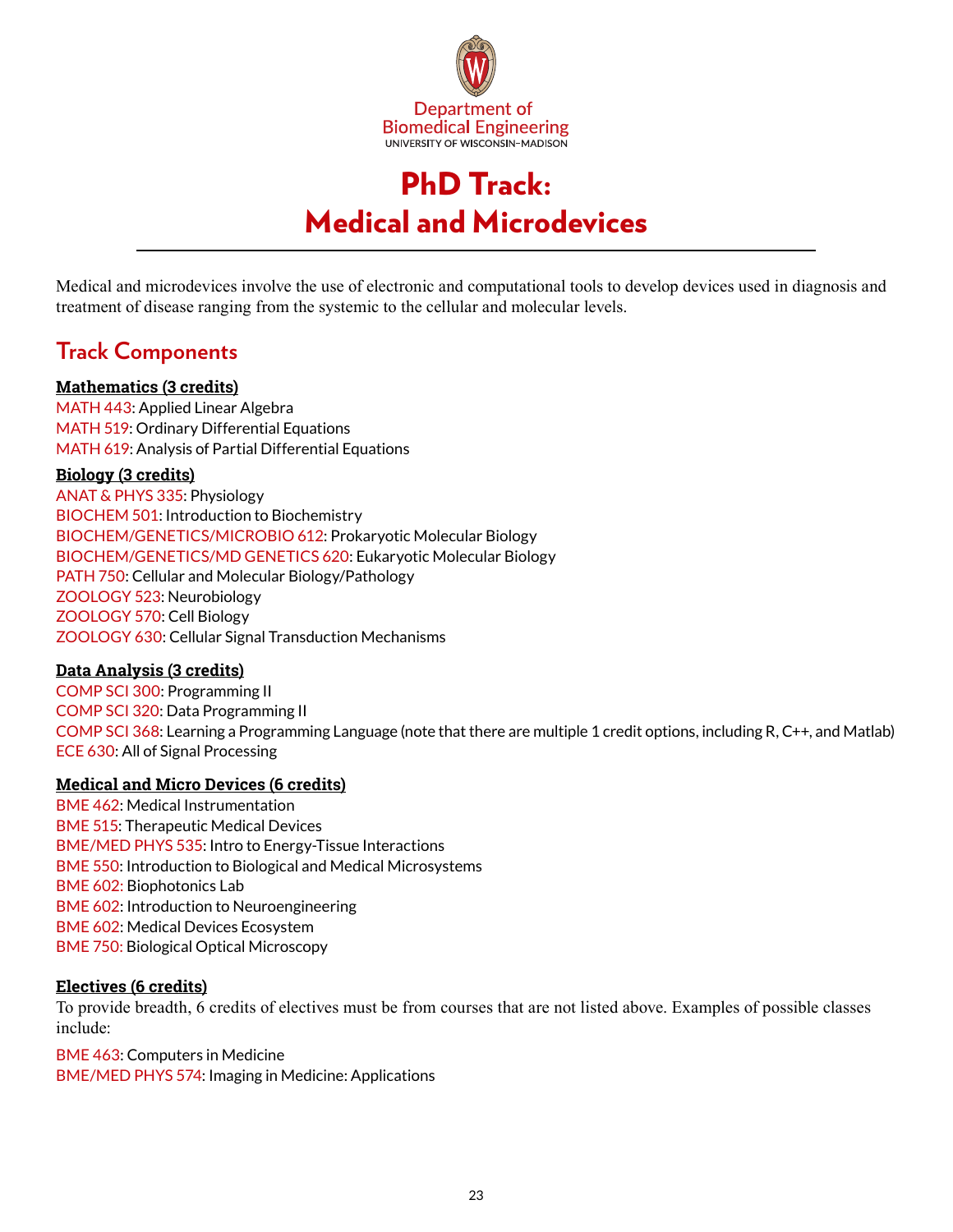

# PhD Track: Neuroengineering

<span id="page-23-0"></span>Neuroengineering is the convergence of neuroscience, computation, device development, and mathematics to improve human health. Neuroengineering brings together state-of-the-art technologies for the development of devices and algorithms to assist those with neural disorders. It is also used to reverse engineer living neural systems via new algorithms, technologies and robotics. Students pursing this track are involved in all of these endeavors so that as the next generation of engineers, they will transcend the traditional boundaries of neuroscience, technology, engineering and mathematics.

# **Track Components**

#### **Mathematics (3 credits)**

MATH 443: Applied Linear Algebra

#### **Data Analysis (3 credits)**

COMP SCI 320: Data Programming II COMP SCI 368: Learning a Programming Language (note that there are multiple 1 credit options, including R, C++, and Matlab) ECE 630: All of Signal Processing

#### **Engineering (9-12 credits)**

BME 515: Therapeutic Medical Devices BME 550: Introduction to Biological and Medical **Microsystems** BME 602: Introduction to Neuroengineering BME 602: Medical Devices Ecosystem ECE/BME 462: Medical Instrumentation ECE/BME 463: Computers in Medicine

#### **Electives (6 credits)**

To provide breadth, electives must be from courses that are not listed. Recommendations include:

ANAT & PHYS 335: Physiology COMP SCI 567: Medical Image Analysis COMP SCI 766: Computer Vision COMP SCI 767: Computational Methods for Medical Image Analysis ECE 524: Introduction to Optimization ECE 533: Image Processing ECE/COMP SCI/ME 539: Introduction to Artificial Neural Network MED HIST 545: Ethical and Regulatory Issues in Clinical Investigation MED PHYS /NPT 651: Methods for Neuroimaging Research

#### **Neurobiology (3-6 Credits)**

BME 520: Stem Cell Bioengineering KINES 721: Neural Basis for Movement KINES 861: Principles of Motor Control and Learning NTP/PHMCOL-M/PHYSIOL 610: Cellular and Molecular Neuroscience NTP/ANATOMY/PHMCOL-M/PHYSIOL/PSYCH 611: Systems Neuroscience NTP/NEURODPT 630: Neuronal Mechanisms for Sensation and Memory in Cerebral Cortex NTP/NEUROL 735: Neurobiology of Disease PSYCH 610: Statistical Analysis of Psychological Experiments PSYCH 733: Perceptual and Cognitive Sciences ZOOLOGY 625: Development of the Nervous System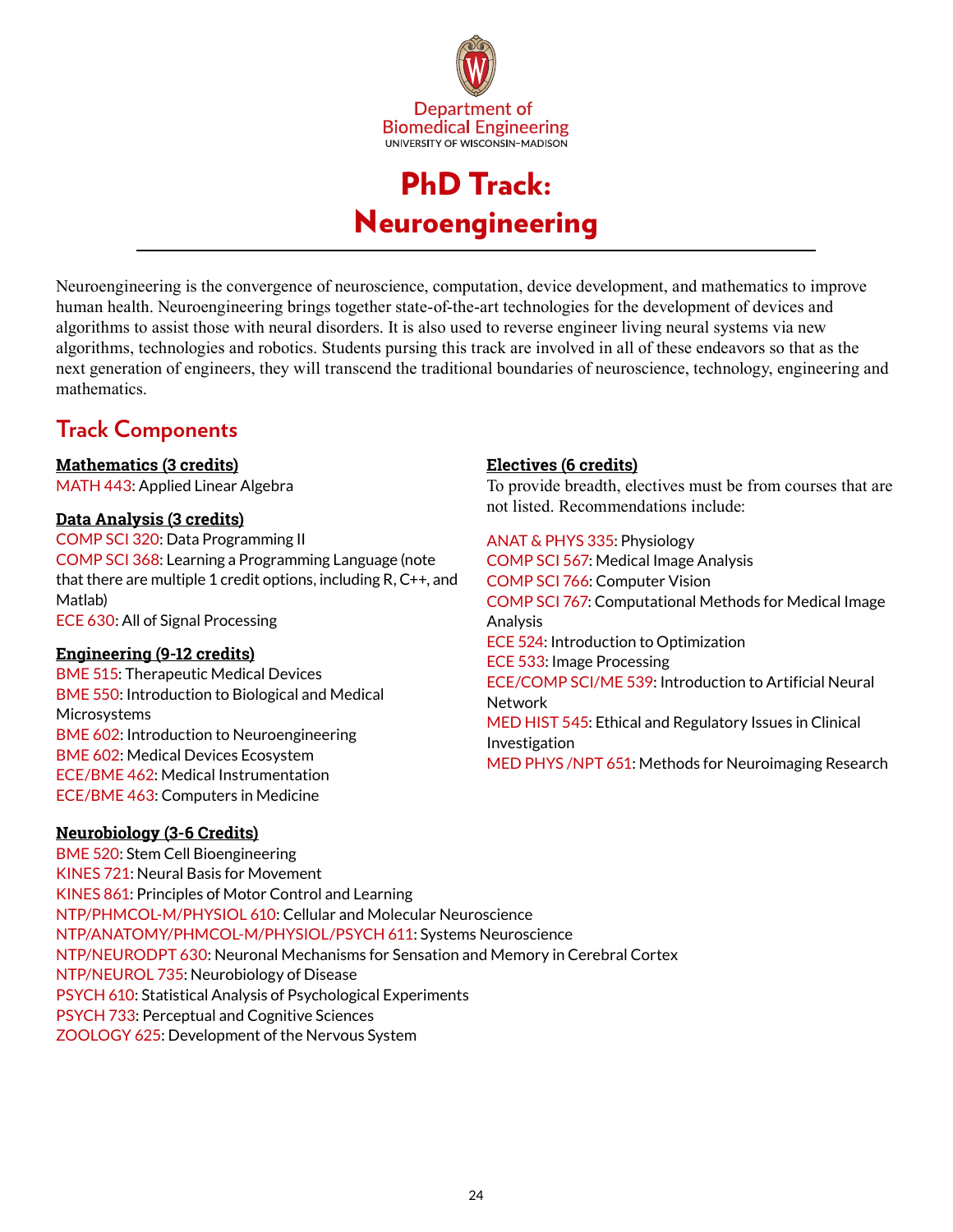

# PhD Track: Systems and Synthetic Biology

<span id="page-24-0"></span>Systems and synthetic biology utilizes experimental and computational tools in an iterative fashion to analyze and regulate biological systems.

## **Track Components:**

#### **Mathematics (3 credits)**

CBE 660: Intermediate Problems in Chemical Engineering MATH 443: Applied Linear Algebra MATH 519: Ordinary Differential Equations MATH 619: Analysis of Partial Differential Equations

#### **Biology (3 credits)**

BIOCHEM 501: Introduction to Biochemistry BIOCHEM/GENETICS/MICROBIO 612: Prokaryotic Molecular Biology BIOCHEM/GENETICS/MD GENETICS 620: Eukaryotic Molecular Biology MM&I 528: Immunology ZOOLOGY 570: Cell Biology ZOOLOGY 630: Cellular Signal Transduction Mechanisms

#### **Data Analysis (1-3 credits)**

BMI/STAT 541: Introduction to Biostatistics BMI/COMP SCI 576: Introduction to Bioinformatics COMP SCI 368: Learning a Programming Language (note that there are multiple 1 credit options, including R, C++, and Matlab)

#### **Systems and Synthetic Biology (6 credits)**

BME 556: Systems Biology: Mammalian Signaling Networks BME 780: Methods in Quantitative Biology CBE/BME 560: Biochemical Engineering CBE 781: Biological Engineering: Molecules, Cells and Systems CBE/BME 782: Modeling Biological Systems BIOCHEM 570: Computational Modeling of Biological Systems BIOCHEM 919: Synthetic Biology BMI 755: Computational Network Biology

#### **Electives (6 credits)**

To provide breadth, electives must be from courses that are not listed above.

Students that are interested in earning a doctoral minor in Quantitative Biology are required to enroll in BME 780: Methods in Quantitative Biology (fall, 1 credit). Additionally, they will need to take one additional 3-credit course in quantitative science, biology, or integrated biology/quantitative science from the approved list of courses in the doctoral minor (this course can count toward the elective credits for this track).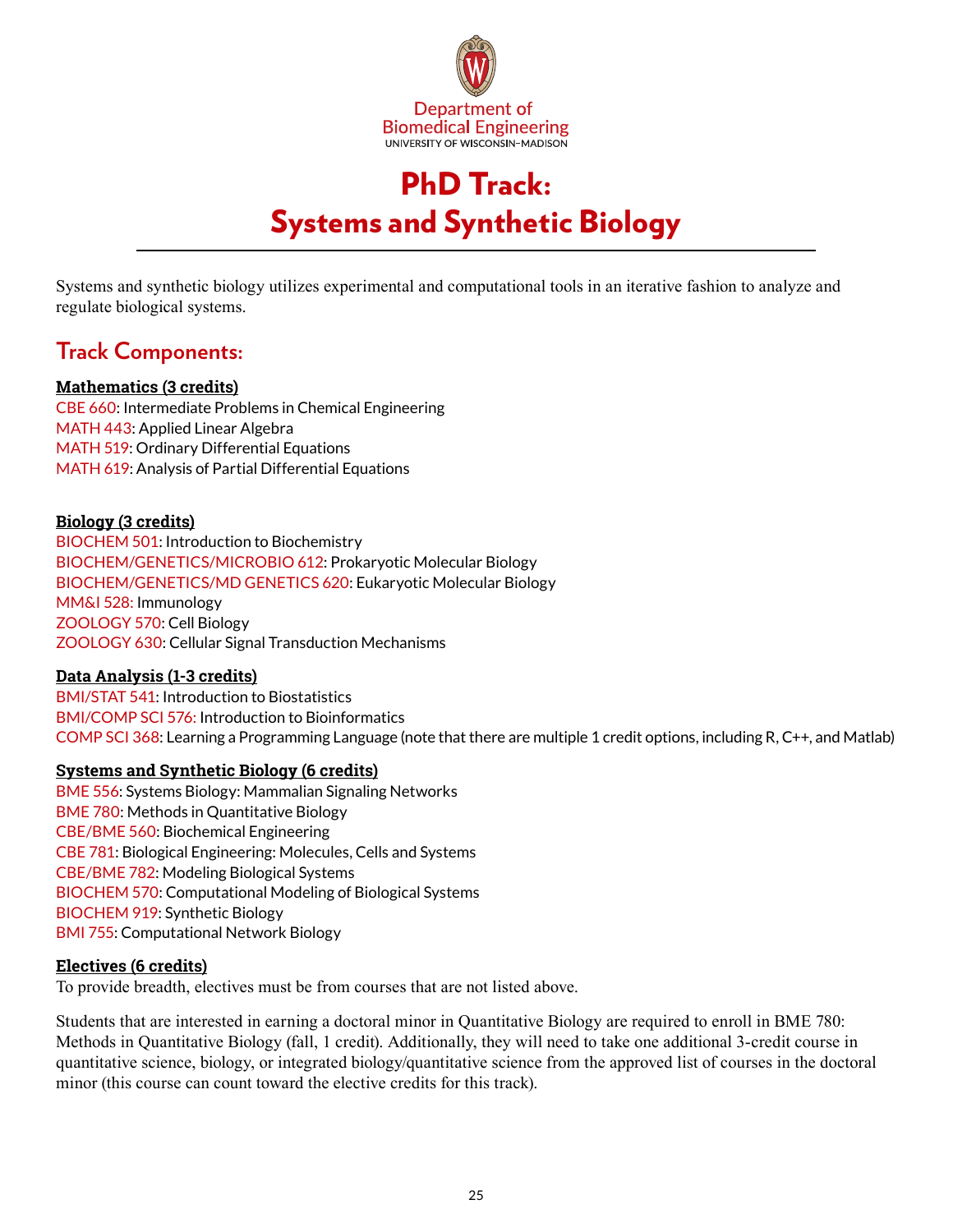

# PhD Program: Doctoral Minor

<span id="page-25-0"></span>Breadth is a required component of doctoral training at UW–Madison. Given there are multiple paths to breadth, the Graduate School leaves the choice of whether students achieve breadth through a minor or other means up to the specific graduate program. In BME there are four options you may consider:

#### **1. Complete an Option A minor (external)**

Requires a minimum of 9 credits in a minor program (single disciplinary or multi-disciplinary). Fulfillment of this option requires the approval of the minor program. A list of minor programs can be found [here.](https://guide.wisc.edu/graduate/#doctoralminorstext) Note that this program *cannot* be BME.

#### **2. Complete an Option B minor**

Requires a minimum of 9 credits in one or more programs forming a coherent topic and can include coursework in the program. Fulfillment of this option requires the approval of the Associate Chair of Graduate Advising.

#### **3. Complete the Quantitative Biology Minor**

Students may obtain a minor in Quantitative Biology by earning a minimum of 10 credits from the courses listed [here.](https://guide.wisc.edu/graduate/biomedical-engineering/quantitative-biology-doctoral-minor/index.html) Requirements include one course from a quantitative science, one course from a biological science, one integrated course, and a one-credit research seminar (BME 780). Courses may be taken in any sequence, although it is strongly advised that BME 780 is taken during the first year of graduate school. Questions can be directed to the minor's faculty director.

#### **4. Document your interdisciplinary training to receive an exemption**

A BME PhD student can be exempted from a minor because 1) all students are required to take a bioscience course outside of BME and the College of Engineering and 2) all BME students complete a PhD coursework track that incorporates coursework in an area of specialization. Additionally, BME students incorporate committee members from outside BME on their thesis committee and many participate in interdisciplinary collaborative research.

# **Documenting the PhD Minor**

Prior to obtaining a PhD warrant, a student must either complete and document one of the minor options (#1-3) or provide their thesis committee with a summary of interdisciplinary coursework and training. Summaries must be approved by the thesis committee and deposited with the [Graduate Student Services Coordinator](https://directory.engr.wisc.edu/bme/staff/) for potential review by the Graduate School.

Courses included in minors must meet the following requirements:

- An average GPA of 3.00 on all minor coursework
- Coursework must be graded courses numbered 300 or above; no audits or pass/fail
- Maximum 3 credits of independent study (e.g., 699, 799, 899, 999)
- Research and thesis cannot be used to satisfy the minor (e.g., 790, 890, 990)
- Coursework may not be double counted for major requirements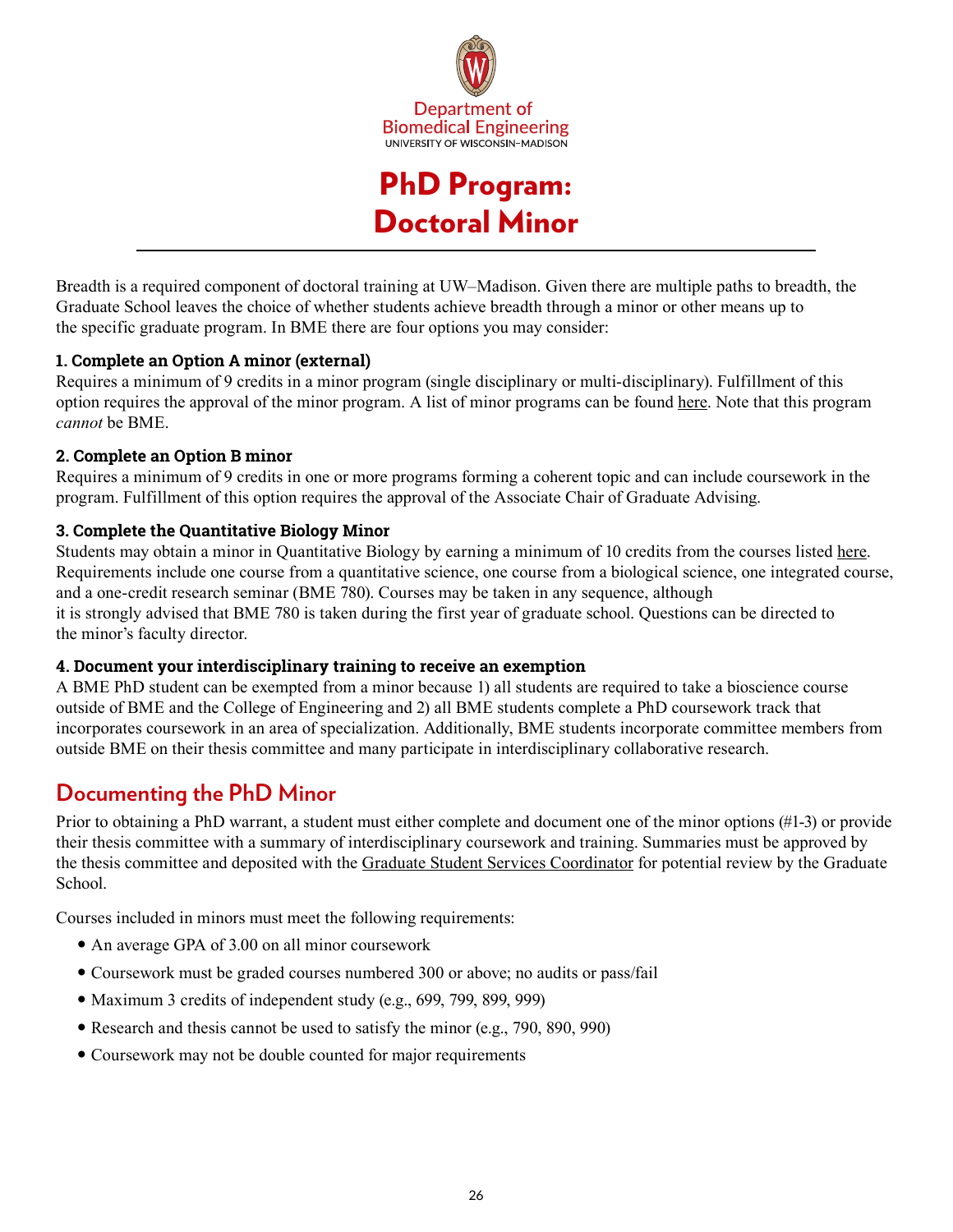

# Teaching Requirement

<span id="page-26-0"></span>Every BME PhD student will be expected to participate in teaching twice during their graduate career. BME MD/PhD students may do either teaching experience but participation is not required.

# **Teaching Experience (2nd year)**

During the fall semester of their second year, students will take BME 602: Professional Development for Biomedical Engineers. Prior to the start of the semester, students will take the CoE New Educator Orientation (NEO). This is a 12-15 hour course that covers basic policies of teaching at UW. BME 602 includes instruction on project management, teaching pedagogy, and communication skills, etc; in addition, students will have a teaching experience during this course averaging 7 hours/week. Students and courses will be matched based on student skill sets/interests, input from the course instructor, and input from the research advisor.

# **Teaching Assistantship (3rd year+)**

The second teaching position will be in year 3 (or later) and would be as a TA, with an expectation of a 14h/week appointment. Students will need to take the TA training for experienced TAs since they did NEO in year 2. Students will be expected to apply for TA positions in both semesters in their 3rd year unless approval to defer to their 4th year is obtained from the Associate Chair of Graduate Advising. Students who have a fellowship/training grant position may defer their second teaching experience until after the completion of that research support. Students and courses will be matched based on student skill sets/interests, input from the course instructor, and input from the research advisor.

# **Additional Teaching Assistantships**

Students who wish to TA an additional time or who need to TA due to a funding gap may apply for open positions.

# **English Proficiency**

International students whose native language is not English must take the [SPEAK test](https://esl.wisc.edu/ita-training/speak/) during their first semester on campus, unless they have achieved a score greater than 26 on the speaking section of the iBT TOEFL (8.0 for the IELTS). Any recommended ESL coursework must be completed during the first year.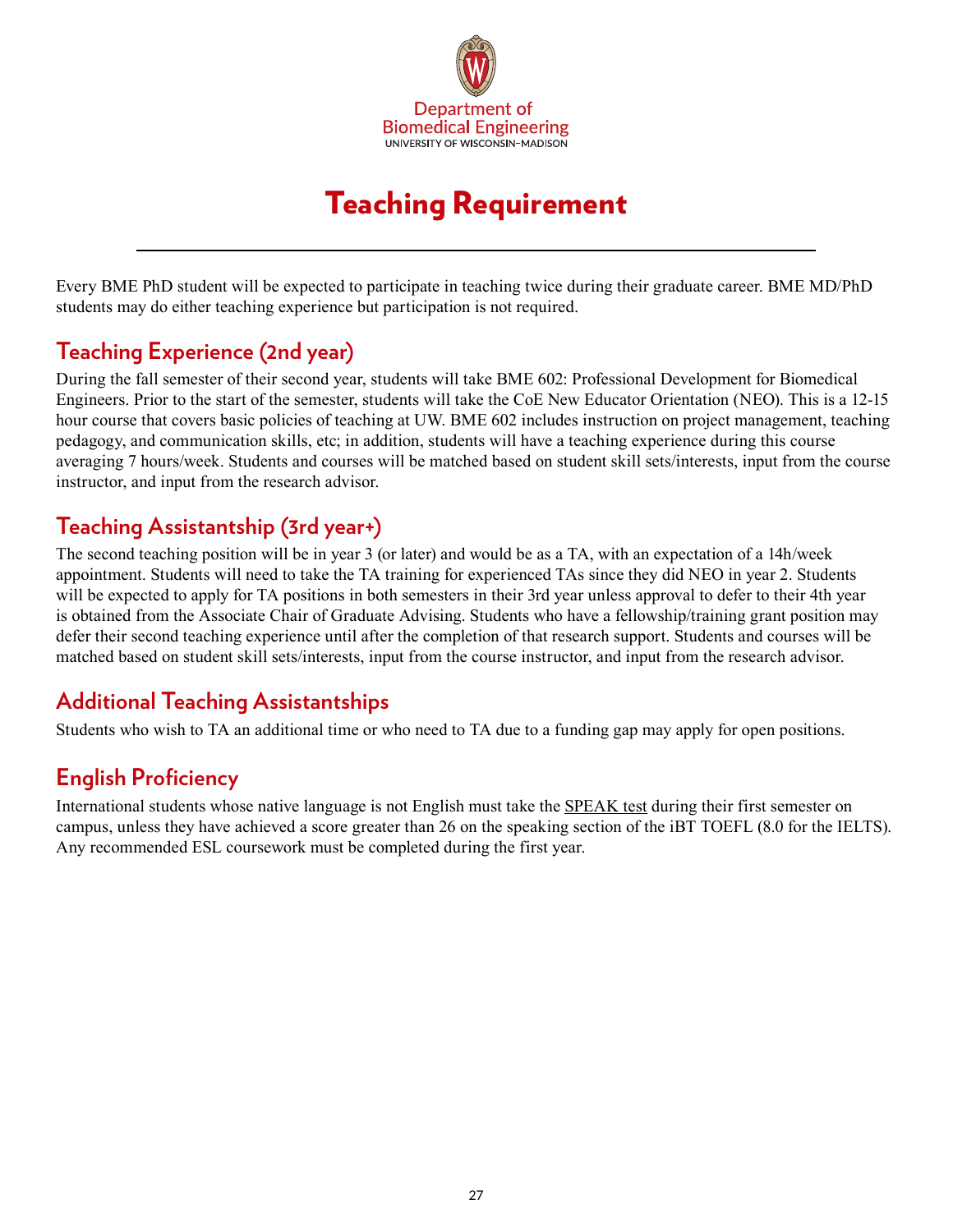

# PhD Program: Qualifying Examinations

<span id="page-27-0"></span>The PhD Qualifying Examinations evaluate a student's progress towards the PhD program's educational objectives:

- 1. Demonstrate an ability to synthesize knowledge from a subset of the biological and physical sciences.
- 2. Conduct original research.
- 3. Demonstrate an ability to create new knowledge and communicate it to their peers.
- 4. Foster ethical and professional conduct.

Consistent with these objectives, the focus of these exams is on research skills rather than course content. Therefore, the examination tasks require reading literature, developing writing and presentation skills, and thinking deeply about research.

### **Examination Structure**

The BME PhD Qualifying Examinations consist of a depth and a breadth exam that are administered by committee. To initiate the process, the student will formulate a committee of three faculty examiners at the beginning of their third semester. All examiners must be primary BME faculty or BME affiliates, and at least two examiners must be [primary](https://directory.engr.wisc.edu/bme/faculty)  [BME faculty.](https://directory.engr.wisc.edu/bme/faculty) One of the three faculty is the thesis advisor; in the case of co-advised students, the committee will expand to four faculty to maintain two examiners beyond the advisors. These faculty will later serve on the thesis committee, which can be further expanded as outlined in the graduate handbook (page 30).

The student should discuss committee member selection with their advisor(s) and/or the [Associate Chair of Graduate](https://engineering.wisc.edu/departments/biomedical-engineering/people/)  [Advising](https://engineering.wisc.edu/departments/biomedical-engineering/people/).

# **Depth Exam**

The depth exam is taken at any time during the student's third semester (or earlier for MD/PhD). A minimum of one month before the exam, the student will work with their committee to identify a meeting time. The student will then reserve a room for the meeting (which will last approximately 1 hour). Finally, the student will prepare their examination documents, which are due to the committee one week prior to the exam.

Document 1: A table of courses taken/ongoing/planned, with grades provided

Document 2: A two-page (maximum), single-space thesis plan. This will be similar in format to the NSF GRFP research plan without the inclusion of broader impacts. The thesis plan should include approximately one page of background that outlines the significance of the problem and indicates how the planned approach is unique compared to prior research. The remainder of the document will outline the general plan for future research. Appropriate material to include are the methods that will be used (including validation and other aspects of rigor and reproducibility) and analysis procedures that are planned (including statistical tests). Preliminary data is not required.

For the exam date, the student should prepare a 20-minute presentation (with slides) based on their Document 2. The presentation to the committee is closed to the public. Following the presentation, the committee will ask questions for up to 30 minutes to evaluate the student's expertise in their research area.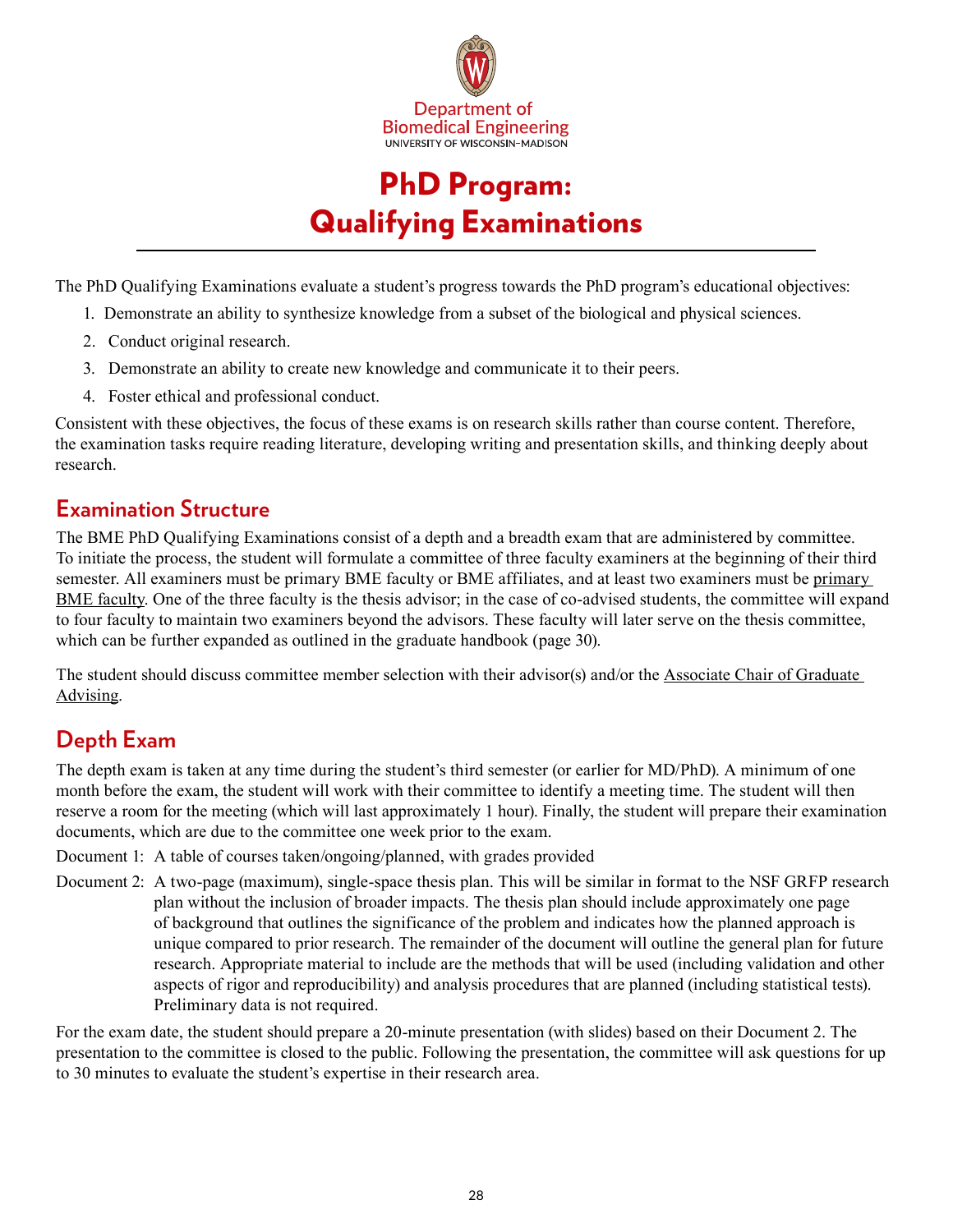

# PhD Program: Qualifying Examinations

# **Depth Exam continued**

The committee will then discuss for 10 minutes with the student out of the room. Each committee member will assign a score of 0-2 (in 0.5 increments) for the written document and a separate score of 0-2 (in 0.5 increments) for the oral examination. A score of at least 9 out of the 12 points is considered a pass (note that for co-advised students the advisors provide one score together). The student will be notified of the score immediately after the meeting.

Students will notify the Graduate Student Services Coordinator and provide the names of the committee members and the examination outcome. They must cc their advisor on this email for it to be official.

# **Breadth Exam**

The breadth exam will occur during the semester after the student passes their depth exam. A minimum of one month before the exam, the student will work with their committee to identify a meeting time. The student will then reserve a room for the meeting (which will last approximately 1 hour). The committee will provide the student with a selected paper for discussion during this exam at least three weeks prior to the exam. The topic for the breadth exam will be selected based on 1) potential weaknesses in the student's academic preparation from the coursework plan or presentation during the depth exam (e.g., a student planning to do RNA-Seq work who struggled to describe analysis tools might be assigned a paper on these methods) and/or 2) areas that are complementary to the depth area (e.g., for a student working on MRI, a different imaging modality would be considered appropriate breadth)

The student will give a ten minute oral presentation (with slides). The presentation to the committee is closed to the public. Ten minutes is not sufficient time to present every data point in every figure panel. Instead, the student should demonstrate an understanding of the paper and be prepared to answer questions about the significance, innovation, methods, analysis, rigor, and future implications of the work. A key focus should be how this article relates to the student's work. Following the presentation there will be 15-20 minutes of questions from the committee. The committee will then meet for 10 minutes with the student out of the room. Each committee member will assign a score of 0-2 (in 0.5) increments) for the examination. A score greater than 4 out of the 6 points is considered a pass (note that for co-advised students the advisers provide one score together). The student will be notified of the score immediately after the meeting.

Students will notify the Graduate Student Services Coordinator providing names of the committee members (if any changes) and the examination outcome. They must cc their advisor on this email for it to be official.

### **Retakes**

A student is allowed one retake of either the depth or breadth exam. For the depth exam the retake must take place in the next semester. A retake in depth requires a revised document and new oral examination. For the breadth exam, the retake must occur within two months of the original breadth exam. A retake in breadth will utilize a new paper. All qualifying exams must be completed by the beginning of the fifth semester. Failure to successfully complete the qualifying exams on time will result in removal from the PhD program. Students that do not successfully complete the qualifying exams are still eligible to earn a MS degree based on their coursework.

Additional questions regarding qualifying examinations can be directed to the Associate Chair of Graduate Advising.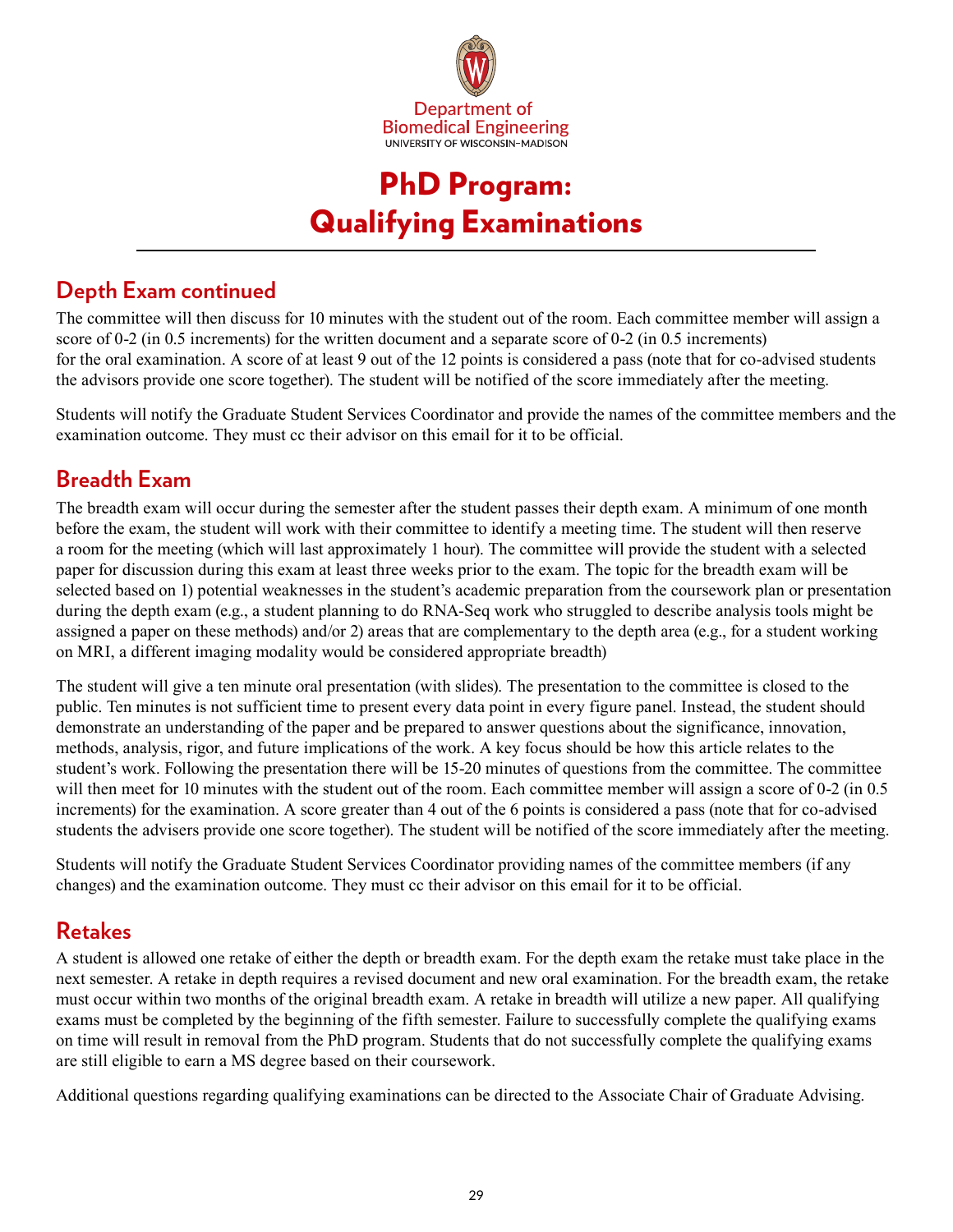

# PhD Program: Graduate Committee

<span id="page-29-0"></span>Attaining a PhD degree requires the preparation of a thesis on a research topic selected by the student and their advisor. To help with this process, each student will assemble a thesis committee. This committee will advise and evaluate progress, administer the preliminary and final oral examinations, and evaluate and approve the thesis prior to signing the degree warrant.

In BME, the thesis committee is an expansion of the qualifying examination committee and is assembled prior to the preliminary examination with advice from the advisor and, if needed, the [Associate Chair of Graduate Advising.](https://engineering.wisc.edu/departments/biomedical-engineering/people/) While it is ideal to maintain constant membership from qualifying examination to final defense, members can be replaced if needed due to committee member availability (e.g. a faculty member moves) or content (e.g. additional expertise is needed to evaluate a change in research specialization).

# **BME Graduate Committee Requirements**

- y Graduate committees consist of a minimum of five members (one more than the Graduate School requirement)  $\Diamond$  Consistent with the qualifying examination committee, this must include:
	- -The student's advisor(s), who must be primary BME faculty or a BME affiliate
	- -A minimum of two primary BME faculty
	- $\Diamond$  In addition, the committee must include a minimum of one faculty member who is not a primary BME faculty member
- Each committee has a chair
	- $\Diamond$  If the student's advisor is a primary BME faculty, they serve as chair
	- $\Diamond$  If the student's advisor is an affiliate BME faculty, their co-advisor serves as chair (see page 6 and 9)
	- $\Diamond$  The chair must approve the membership and any membership changes

### **Committee Meetings**

- Once formed, the committee membership and chair should be reported by the student to the BME Graduate Student Services Coordinator
- y Any changes must be reported by the student to the Graduate Student Services Coordinator
- The committee will meet for the Preliminary Examination (page 31) and Final Defense (page 32)
- In addition, the committee will meet with the student for annual reports between the Preliminary Examination and the Final Defense. The student must report the outcome of these meetings to the Graduate Student Services Coordinator and cc the committee chair for this to be an official record.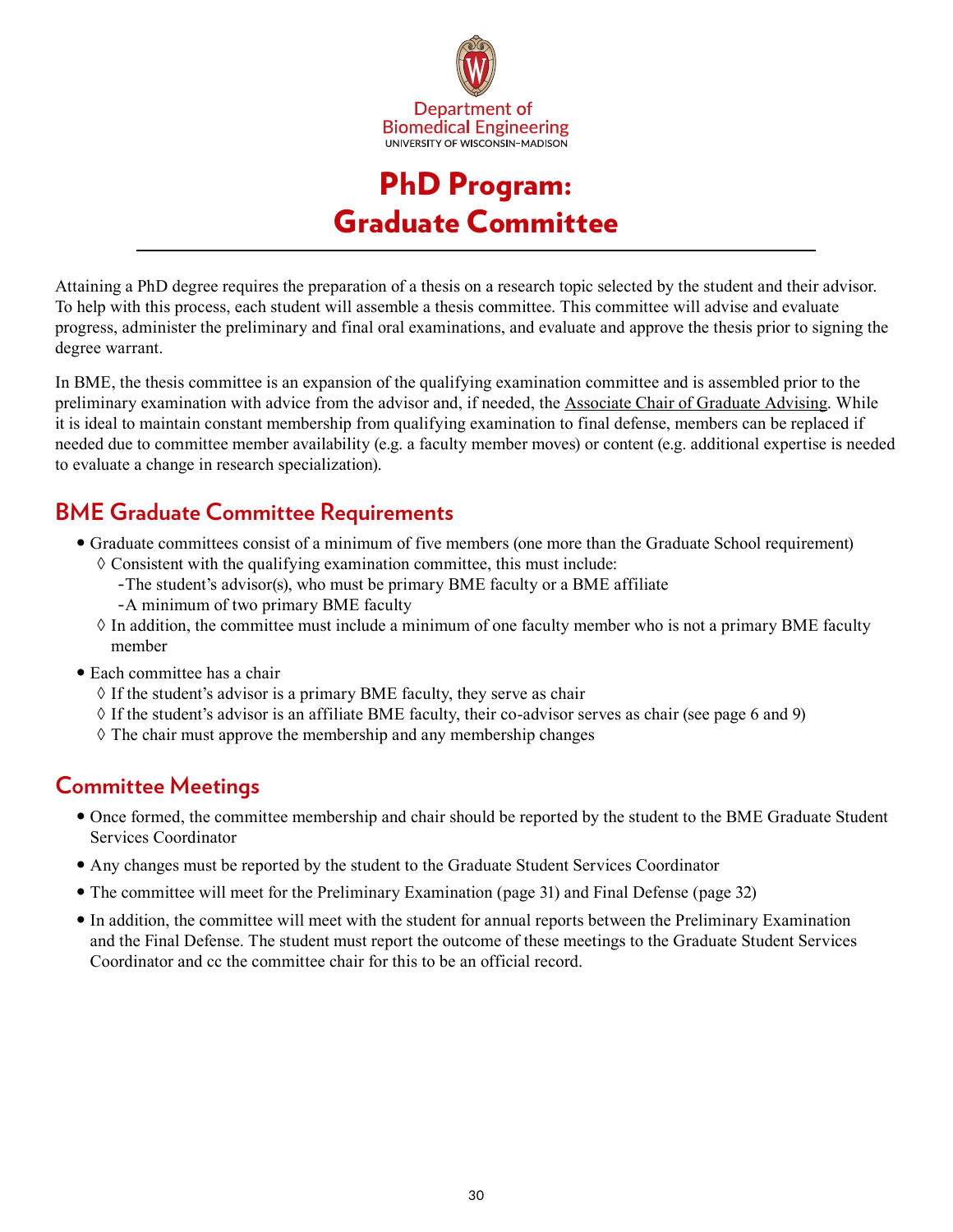

# PhD Program: Preliminary Examination

<span id="page-30-0"></span>The Preliminary Examination is an oral examination based upon a student's written proposal and a detailed plan to carry out their PhD thesis. Upon completion of 32 credits of graduate level coursework taken as a graduate student at UW– Madison, and passing the preliminary examination, a student is eligible to become a dissertator. Students are expected to complete their preliminary examination within one year of completing the breadth qualifying examination. Students must consult with their advisor regarding the specific requirements of the preliminary examination. Any questions should be directed to the [Associate Chair of Graduate Advising](https://engineering.wisc.edu/departments/biomedical-engineering/people/).

# **Preparing for the Preliminary Examination**

#### **Requesting a Warrant**

The preliminary exam warrant request must be completed at least three weeks before the proposed exam date. To request a warrant, students must complete a BME PhD Program Plan of Study form and the PhD Track Plan that pertains to their chosen BME PhD Track (e.g., Neuroengineering). Both documents must be approved and signed by their faculty advisor, and uploaded to their student folder on BOX. Once the documents are uploaded to BOX, please inform the Graduate Student Services Coordinator via email and the warrant will be requested for you. Warrant requests are found in a student's secure BOX file.

#### **Writing a Thesis Proposal**

Students must prepare a written thesis proposal and seek approval of this proposal from all members of the PhD Thesis Committee. Since this requires all of the PhD Thesis Committee members to read the proposal, it is strongly recommended that it be concise and required that it be given to the committee at least 1 week before the prelim exam. A suggested model is similar to either an NSF or NIH grant proposal format (no more than 15 pages, including figures and equations, but not references or title page). The Thesis Proposal must be presented orally before all Thesis Committee members to judge whether the proposed research is satisfactory. The scope of the proposed work will be evaluated during the preliminary exam. The scope should require a period of 18 months to complete, at a minimum, prior to a final defense. Formal approval will require the signature of every member of the Thesis Committee on the Preliminary Warrant. After you successfully complete your thesis proposal, email the Graduate Student Services Coordinator and the preliminary exam warrant signatures will be requested through the Graduate School's warrant e-signature system.

### **Dissertator Status**

Dissertator is a unique, reduced tuition fee status for students who have passed their preliminary exam and completed all requirements for a PhD degree except for the dissertation. Dissertator status begins the term after completion of the preliminary exam. As a dissertator, students enroll in exactly three research credits and work towards completing their thesis project. See the Graduate School's Academic Policy and Procedures for information on dissertator eligibility.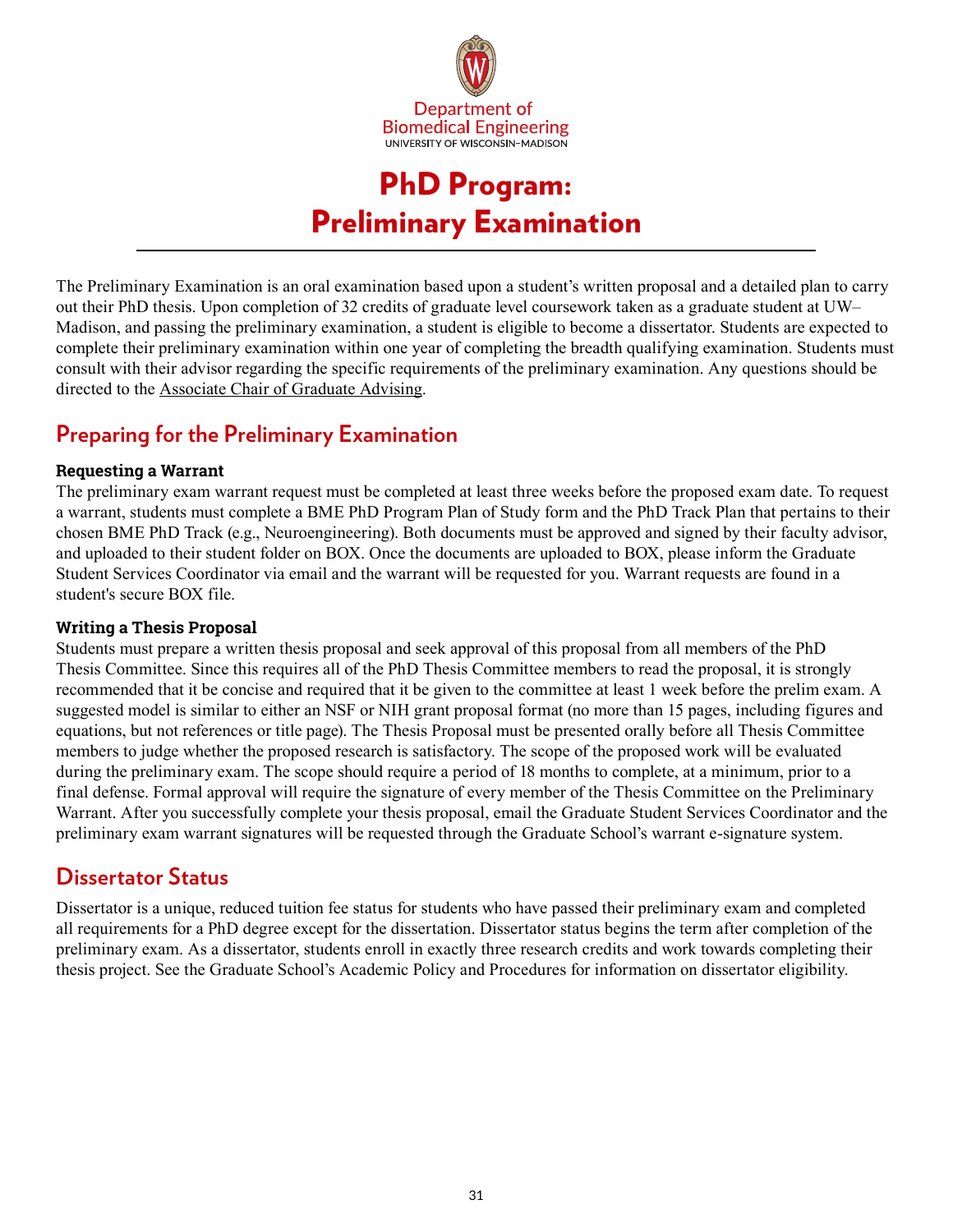

# PhD Program: Final Defense and Warrant

<span id="page-31-0"></span>The PhD Final Defense committee consists of five faculty members. Usually, this committee is the same committee as for the preliminary exam, although changes can be made to reflect changes in committee member availability (e.g., a faculty member moves) or content (e.g., additional expertise is needed to evaluate work that branched beyond the preliminary examination proposal). This examination requires a demonstration of the unique contributions of the research and a defense of the methods used and conclusions drawn.

### **Final Defense Warrant Request**

The PhD Final Defense Warrant Request must be filled out and sent to the Graduate School **at least** three weeks in advance of the defense. This form is available in students' secure BOX files. It should be signed by the the advisor and committee chair before being returned to the Graduate Student Services Coordinator three weeks before the final defense exam via the MyUW BOX System. Notify the Graduate Student Services Coordinator that your completed form is in your online BOX student folder, and that you would like to request your final BME PhD final warrant. If any changes are made in the membership of the committee, dissertation title, or defense date, please let the Graduate Student Services Coordinator know via email. At this time, you will also be asked to complete a PhD Final Defense Announcement form.

Students will be notified, via email, when the approval and your final warrant has been processed by the Graduate School. After you successfully complete your thesis proposal, email the Graduate Student Services Coordinator and the PhD final defense warrant signatures will be requested through the Graduate School's warrant e-signature system. Students should refer to the Graduate School's [Guide to Preparing Your Doctoral Dissertation](https://grad.wisc.edu/current-students/doctoral-guide/) for additional information.

# **Final Defense and Dissertation Submission**

The thesis is submitted to the PhD committee for review 1-2 weeks before the scheduled defense. The PhD defense is open to the public and an announcement will be sent out to members of the Biomedical Engineering program. Following the defense, revisions are made to the thesis as required by the committee.

After the final defense, the student must follow all [Graduate School procedures](https://grad.wisc.edu/current-students/doctoral-guide/). The student is responsible for submitting the dissertation to the Graduate School and reviewing the information in this handbook regarding the completion of their degree so that they can prepare for situations such as the end of RA/TA/PA positions and the presentation of diplomas to international students.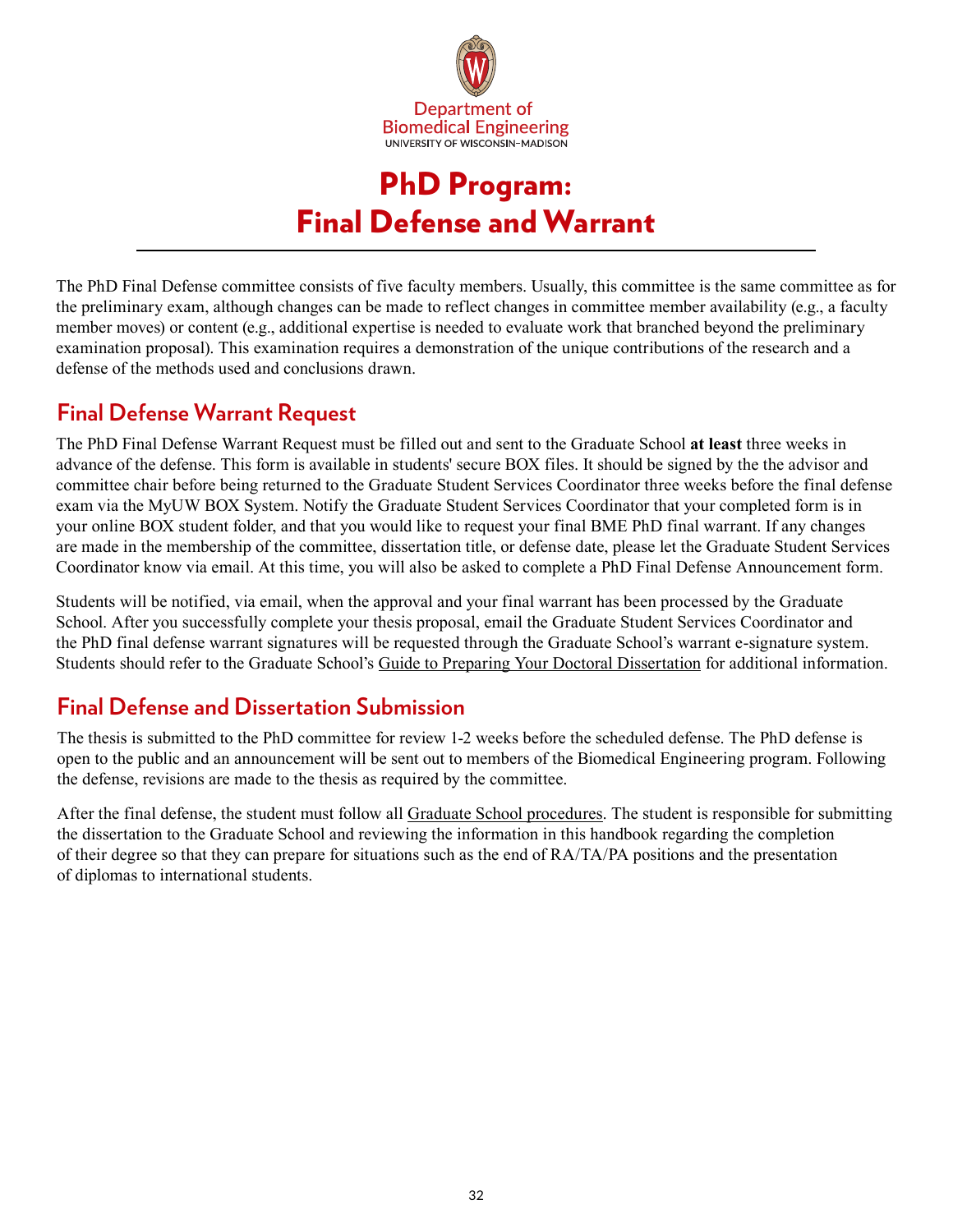

# Completing a Graduate Degree

<span id="page-32-0"></span>The Graduate Student Services Office (3180 Mechanical Engineering) will send out an email at the beginning of each semester requesting the names of students who plan to graduate. This email will contain instructions and deadlines for submitting final degree warrant information for graduation. Students must also indicate plans for graduation in their MyUW Student Center at the beginning of their final semester.

Students should be knowledgeable of campus-wide Graduate School Degree and Dissertation Eligibility Deadlines and ensure that the following, program-specific requirements and paperwork are completed **at least 3 weeks before graduation**.

### **Requirements for Graduation**

#### **MS Requirements**

To be eligible for graduation, a student must:

- Complete a MS Warrant Request form (found in student's BOX file) approved by the student's faculty advisor and the Associate Chair of Graduate Advising. Contact the Graduate Student Services Coordinator so a final warrant can be requested by the [deadline](https://grad.wisc.edu/current-students/masters-guide/) (please note this form *MUST* be accompanied by a paragraph describing the student's area of specialization).
- y Be enrolled in at least 2 credits the term they expect to earn their degree. Students will not be able to enroll in additional courses once they have submitted their warrant, unless they are continuing in the PhD program.
- Have a GPA of 3.0 or higher.
- Meet all MS degree requirements listed in this document.
- y Have all grades entered (except for the current semester; no Is or NRs can be present on transcript).
- [Double MS Degrees](https://grad.wisc.edu/documents/double-degrees/): students receiving a second master's degree from UW–Madison and students receiving two master's degrees during the same semester must submit official lists of courses used for each degree. Students can overlap up to 25% of credits from the program with the lower degree credit requirement.
- Complete the online exit survey.

#### **PhD Requirements**

To be eligible for graduation, a student must:

- Meet all PhD degree requirements listed in this document.
- Complete a PhD Final Warrant Request form (found in student's BOX file), upload to BOX, and notify the Graduate Student Services Coordinator of its completion at least three weeks prior to the Final Defense for processing with the Graduate School.
- Complete the online exit survey and schedule an in-person interview with the **BME Department Administrator**.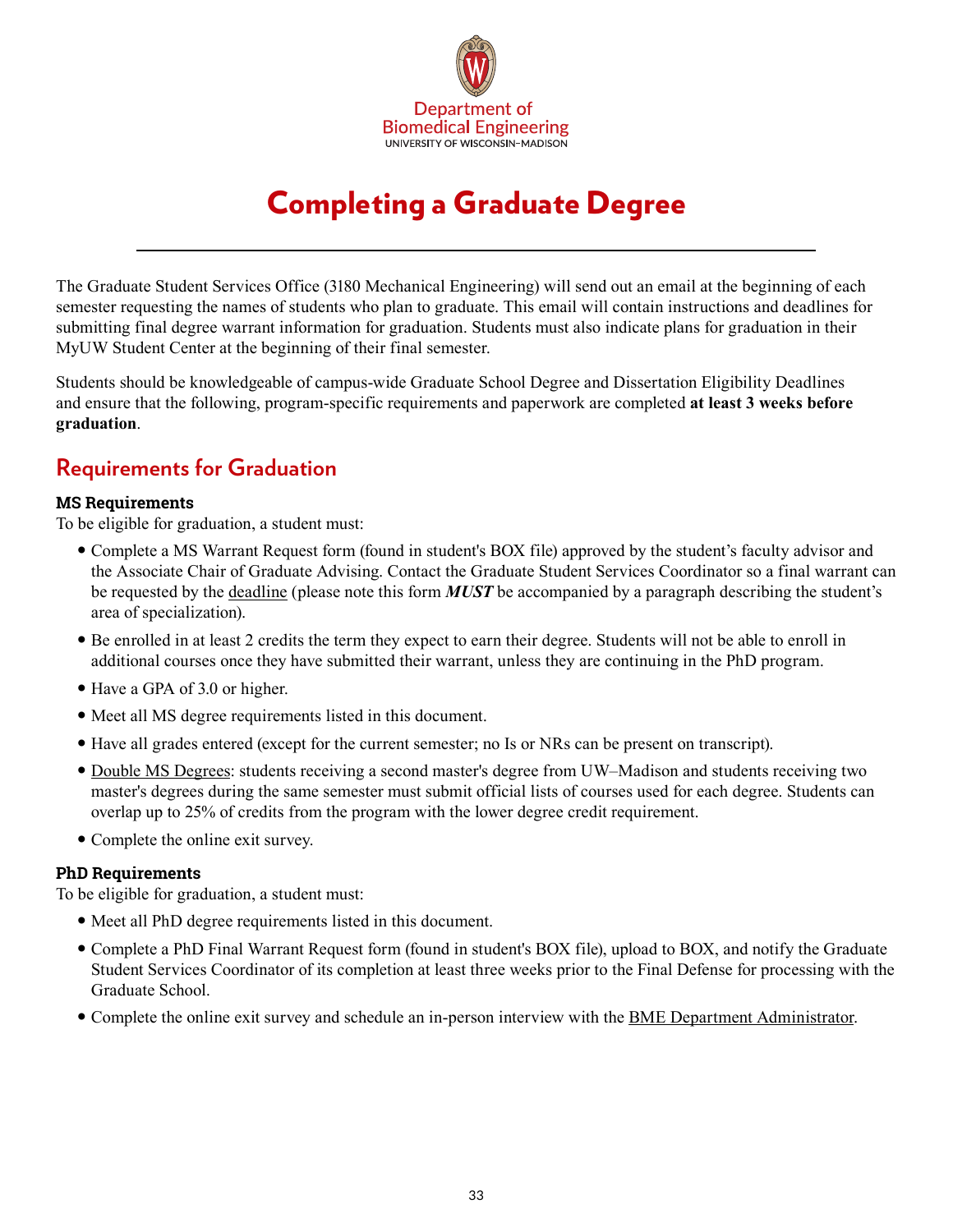

# Completing a Graduate Degree

### **Things to Remember When Finishing a Degree**

#### **End of Student Status and Financial Support**

All graduate students will retain student status through the end of the semester, until the official date of graduation and at that time are no longer eligible for financial support. If the student holds an assistantship or a fellowship, the student must consult with his or her advisor and the [Payroll and Benefits Specialist](https://directory.engr.wisc.edu/bme/staff) to determine the end date of the appointment and its ramifications.

#### **Diplomas**

Diplomas will be mailed 12-14 weeks after the degree deadline to the mailing address listed in the Student Center. All international students are required to enter a diploma address into their Student Center to receive a diploma. Consult [the](https://registrar.wisc.edu/diploma/)  [Office of the Registrar's page on diplomas](https://registrar.wisc.edu/diploma/) for more information.

#### **Feedback**

An online survey will be emailed to all graduate students completing their degree. This survey is extremely helpful to the department in tracking where students go after graduation. We greatly appreciate cooperation in completing this survey. In-person interviews are also possible for MS degrees and required for PhD degrees.

#### **Email and Continued Department Communications**

Student email can be accessed after graduation. Consult the university's KnowledgeBase (KB) for more information on [alumni access to email services.](https://kb.wisc.edu/page.php?id=6023)

Students should remember to keep in touch via [Facebook,](https://www.facebook.com/UWBME/) [Twitter,](https://twitter.com/UWMadison_BME) and [LinkedIn](https://www.linkedin.com/groups/5134683), and feel free to contact the BME department or Student Services Office with any questions or concerns after graduation.

#### **Commencement**

Once a student has met their degree requirements, they may choose to attend a fall or spring commencement ceremony. Students should reference the [Graduate](https://grad.wisc.edu/current-students/doctoral-guide/)  [School](https://grad.wisc.edu/current-students/doctoral-guide/)'s and the [university](https://commencement.wisc.edu/)'s information regarding commencement for more details regarding preparing for the ceremony proper attire, dates and times.

Traditionally, PhD students are hooded by their faculty advisor. PhD students should discuss their commencement plans with their advisor.

#### **College of Engineering Graduate Recognition Event**

The College of Engineering holds a Graduate Recognition event every spring semester after the Saturday commencement ceremony. Students who are graduating with a BS, MS or PhD engineering degrees are welcome to take part in the College of Engineering event. Learn more on the [College of Engineering graduation webpage.](https://graduation.engr.wisc.edu/)

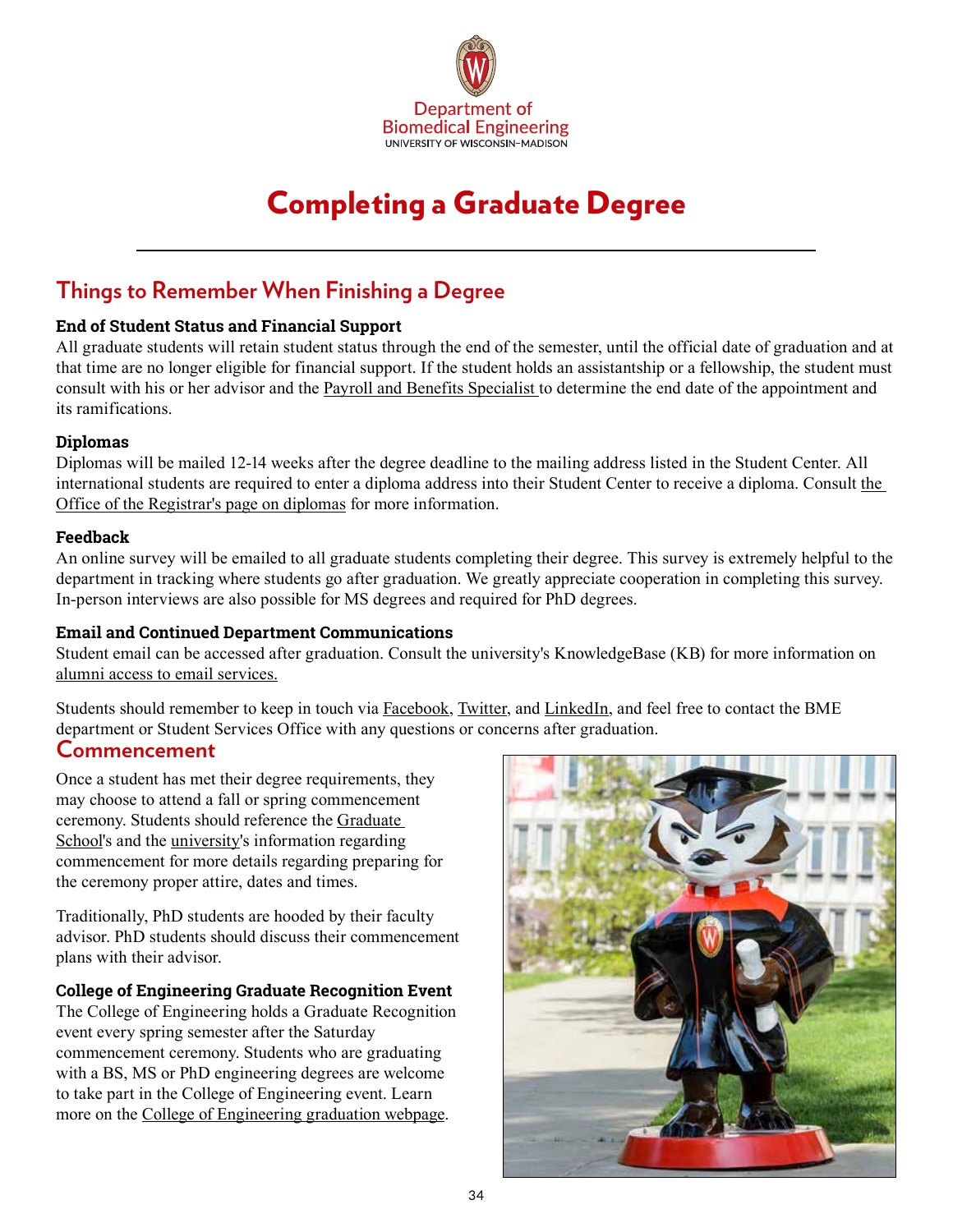

# Academic Standards

<span id="page-34-0"></span>Students should note the below university, college, and departmental policies regarding graduate student academic performance:

## **Satisfactory Progress**

 The Graduate School requires that students maintain a minimum graduate GPA of 3.00 in all graduate-level work (300 or above, excluding research, audit, credit/no credit, and pass/fail courses) taken as a graduate student unless probationary admission conditions require higher grades. The Graduate School also considers Incomplete (I) grades to be unsatisfactory if they are not removed during the next fall or spring semester in which a student is enrolled; however, the instructor may impose an earlier deadline. A student may be placed on probation or suspended from the Graduate School for low grades or for failing to resolve incompletes in a timely fashion. In special cases, the Graduate School permits students who do not meet these minimum standards to continue on probation upon recommendation and support of their advisor.

The BME program requires satisfactory progress to continue funding support. Satisfactory progress includes meeting the departmental and advisor expectations (page 13), as well as completing the Qualifying Examinations, Preliminary Examinations, and annual committee reviews on time.

### **Probation**

If a student was admitted on probation and they satisfy the conditions outlined at the time of admission, probationary status will be removed automatically. Once their studies have begun, students are expected to make satisfactory progress toward their degree. Students must be in good academic standing with the Graduate School, their program, and their advisor.

The Graduate School regularly reviews the record of any student who received grades of BC, C, D, F, or I in graduate-level courses (300 or above), or grades of U in research and thesis. This review could result in academic probation with a hold on future enrollment, and the student may be suspended from graduate studies. The Graduate School may also put students on probation for incompletes not cleared within one term. Dissertators will not be placed on probation for incomplete grades in research courses. All incomplete grades must be resolved before a degree is granted.

Please note that any student who is on probation will not be able to enroll for the following semester until their final grades are submitted and the Graduate School has verified they are making satisfactory progress.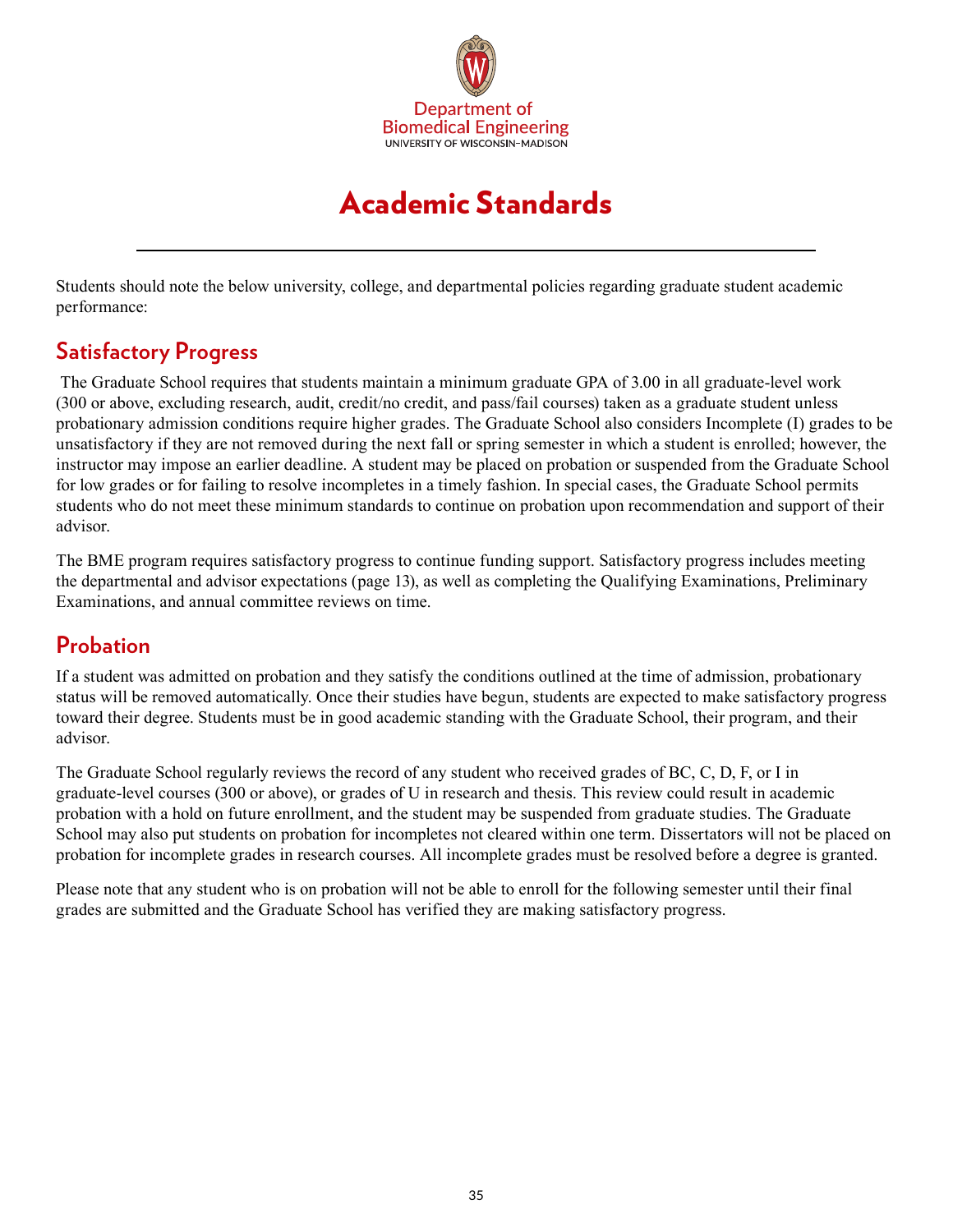

# Grievance Procedures

<span id="page-35-0"></span>If a student feels unfairly treated or aggrieved by faculty, staff, or another student, the University offers several avenues to resolve the grievance.

## **Procedures for Proper Accounting of Student Grievances**

#### **Step 1**

The student is encouraged to speak first with the person toward whom the grievance is directed to see if a situation can be resolved at this level. Students are also encouraged to talk with their faculty advisors regarding concerns or difficulties, or reach out to the [Graduate Student Services Coordinator](https://directory.engr.wisc.edu/bme/staff) or [Associate Chair of Graduate Advising](https://engineering.wisc.edu/departments/biomedical-engineering/people/) for additional assistance. These activities do not rise to the level of a formal grievance; however, the student is encouraged to keep documentation of these interactions as they may be useful if a formal grievance is pursued.

#### **Step 2**

Should a satisfactory resolution not be achieved, a formal grievance can be filed with the BME Grievance Committee. To do so, the student contacts the [Department Administrator,](https://engineering.wisc.edu/departments/biomedical-engineering/people/) who will provide the student with the name of the current chair of the Grievance Committee. The student will then contact the Chair of the Grievance Committee, who will reply within seven calendar days. If the grievance is with the current Chair of the Grievance Committee, please let the Department Administrator know and they will identify an alternate committee member to contact. It is advised that grievances are filed within 60 calendar days of the alleged unfair treatment to enable a thorough investigation.

#### **Step 3**

If the student does not feel comfortable working through the departmental process, they are encouraged to seek out other campus resources including:

- [The Assistant Dean for Graduate Affairs in the College of Engineering](https://engineering.wisc.edu/about/leadership/)
- [The Graduate School](http://grad.wisc.edu)
- [UW Division of Diversity, Equity & Educational Achievement](https://diversity.wisc.edu/) (DDEEA)
- [McBurney Disability Resource Center](https://mcburney.wisc.edu/)
- [Employee Assistance Office](https://hr.wisc.edu/employee-assistance-office/)
- [Ombuds Office](https://ombuds.wisc.edu/)
- [University Health Services](https://www.uhs.wisc.edu/) (UHS)

#### **Step 4**

At this point, if either party (the student or the person toward whom the grievance is directed) is unsatisfied with the decision of the faculty committee, the party may file a written appeal. Either party has ten working days to file a written appeal to the School/College. For more information, students should consult the [College of Engineering Academic](https://engineering.wisc.edu/student-services/graduate-student-advising/)  [Advising Policies and Procedures](https://engineering.wisc.edu/student-services/graduate-student-advising/).

#### **Step 5**

Documentation of the grievance will be stored for at least seven years. Significant grievances that set a precedent will be stored indefinitely. The Graduate School has procedures for students wishing to appeal a grievance decision made at the school/college level. These policies are described in the Graduate School's [Academic Policies](https://hr.wisc.edu/policies/gapp/) and Procedures.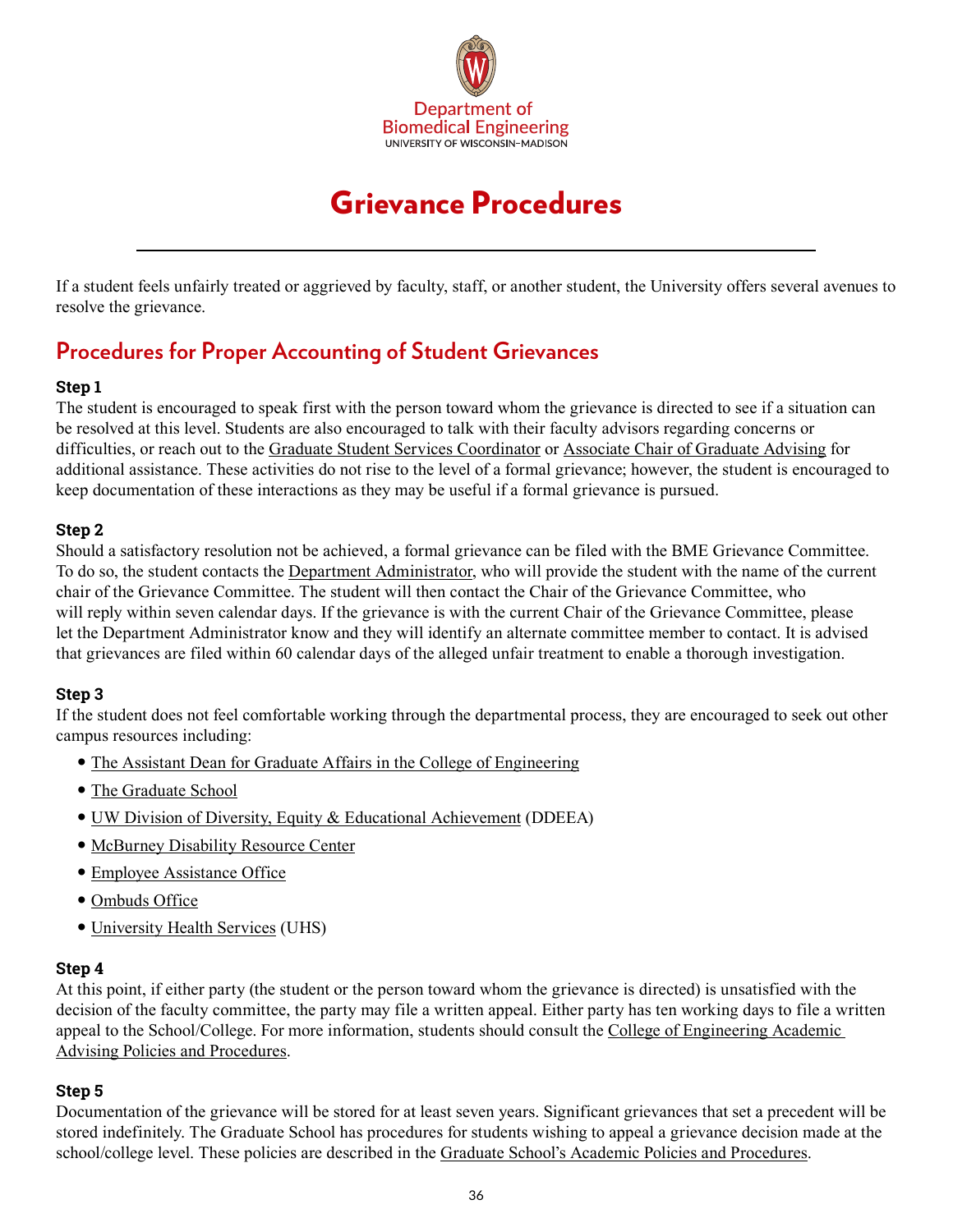

# Hostile and Intimidating Behavior

<span id="page-36-0"></span>Hostile and intimidating behavior, sometimes known by the shorthand term "bullying," is defined in university policy as "unwelcome behavior pervasive or severe enough that a reasonable person would find it hostile and/or intimidating and that does not further the University's academic or operational interests."

Hostile and intimidating behavior (HIB) can occur in the university setting. Even individual instances of such behavior can have a significant effect on the person it's aimed at, and can take a physical and emotional toll, reducing the effectiveness of a person's work or learning. It is a significant reason for unhealthy workplace climate and culture and should be addressed immediately. Hostile and intimidating behavior is prohibited by university policy.

## **What is Hostile and Intimidating Behavior?**

Hostile and intimidating behavior is defined as unwelcome behavior pervasive or severe to the extent that it makes the conditions for work inhospitable and impairs another person's ability to carry out his/her responsibilities to the university, and that does not further the University's academic or operational interests. A person or a group can perpetrate this behavior. The person need not be more senior than or a supervisor to the target. Unacceptable behavior may include, but is not limited to:

- 1. Abusive expression (including spoken, written, recorded, visual, digital, or nonverbal, etc.) directed at another person in the workplace, such as derogatory remarks or epithets that are outside the range of commonly accepted expressions of disagreement, disapproval, or critique in an academic culture and professional setting that respects free expression;
- 2. Unwarranted physical contact or intimidating gestures; Conspicuous exclusion or isolation having the effect of harming another person's reputation in the workplace and hindering another person's work;
- 3. Sabotage of another person's work or impeding another person's capacity for academic expression, be it oral, written, or other;
- 4. Abuse of authority, such as using threats or retaliation in the exercise of authority, supervision, or guidance, or impeding another person from exercising shared governance rights, etc.

Repeated acts or a pattern of hostile and/or intimidating behaviors are of particular concern. A single act typically will not be sufficient to warrant discipline or dismissal, but an especially severe or egregious act may warrant either.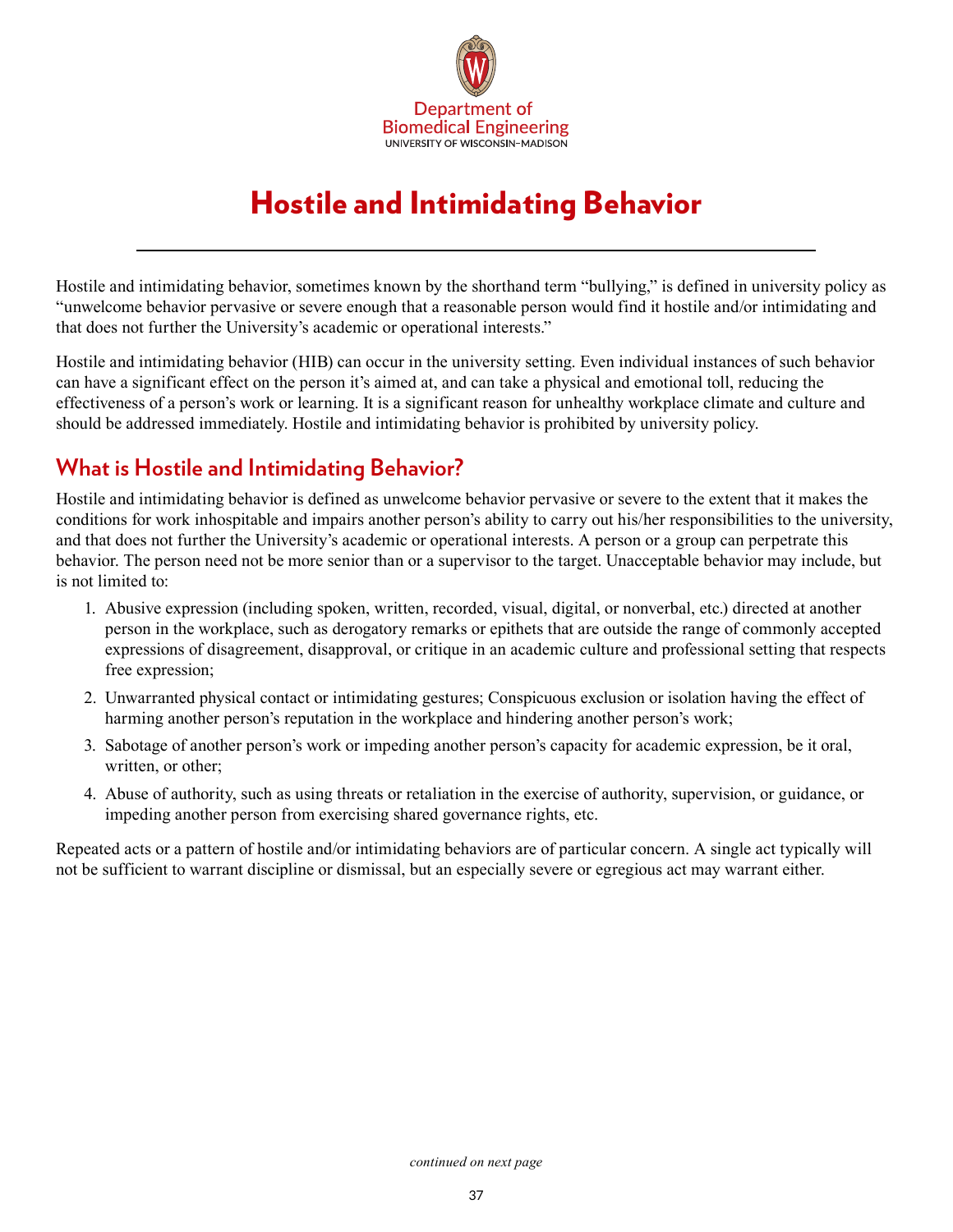

# Hostile and Intimidating Behavior

## **What to Do if You Feel You've Been the Target of Hostile and Intimidating Behavior**

Undesired consequences of hostile and intimidating behavior can be avoided or minimized when the problem is addressed early on, but victims are often hesitant to pursue a formal process before the impact is severe. Educational opportunities and campus resources have been implemented with the intent of aiding all employees and students in defusing situations before they become severe. These resources, including trained personnel who can advise and mediate, comprise the "informal process." It is possible that situations will continue to arise in which informal interventions are not effective, and the "formal process" has been designed to address those situations.

#### **You are encouraged to seek out advice and consultation after the first instance of hostile and intimidating behavior:** consultation is not escalation. Discussing what's happened in a timely way can often prevent continued bullying. Here are some ways to do this:

- 1. Seek advice from a trusted colleague;
- 2. You may choose to seek informal resolution by approaching the individual yourself or with an intermediary;
- 3. Consult your advisor, human resources representative, department chair, director, dean, or any campus resource to discuss options for resolution;
- 4. Keep notes of what happened, when, where, and who was present. Retain copies of any correspondence.

Graduate students sometimes experience hostile and intimidating behavior from faculty members. If you are a student who is experiencing such behavior, you are entitled to support as a university employee through the [Ombuds](https://ombuds.wisc.edu/) office, the [Dean of Students](https://doso.students.wisc.edu/) office, and the [Graduate School](https://grad.wisc.edu/). Graduate students can also consult with Graduate Coordinators and/or the Graduate School.

BME graduate students with concerns may contact the [College of Engineering Assistant Dean for Graduate Affairs,](https://engineering.wisc.edu/about/leadership/) the [BME Associate Chair of Graduate Advising,](https://engineering.wisc.edu/departments/biomedical-engineering/people/) or the BME Grievance Committee. Additional campus information on hostile and intimidating behavior is [available here](https://hr.wisc.edu/hib/).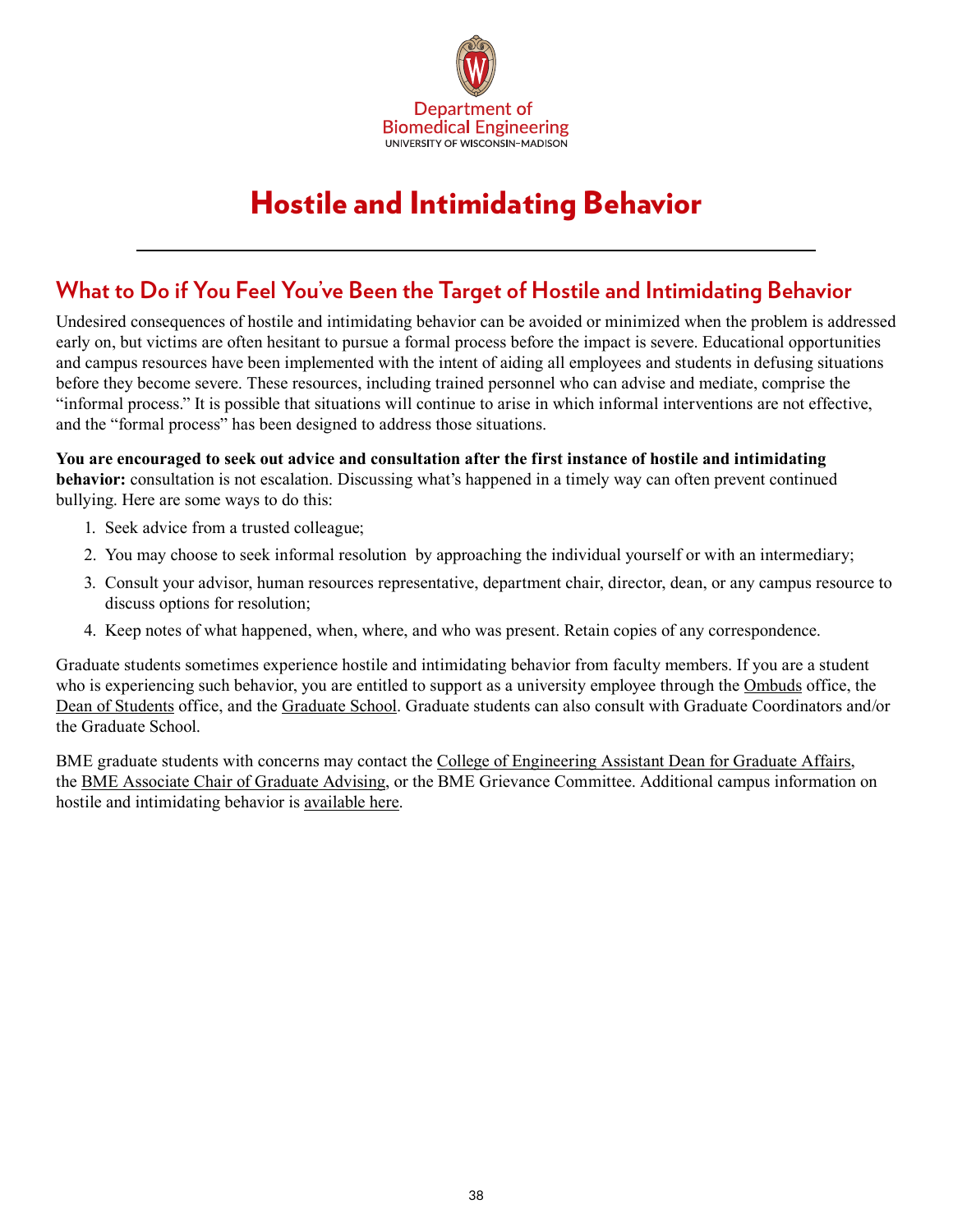

# Funding

<span id="page-38-0"></span>Students admitted to the BME PhD program are guaranteed financial support from the department in the form of research assistantships, teaching assistantships and fellowships. Support will continue as long as the student maintains satisfactory progress toward their degree.

Both research and teaching assistantships include full tuition remission. Please note, students who receive tuition remission are still required to pay segregated fees by the tuition due date. The amount charged for segregated fees is based upon the number of credits the student has enrolled in.

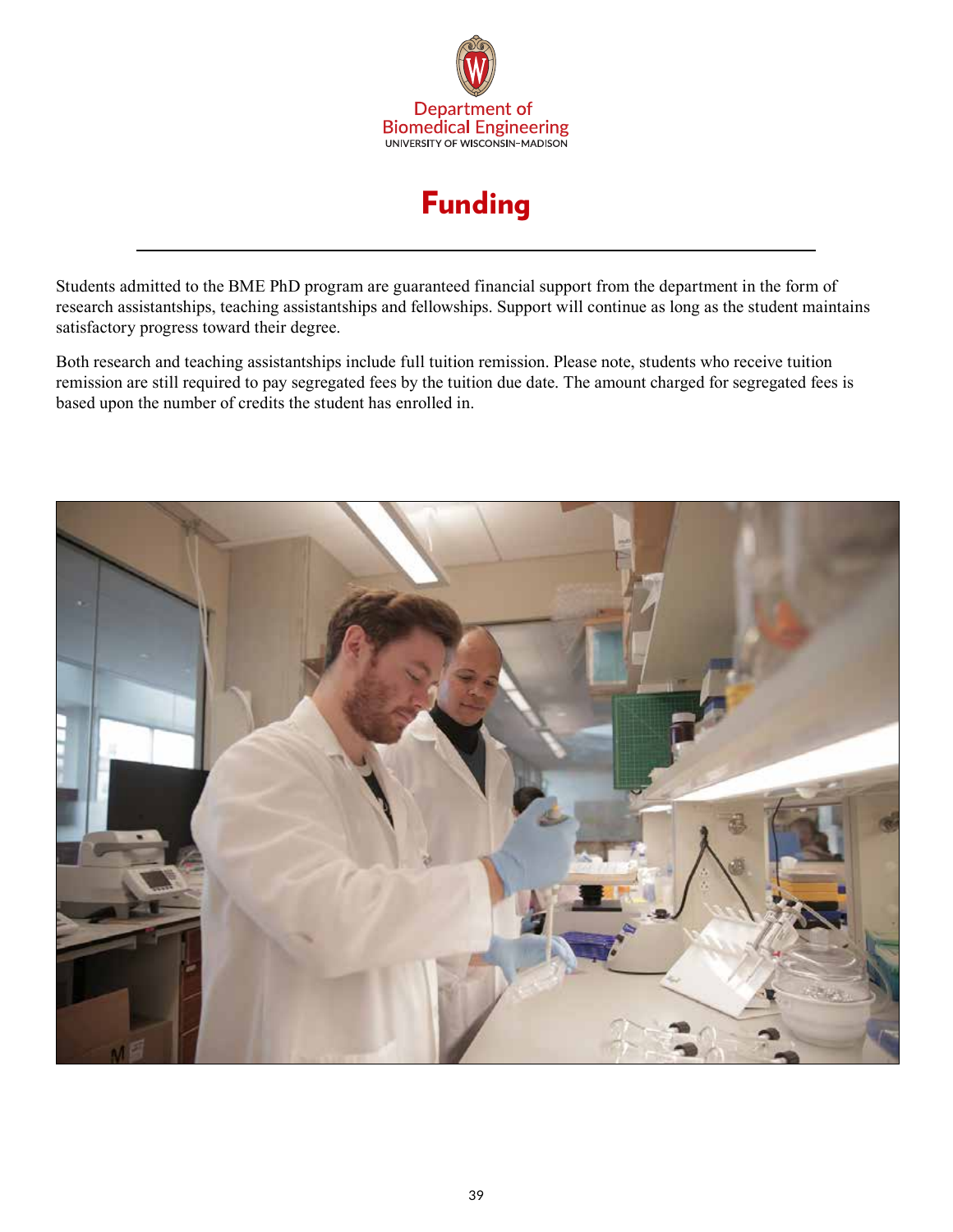

# **Benefits**

## <span id="page-39-0"></span>**Health Insurance**

All UW–Madison students are eligible to receive health care at the University Health Service (UHS) as part of their tuition fees (excluding hospitalization and emergency room services). TAs, RAs, PAs, and fellows holding a minimum 33.33% appointment are eligible for enrollment in group health insurance through the university **within the first 30 days of employment**. The university will pay for most of the premium. To learn more about benefits and in order to activate insurance, students should see the department's new employee resource page and see the [Payroll and Benefits Specialist](https://directory.engr.wisc.edu/bme/staff).

### **Leave Insurance**

RA appointment leave is covered by the [Graduate School's Academic Policies and Procedures](https://hr.wisc.edu/policies/gapp/) - students are encouraged to discuss with their advisors how to document their leave. In addition, the following policies apply:

- University legal holidays are to be kept free of mandatory requirements.
- Consistent with UW policy, student religious observances are to be free of mandatory requirements.
- If necessary, a student may discuss the option for an extended leave of absence with their advisor and the Associate Chair of Graduate Advising.

### **Parental Leave**

The College of Engineering (COE) is fully committed to providing a climate of support for those who choose to have children during their graduate studies. The goal of this COE parental leave policy is to reduce academic and financial hardships for a) female graduate students during the late stages of their pregnancy, childbirth, and postpartum periods, and b) any graduate student who is a new parent providing care for his/her infant.

All COE graduate students with current research, teaching, or project assistantships are eligible to request a parental leave under this policy. Upon request, expectant mothers will be provided with 12 weeks of paid accommodation time for childbirth. Other new parents (father, adoptive mother, adoptive father) will, upon request, be provided with 6 weeks of paid accommodation time. There will be no research or teaching expectations of the student during the leave. Students should ideally notify their department (through the Department Administrator or Department Chair) six months prior to the expected birth to request the leave. Expectant mother should alert their research advisor or TA coordinator at that time as well to ensure that the ongoing research and teaching environment is safe. It is recognized that each case will be unique in terms of the timing of the pregnancy or adoption relative to the academic calendar, and that creative and supportive solutions will be required on the part of advisors, chairs, TA coordinators, etc.

The leave will ordinarily begin at the time of birth, but other proposals will be considered. Departments – both advisors and chairs – are expected to provide flexibility in working out the details of the leave and to adjust the timeline of the leave as needed to accommodate any unexpected medical issues that arise during pregnancy (e.g. doctor-ordered bed rest). All academic requirement deadlines (e.g., qualifying exams) will be extended for the student requesting the leave, consistent with department academic timelines.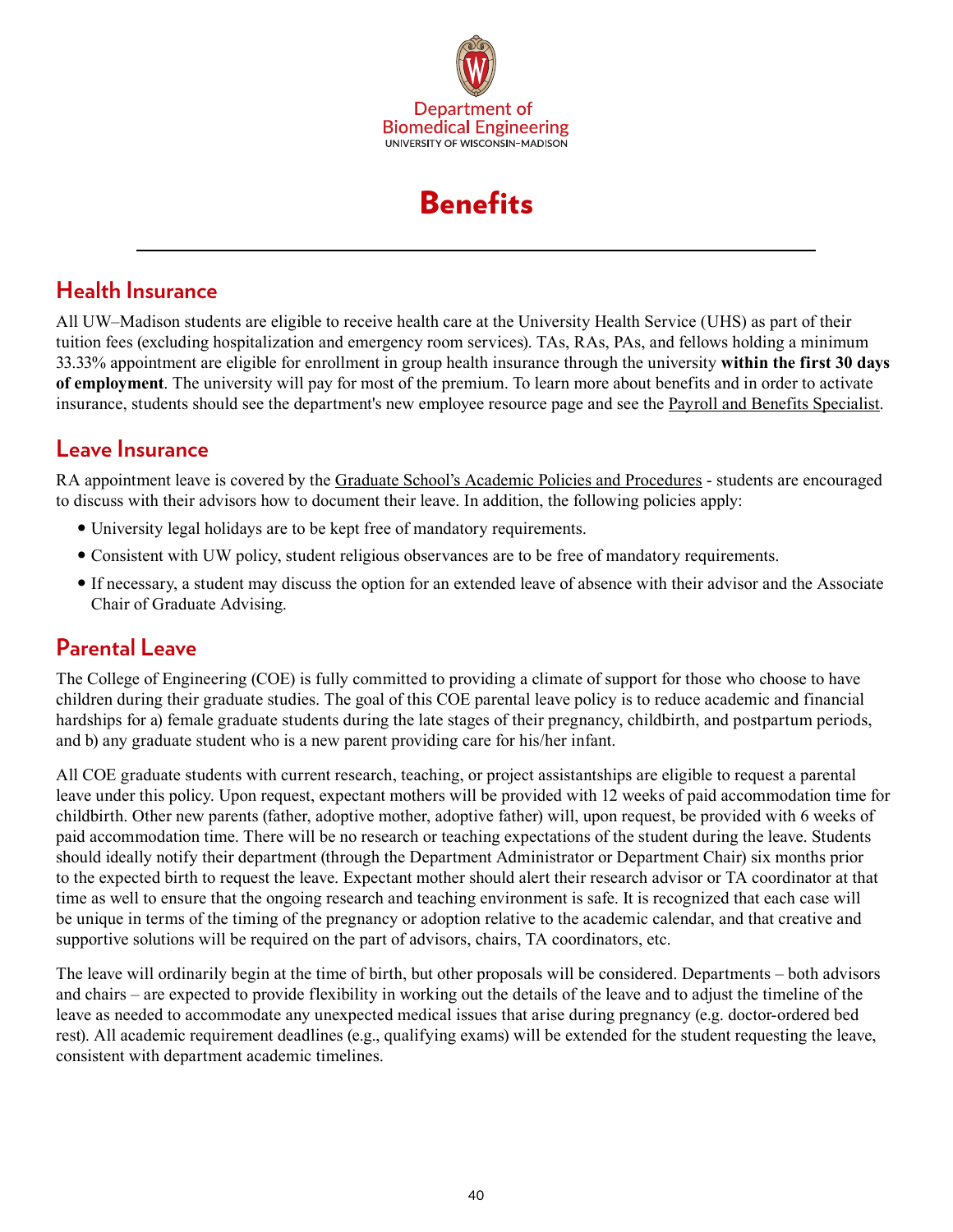

# Quick Links: Student Resources

<span id="page-40-0"></span>The links below are easy-to-access resources available to students through BME, the College of Engineering, and the university.

### **Calendars**

#### **[UW–Madison Academic Calendar](https://secfac.wisc.edu/academic-calendar/)**

Start and end dates, holidays, and exam dates for academic terms across campus.

#### **[Enrollment Deadlines and Tuition Payment](https://registrar.wisc.edu/dates/)**

Information from the Office of the Registrar regarding when students can adjust their scheduled courses. For tuition due dates and payments, see the [Bursar's Office.](https://bursar.wisc.edu/student-tuition-account)

#### **[Degree and Dissertator Eligibility Deadlines](https://grad.wisc.edu/currentstudents/degreedeadlines/)**

List of dates students requesting final warrants and preparing for graduation should be aware of as they form their academic plans.

#### **[Commencement](https://commencement.wisc.edu/)**

The university's official site for all information concerning upcoming graduation ceremonies.

# **Campus and Academic Life**

#### **[UW–Madison Guide to Campus Life](http://www.wisc.edu/campus-life/)**

The university's complete compilation of student resources and opportunities; including student organizations, diversity on campus, events, health and wellbeing, and life in Madison.

#### **[Graduate Policies and Procedures](https://grad.wisc.edu/academic-policies/)**

The Graduate School's expectations for student conduct, academic achievement, and degree-earning efforts.

#### **[International Student Services](https://iss.wisc.edu/)**

A resource for international students searching for programs in the Madison community and assistance related to visas and immigration.

### **Computers**

#### **[CAE \(Computer Aided Engineering\)](https://www.cae.wisc.edu/)**

The technology resource for computers and software specific to the College of Engineering campus.

#### **[DoIT \(Division of Information Technology\)](https://it.wisc.edu/)**

The university's main provider of technological assistance, products, and education.